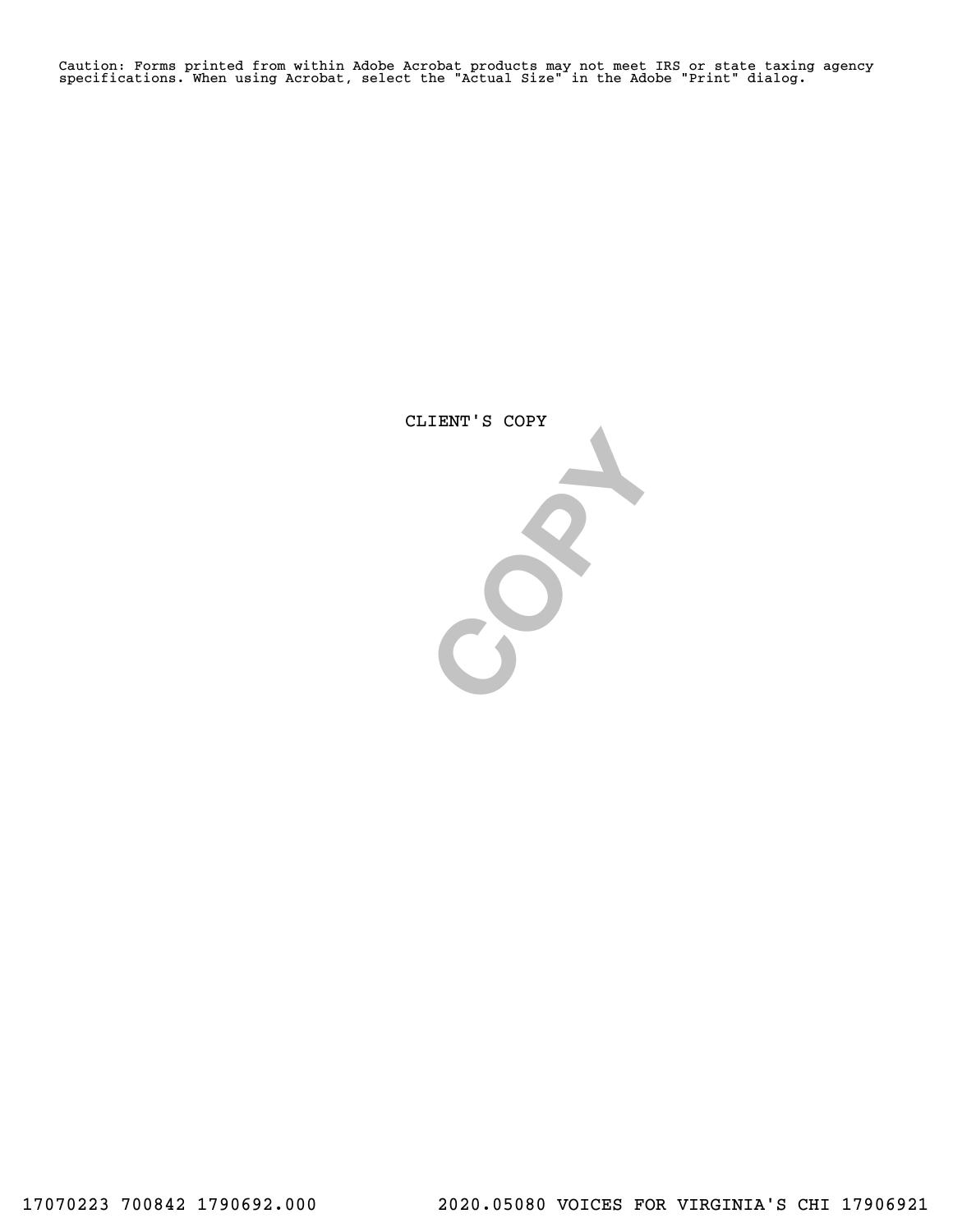

VOICES FOR VIRGINIA'S CHILDREN 1606 SANTA ROSA ROAD NO. 109 RICHMOND, VA 23229 ATTENTION: =MS. AMY STRITE

DEAR AMY:

ENCLOSED IS THE ORGANIZATION'S 2020 EXEMPT ORGANIZATION RETURN. THE RETURN SHOULD BE SIGNED, DATED, AND MAILED.

SPECIFIC FILING INSTRUCTIONS ARE AS FOLLOWS.

FORM 990 RETURN:

PLEASE SIGN AND MAIL AS SOON AS POSSIBLE.

MAIL TO:

DEPARTMENT OF THE TREASURY INTERNAL REVENUE SERVICE CENTER OGDEN, UT 84201-0027

FOLLOWS.<br>
SSIBLE.<br>
EASURY<br>
VICE CENTER<br>
OR YOUR FILES. WE SUGGEST A COPY OF THE RETURN IS ENCLOSED FOR YOUR FILES. WE SUGGEST THAT YOU RETAIN THIS COPY INDEFINITELY.

SINCERELY,

MELISSA A. SIKES, CPA PARTNER

**Your Success is Our Focus** 

Blacksburg VA  $\blacklozenge$  Bluefield WV  $\blacklozenge$  Bristol VA  $\blacklozenge$  Charleston WV  $\blacklozenge$  Harrisonburg VA  $\blacklozenge$  Kingsport TN  $\blacklozenge$  Lynchburg VA  $\blacklozenge$  Midlothian VA  $\blacklozenge$  Newport News VA  $\blacklozenge$  New River Valley VA  $\blacklozen$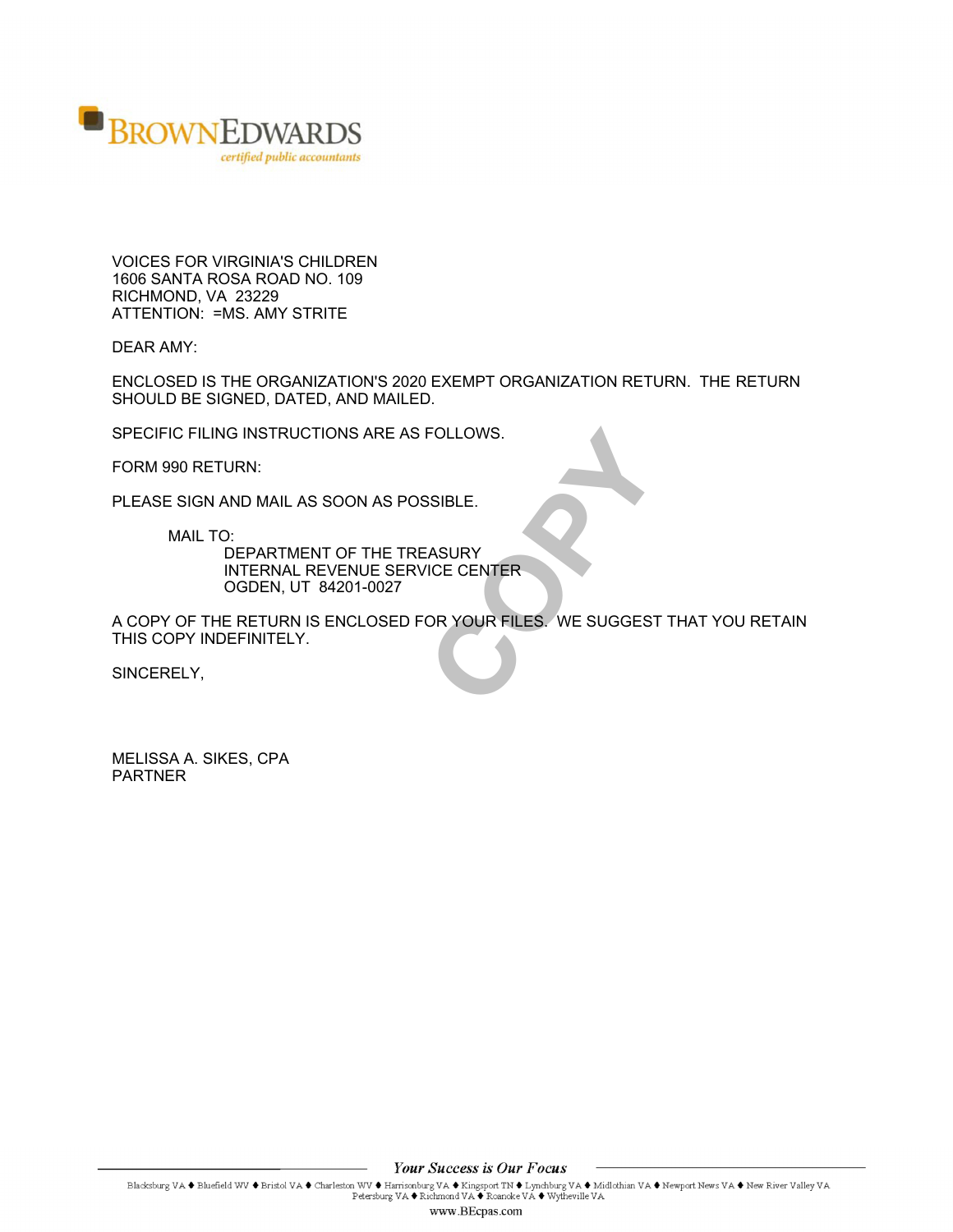# **TAX RETURN FILING INSTRUCTIONS**

FORM 990

### **FOR THE YEAR ENDING**

DECEMBER 31, 2020

#### **PREPARED FOR:**

VOICES FOR VIRGINIA'S CHILDREN 1606 SANTA ROSA ROAD NO. 109 RICHMOND, VA 23229

#### **PREPARED BY:**

BROWN, EDWARDS & COMPANY, LLP 1802 BAYBERRY COURT, SUITE 300 RICHMOND, VA 23226

#### **AMOUNT DUE OR REFUND:**

NOT APPLICABLE

#### **MAKE CHECK PAYABLE TO:**

NOT APPLICABLE

# **CABLE) TO: MAIL TAX RETURN AND CHECK (IF APPLICABLE) TO:**

NOT APPLICABLE

## **RETURN MUST BE MAILED ON OR BEFORE:**

NOT APPLICABLE

#### **SPECIAL INSTRUCTIONS:**

THIS COPY OF THE RETURN IS PROVIDED ONLY FOR PUBLIC DISCLOSURE PURPOSES. ANY CONFIDENTIAL INFORMATION REGARDING LARGE DONORS HAS BEEN REMOVED.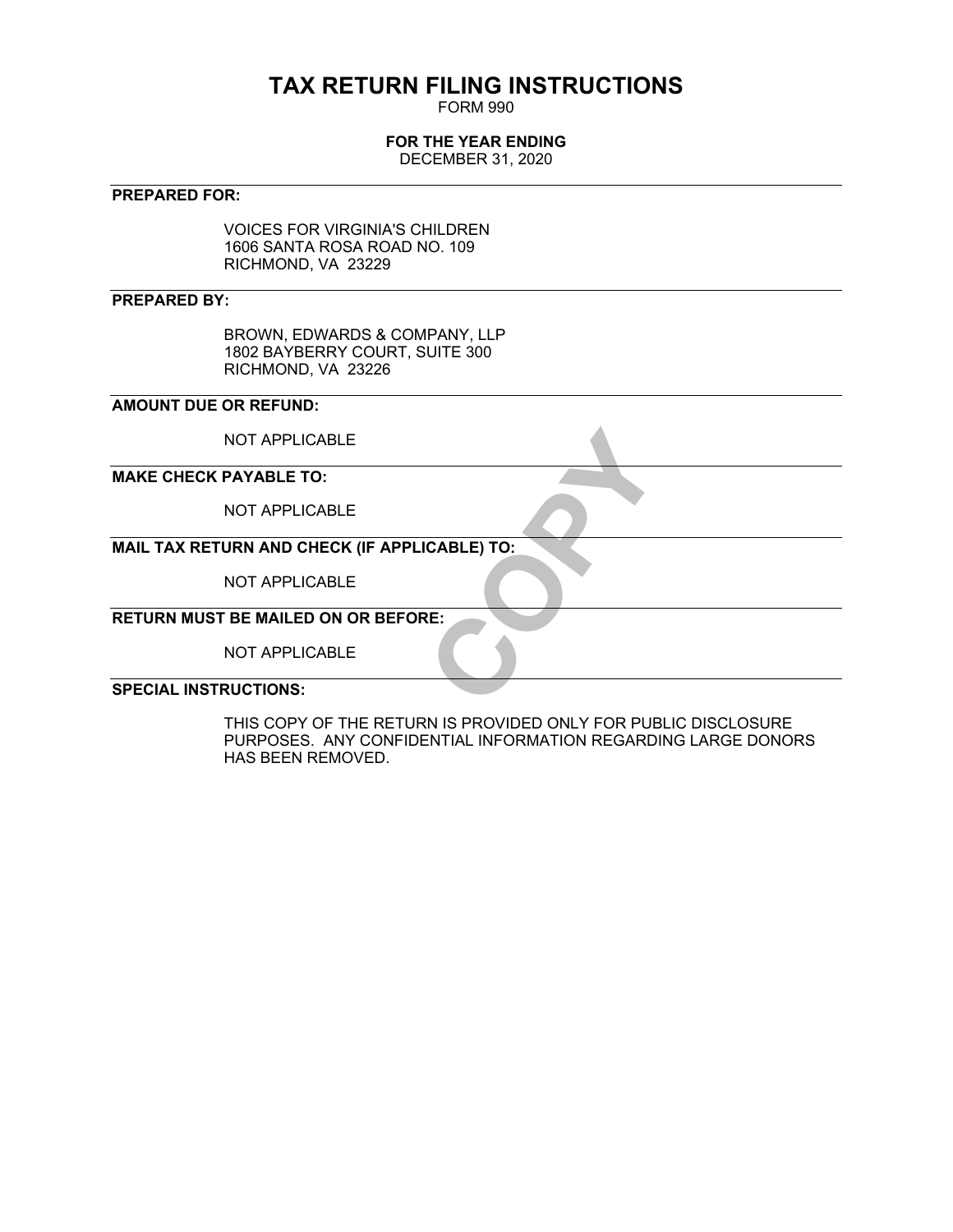(Rev. January 2020)

## **Application for Automatic Extension of Time To File an Exempt Organization Return**

Department of the Treasury Internal Revenue Service

- **| File a separate application for each return.**
- **| Go to www.irs.gov/Form8868 for the latest information.**

**Electronic filing (e-file).**  You can electronically file Form 8868 to request a 6-month automatic extension of time to file any of the filing of this form, visit www.irs.gov/e-file-providers/e-file-for-charities-and-non-profits. forms listed below with the exception of Form 8870, Information Return for Transfers Associated With Certain Personal Benefit Contracts, for which an extension request must be sent to the IRS in paper format (see instructions). For more details on the electronic

#### **Automatic 6-Month Extension of Time.** Only submit original (no copies needed).

All corporations required to file an income tax return other than Form 990-T (including 1120-C filers), partnerships, REMICs, and trusts must use Form 7004 to request an extension of time to file income tax returns.

| Type or                                                   | Name of exempt organization or other filer, see instructions.                                                                                                                                                                                                                                                                                                                                                                                                                                                                                                                                                                                                     |        |                                                                                                                                                                              |              |            | Taxpayer identification number (TIN) |  |
|-----------------------------------------------------------|-------------------------------------------------------------------------------------------------------------------------------------------------------------------------------------------------------------------------------------------------------------------------------------------------------------------------------------------------------------------------------------------------------------------------------------------------------------------------------------------------------------------------------------------------------------------------------------------------------------------------------------------------------------------|--------|------------------------------------------------------------------------------------------------------------------------------------------------------------------------------|--------------|------------|--------------------------------------|--|
| print                                                     | VOICES FOR VIRGINIA'S CHILDREN                                                                                                                                                                                                                                                                                                                                                                                                                                                                                                                                                                                                                                    |        |                                                                                                                                                                              |              | 54-1726265 |                                      |  |
| File by the<br>due date for<br>filing your<br>return. See | Number, street, and room or suite no. If a P.O. box, see instructions.<br>1606 SANTA ROSA ROAD, NO. 109                                                                                                                                                                                                                                                                                                                                                                                                                                                                                                                                                           |        |                                                                                                                                                                              |              |            |                                      |  |
| instructions.                                             | City, town or post office, state, and ZIP code. For a foreign address, see instructions.<br>RICHMOND, VA<br>23229                                                                                                                                                                                                                                                                                                                                                                                                                                                                                                                                                 |        |                                                                                                                                                                              |              |            |                                      |  |
|                                                           | Enter the Return Code for the return that this application is for (file a separate application for each return)                                                                                                                                                                                                                                                                                                                                                                                                                                                                                                                                                   |        |                                                                                                                                                                              |              |            | $\mathbf 0$<br>1                     |  |
| <b>Application</b>                                        |                                                                                                                                                                                                                                                                                                                                                                                                                                                                                                                                                                                                                                                                   | Return | Application                                                                                                                                                                  |              |            | Return                               |  |
| Is For                                                    |                                                                                                                                                                                                                                                                                                                                                                                                                                                                                                                                                                                                                                                                   | Code   | Is For                                                                                                                                                                       |              |            | Code                                 |  |
|                                                           | Form 990 or Form 990-EZ                                                                                                                                                                                                                                                                                                                                                                                                                                                                                                                                                                                                                                           | 01     | Form 990-T (corporation)                                                                                                                                                     |              |            | 07                                   |  |
| Form 990-BL                                               |                                                                                                                                                                                                                                                                                                                                                                                                                                                                                                                                                                                                                                                                   | 02     | Form 1041-A                                                                                                                                                                  |              |            | 08                                   |  |
|                                                           | Form 4720 (individual)                                                                                                                                                                                                                                                                                                                                                                                                                                                                                                                                                                                                                                            | 03     | Form 4720 (other than individual)                                                                                                                                            |              |            | 09                                   |  |
| Form 990-PF                                               |                                                                                                                                                                                                                                                                                                                                                                                                                                                                                                                                                                                                                                                                   | 04     | Form 5227                                                                                                                                                                    |              |            | 10                                   |  |
|                                                           | Form 990-T (sec. 401(a) or 408(a) trust)                                                                                                                                                                                                                                                                                                                                                                                                                                                                                                                                                                                                                          | 05     | Form 6069                                                                                                                                                                    |              |            | 11                                   |  |
|                                                           | Form 990-T (trust other than above)<br>THE ORGANIZATION                                                                                                                                                                                                                                                                                                                                                                                                                                                                                                                                                                                                           | 06     | Form 8870                                                                                                                                                                    |              |            | 12                                   |  |
| $box \blacktriangleright$<br>1<br>$\mathbf{2}$            | Telephone No. $\triangleright$ (804) 649-0184<br>• If this is for a Group Return, enter the organization's four digit Group Exemption Number (GEN) [167]. If this is for the whole group, check this<br>. If it is for part of the group, check this box $\blacktriangleright$<br>I request an automatic 6-month extension of time until<br>the organization named above. The extension is for the organization's return for:<br>$\blacktriangleright$ $\boxed{\text{X}}$ calendar year 2020 or<br>tax year beginning<br>$\frac{1}{2}$ , and ending<br>If the tax year entered in line 1 is for less than 12 months, check reason:<br>Change in accounting period |        | Fax No.<br>and attach a list with the names and TINs of all members the extension is for.<br>NOVEMBER 15, 2021, to file the exempt organization return for<br>Initial return | Final return |            |                                      |  |
| За                                                        | If this application is for Forms 990-BL, 990-PF, 990-T, 4720, or 6069, enter the tentative tax, less<br>any nonrefundable credits. See instructions.                                                                                                                                                                                                                                                                                                                                                                                                                                                                                                              |        |                                                                                                                                                                              | 3a           | \$         | $0$ .                                |  |
| b                                                         | If this application is for Forms 990-PF, 990-T, 4720, or 6069, enter any refundable credits and                                                                                                                                                                                                                                                                                                                                                                                                                                                                                                                                                                   |        |                                                                                                                                                                              |              |            |                                      |  |
|                                                           | estimated tax payments made. Include any prior year overpayment allowed as a credit.                                                                                                                                                                                                                                                                                                                                                                                                                                                                                                                                                                              |        |                                                                                                                                                                              | 3b           | \$         | 0.                                   |  |
| c                                                         | <b>Balance due.</b> Subtract line 3b from line 3a. Include your payment with this form, if required, by                                                                                                                                                                                                                                                                                                                                                                                                                                                                                                                                                           |        |                                                                                                                                                                              |              |            |                                      |  |
|                                                           | using EFTPS (Electronic Federal Tax Payment System). See instructions.                                                                                                                                                                                                                                                                                                                                                                                                                                                                                                                                                                                            |        |                                                                                                                                                                              | 3c           | \$         | 0.                                   |  |
| instructions.<br>LHA                                      | Caution: If you are going to make an electronic funds withdrawal (direct debit) with this Form 8868, see Form 8453-EO and Form 8879-EO for payment<br>For Privacy Act and Paperwork Reduction Act Notice, see instructions.                                                                                                                                                                                                                                                                                                                                                                                                                                       |        |                                                                                                                                                                              |              |            | Form 8868 (Rev. 1-2020)              |  |

023841 04-01-20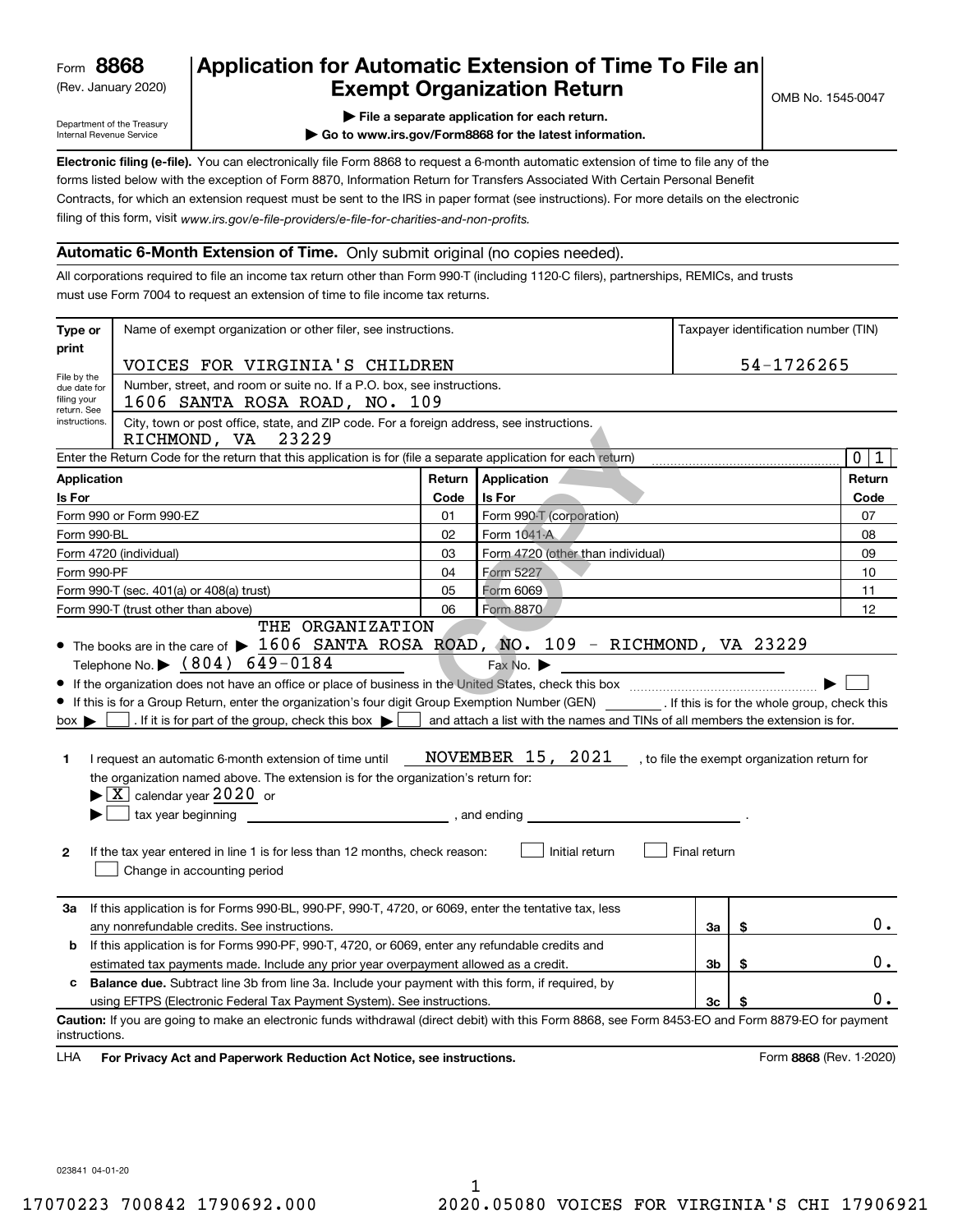| Form |  |
|------|--|

#### **Return of Organization Exempt From Income Tax** \*\* PUBLIC DISCLOSURE COPY \*\*

**Under section 501(c), 527, or 4947(a)(1) of the Internal Revenue Code (except private foundations) 2020**

**| Do not enter social security numbers on this form as it may be made public.**

Department of the Treasury Internal Revenue Service **| Go to www.irs.gov/Form990 for instructions and the latest information. Inspection**

OMB No. 1545-0047 **Open to Public** 

|                         |                                  | A For the 2020 calendar year, or tax year beginning                                                                                                 | and ending |                                                     |                                                           |
|-------------------------|----------------------------------|-----------------------------------------------------------------------------------------------------------------------------------------------------|------------|-----------------------------------------------------|-----------------------------------------------------------|
|                         | <b>B</b> Check if<br>applicable: | <b>C</b> Name of organization                                                                                                                       |            | D Employer identification number                    |                                                           |
|                         | Address<br>Change                | VOICES FOR VIRGINIA'S CHILDREN                                                                                                                      |            |                                                     |                                                           |
|                         | Name<br>change                   | Doing business as                                                                                                                                   |            | 54-1726265                                          |                                                           |
|                         | Initial<br>return                | Number and street (or P.O. box if mail is not delivered to street address)                                                                          | Room/suite | <b>E</b> Telephone number                           |                                                           |
|                         | Final<br>return/                 | 1606 SANTA ROSA ROAD                                                                                                                                | 109        | $(804) 649 - 0184$                                  |                                                           |
|                         | termin-<br>ated                  | City or town, state or province, country, and ZIP or foreign postal code                                                                            |            | G Gross receipts \$                                 | 784,036.                                                  |
|                         | Amended<br>return                | RICHMOND, VA 23229                                                                                                                                  |            | $H(a)$ is this a group return                       |                                                           |
|                         | Applica-<br>tion<br>pending      | F Name and address of principal officer: AMY STRITE<br>SAME AS C ABOVE                                                                              |            | $H(b)$ Are all subordinates included? $\Box$ Yes    | for subordinates? $\Box$ Yes $\boxed{X}$ No<br>l No       |
|                         |                                  | Tax-exempt status: $\boxed{\mathbf{X}}$ 501(c)(3)<br>$\sqrt{\frac{1}{1}}$ (insert no.)<br>$4947(a)(1)$ or<br>$501(c)$ (                             | 527        |                                                     | If "No," attach a list. See instructions                  |
|                         |                                  | J Website: WWW.VAKIDS.ORG                                                                                                                           |            | $H(c)$ Group exemption number $\blacktriangleright$ |                                                           |
|                         |                                  | K Form of organization: $\boxed{\mathbf{X}}$ Corporation<br>Other $\blacktriangleright$<br>Trust<br>Association                                     |            |                                                     | L Year of formation: $1995$ M State of legal domicile: VA |
|                         | Part I                           | <b>Summary</b>                                                                                                                                      |            |                                                     |                                                           |
|                         | 1.                               | Briefly describe the organization's mission or most significant activities: THE MISSION OF VOICES FOR                                               |            |                                                     |                                                           |
| Activities & Governance |                                  | VIRGINIA'S CHILDREN IS TO CHAMPION PUBLIC POLICIES THAT IMPROVE                                                                                     |            |                                                     | THE                                                       |
|                         | $\mathbf{2}$                     | Check this box $\blacktriangleright$ $\blacksquare$ if the organization discontinued its operations or disposed of more than 25% of its net assets. |            |                                                     |                                                           |
|                         | 3                                | Number of voting members of the governing body (Part VI, line 1a)                                                                                   |            | 3                                                   | 18<br>$\overline{18}$                                     |
|                         | 4                                |                                                                                                                                                     |            | $\overline{\mathbf{4}}$                             | 10                                                        |
|                         | 5                                | Total number of individuals employed in calendar year 2020 (Part V, line 2a) [[[[[[[[[[[[[[[[[[[[[[[[[]]]]]]]                                       |            | 5                                                   | $\overline{21}$                                           |
|                         | 6                                |                                                                                                                                                     |            | 6                                                   | $0$ .                                                     |
|                         |                                  | 7 a Total unrelated business revenue from Part VIII, column (C), line 12                                                                            |            | 7a<br>7b                                            | 0.                                                        |
|                         |                                  | <b>b</b> Net unrelated business taxable income from Form 990-T, Part I, line 11<br>. <del>.</del>                                                   |            | <b>Prior Year</b>                                   | <b>Current Year</b>                                       |
|                         | 8                                | Contributions and grants (Part VIII, line 1h)                                                                                                       |            | 1,138,170.                                          | 778, 462.                                                 |
|                         | 9                                | Program service revenue (Part VIII, line 2g)                                                                                                        |            | 0.                                                  | 0.                                                        |
| Revenue                 | 10                               |                                                                                                                                                     |            | 8,083.                                              | $\overline{5,574.}$                                       |
|                         |                                  | 11 Other revenue (Part VIII, column (A), lines 5, 6d, 8c, 9c, 10c, and 11e)                                                                         |            | $\overline{-29}$ , 484.                             | 0.                                                        |
|                         | 12                               | Total revenue - add lines 8 through 11 (must equal Part VIII, column (A), line 12)                                                                  |            | 1,116,769.                                          | 784,036.                                                  |
|                         | 13                               | Grants and similar amounts paid (Part IX, column (A), lines 1-3) <i>manumanonononononon</i>                                                         |            | ο.                                                  | 0.                                                        |
|                         | 14                               | Benefits paid to or for members (Part IX, column (A), line 4)                                                                                       |            | $\overline{0}$ .                                    | $\overline{0}$ .                                          |
|                         | 15                               | Salaries, other compensation, employee benefits (Part IX, column (A), lines 5-10)                                                                   |            | 711, 367.                                           | 629, 218.                                                 |
| Expenses                |                                  |                                                                                                                                                     |            | 0.                                                  | 0.                                                        |
|                         |                                  | $\blacktriangleright$ $\frac{176,597.}{ }$<br><b>b</b> Total fundraising expenses (Part IX, column (D), line 25)                                    |            |                                                     |                                                           |
|                         |                                  |                                                                                                                                                     |            | 268, 466.                                           | 228,833.                                                  |
|                         | 18                               | Total expenses. Add lines 13-17 (must equal Part IX, column (A), line 25) [                                                                         |            | 979,833.                                            | 858,051.                                                  |
|                         | 19                               |                                                                                                                                                     |            | 136,936.                                            | $-74,015.$                                                |
| äğ                      |                                  |                                                                                                                                                     |            | <b>Beginning of Current Year</b>                    | <b>End of Year</b>                                        |
| sets                    |                                  | 20 Total assets (Part X, line 16)                                                                                                                   |            | 1,371,979.                                          | 1,408,980.                                                |
|                         |                                  | 21 Total liabilities (Part X, line 26)                                                                                                              |            | 59,765.                                             | 170,809.                                                  |
|                         | 22                               |                                                                                                                                                     |            | 1,312,214.                                          | $\overline{1,238},171.$                                   |
|                         |                                  | <b>Part II   Signature Block</b>                                                                                                                    |            |                                                     |                                                           |

Under penalties of perjury, I declare that I have examined this return, including accompanying schedules and statements, and to the best of my knowledge and belief, it is true, correct, and complete. Declaration of preparer (other than officer) is based on all information of which preparer has any knowledge.

| Sign            | Signature of officer                                                            |                      | Date                                   |
|-----------------|---------------------------------------------------------------------------------|----------------------|----------------------------------------|
| Here            | AMY STRITE, CEO                                                                 |                      |                                        |
|                 | Type or print name and title                                                    |                      |                                        |
|                 | Print/Type preparer's name                                                      | Preparer's signature | Date<br><b>PTIN</b><br>Check           |
| Paid            | MELISSA A. SIKES                                                                |                      | P01261580<br>$02/23/22$ self-employed  |
| Preparer        | Firm's name BROWN, EDWARDS & COMPANY, LLP                                       |                      | Firm's EIN $\triangleright$ 54-0504608 |
| Use Only        | Firm's address 1802 BAYBERRY COURT, SUITE 300                                   |                      |                                        |
|                 | RICHMOND, VA 23226                                                              |                      | Phone no. $804 - 282 - 6000$           |
|                 | May the IRS discuss this return with the preparer shown above? See instructions |                      | $X \vert Y$ es<br>No                   |
| 032001 12-23-20 | LHA For Paperwork Reduction Act Notice, see the separate instructions.          |                      | Form 990 (2020)                        |

SEE SCHEDULE O FOR ORGANIZATION MISSION STATEMENT CONTINUATION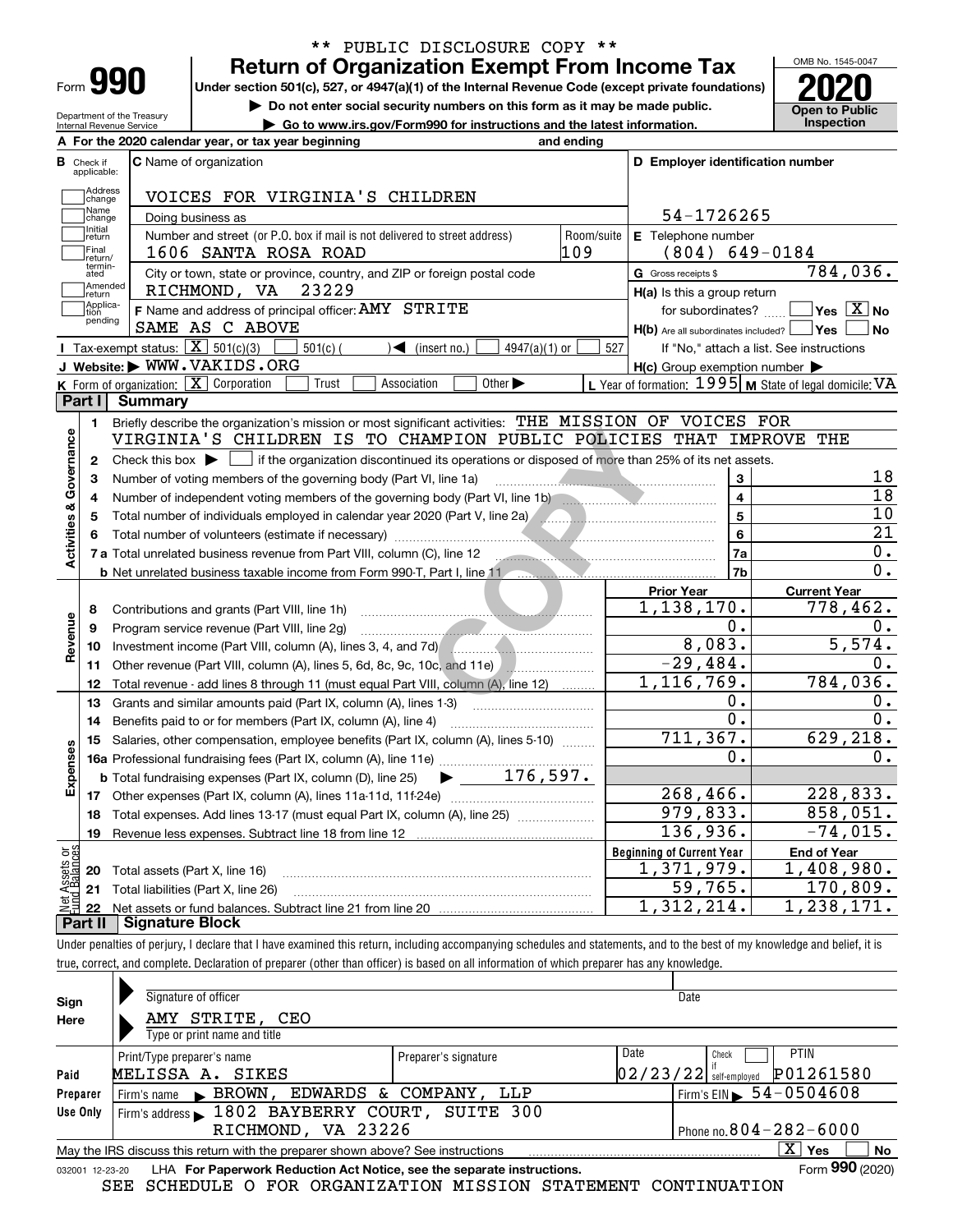|              | 54-1726265<br>VOICES FOR VIRGINIA'S CHILDREN<br>Page 2<br>Form 990 (2020)                                                                                                                                                                               |
|--------------|---------------------------------------------------------------------------------------------------------------------------------------------------------------------------------------------------------------------------------------------------------|
|              | Part III   Statement of Program Service Accomplishments                                                                                                                                                                                                 |
|              | $\overline{\mathbf{x}}$                                                                                                                                                                                                                                 |
| 1.           | Briefly describe the organization's mission:<br>THE MISSION OF VOICES FOR VIRGINIA'S CHILDREN IS TO CHAMPION PUBLIC                                                                                                                                     |
|              | POLICIES THAT IMPROVE THE LIVES OF VIRGINIA'S CHILDREN.                                                                                                                                                                                                 |
|              |                                                                                                                                                                                                                                                         |
| $\mathbf{2}$ | Did the organization undertake any significant program services during the year which were not listed on the                                                                                                                                            |
|              | $\overline{\mathsf{Yes} \mathrel{\hspace{0.5pt}\mathsf{X}}}$ No<br>prior Form 990 or 990-EZ?                                                                                                                                                            |
| 3            | If "Yes," describe these new services on Schedule O.<br>$\overline{\mathsf{Yes} \mathrel{\hspace{0.5pt} \hspace{0.5pt}} \mathbf{X}}$ No<br>Did the organization cease conducting, or make significant changes in how it conducts, any program services? |
|              | If "Yes," describe these changes on Schedule O.                                                                                                                                                                                                         |
| 4            | Describe the organization's program service accomplishments for each of its three largest program services, as measured by expenses.                                                                                                                    |
|              | Section 501(c)(3) and 501(c)(4) organizations are required to report the amount of grants and allocations to others, the total expenses, and<br>revenue, if any, for each program service reported.                                                     |
| 4a           | 233,794. including grants of \$<br>) (Expenses \$<br>) (Revenue \$<br>(Code:                                                                                                                                                                            |
|              | EARLY CHILDHOOD:<br>VOICES PROMOTES PUBLIC POLICIES THAT INCREASE ACCESS                                                                                                                                                                                |
|              | TO AND QUALITY OF EARLY LEARNING OPPORTUNITIES -- SUCH AS PRESCHOOL,                                                                                                                                                                                    |
|              | HOME VISITING, AND DEVELOPMENTAL THERAPY - FOR CHILDREN WHO ARE                                                                                                                                                                                         |
|              | ECONOMICALLY DISADVANTAGED OR OTHERWISE VULNERABLE.                                                                                                                                                                                                     |
|              |                                                                                                                                                                                                                                                         |
|              |                                                                                                                                                                                                                                                         |
|              |                                                                                                                                                                                                                                                         |
|              |                                                                                                                                                                                                                                                         |
|              |                                                                                                                                                                                                                                                         |
|              |                                                                                                                                                                                                                                                         |
|              | $137$ , $507$ $\cdot$ including grants of \$                                                                                                                                                                                                            |
| 4b           | (Expenses \$<br>) (Revenue \$<br>(Code:<br>HEALTH AND MENTAL HEALTH:<br>VOICES PROMOTES PUBLIC POLICIES THAT IMPROVE                                                                                                                                    |
|              | ACCESS TO MENTAL HEALTH CARE FOR CHILDREN AND ADOLESCENTS AND ENHANCE                                                                                                                                                                                   |
|              | THE CAPACITY OF THE BEHAVIORAL HEALTH WORKFORCE TO SERVE CHILDREN.                                                                                                                                                                                      |
|              | VOICES ALSO PROMOTES POLICIES THAT ENSURE HEALTH COVERAGE AND ACCESS TO                                                                                                                                                                                 |
|              | FOR CHILDREN AND FAMILIES.<br>HEALTH<br>CARE                                                                                                                                                                                                            |
|              |                                                                                                                                                                                                                                                         |
|              |                                                                                                                                                                                                                                                         |
|              |                                                                                                                                                                                                                                                         |
|              |                                                                                                                                                                                                                                                         |
|              |                                                                                                                                                                                                                                                         |
|              |                                                                                                                                                                                                                                                         |
| 4с           | 137, 359. including grants of \$<br>(Expenses \$<br>(Code:<br>) (Revenue \$<br>VOICES PROMOTES PUBLIC POLICIES THAT INCREASE THE USE OF<br><b>FOSTER CARE:</b>                                                                                          |
|              | BEST-PRACTICE POLICIES AND STRATEGIES THAT FOCUS ON FOSTER CARE                                                                                                                                                                                         |
|              | PREVENTION, SAFE AND STABLE PERMANENT FAMILY CONNECTIONS, AND                                                                                                                                                                                           |
|              | SUCCESSFUL TRANSITION TO ADULTHOOD.                                                                                                                                                                                                                     |
|              |                                                                                                                                                                                                                                                         |
|              |                                                                                                                                                                                                                                                         |
|              |                                                                                                                                                                                                                                                         |
|              |                                                                                                                                                                                                                                                         |
|              |                                                                                                                                                                                                                                                         |
|              |                                                                                                                                                                                                                                                         |
|              |                                                                                                                                                                                                                                                         |
| 4d           | Other program services (Describe on Schedule O.)<br>$122, 522$ $\cdot$ including grants of \$<br>(Expenses \$<br>(Revenue \$                                                                                                                            |
| 4е           | 631,182.<br>Total program service expenses                                                                                                                                                                                                              |
|              | Form 990 (2020)                                                                                                                                                                                                                                         |
|              | 032002 12-23-20<br>3                                                                                                                                                                                                                                    |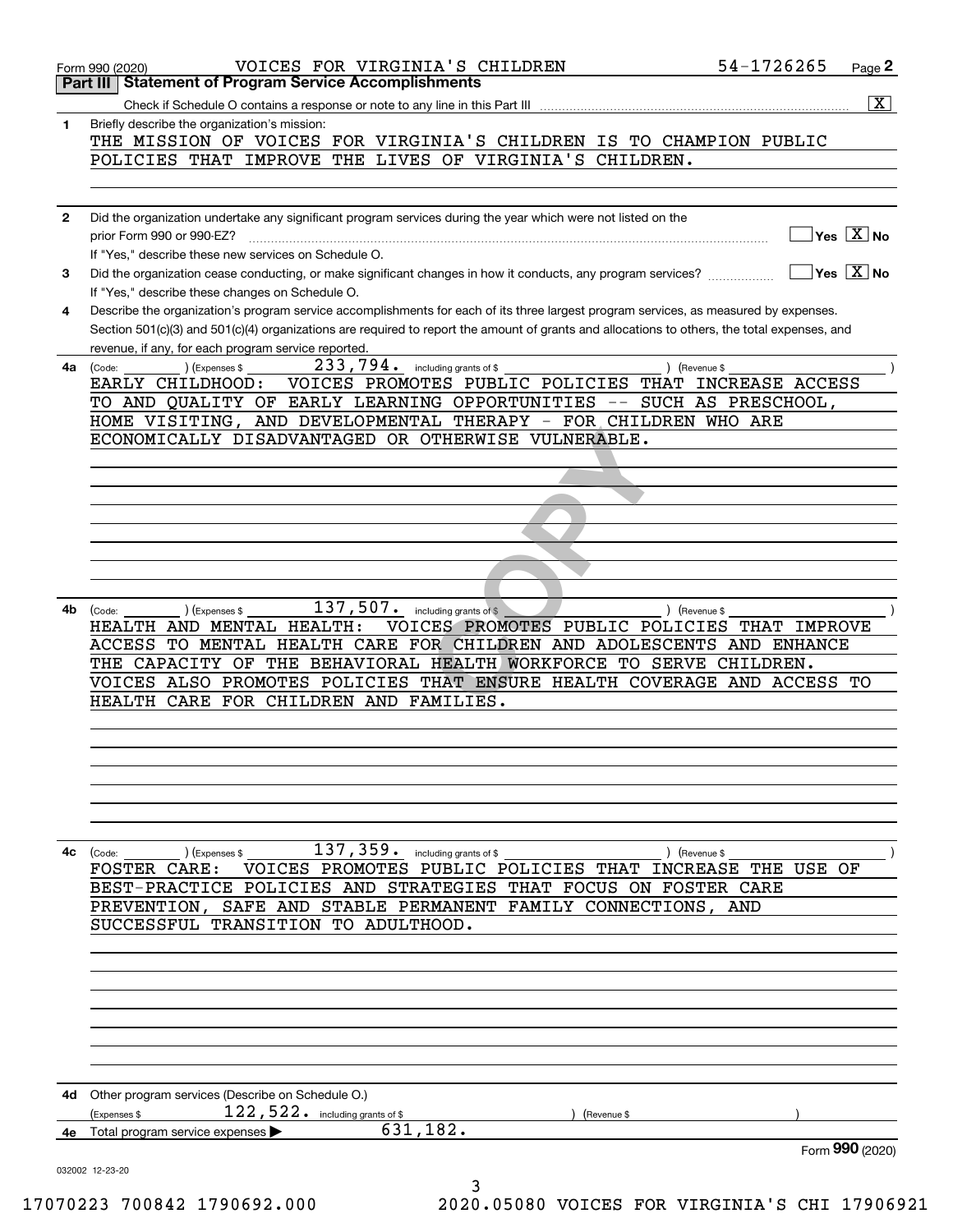|  | Form 990 (2020) |  |
|--|-----------------|--|

Form 990 (2020) Page **3Part IV Checklist of Required Schedules** VOICES FOR VIRGINIA'S CHILDREN 54-1726265

|     |                                                                                                                                                                                                                                                   |                 | Yes                     | No              |
|-----|---------------------------------------------------------------------------------------------------------------------------------------------------------------------------------------------------------------------------------------------------|-----------------|-------------------------|-----------------|
| 1.  | Is the organization described in section $501(c)(3)$ or $4947(a)(1)$ (other than a private foundation)?                                                                                                                                           |                 |                         |                 |
|     |                                                                                                                                                                                                                                                   | 1.              | X                       |                 |
| 2   |                                                                                                                                                                                                                                                   | $\overline{2}$  | $\overline{\mathbf{x}}$ |                 |
| 3   | Did the organization engage in direct or indirect political campaign activities on behalf of or in opposition to candidates for                                                                                                                   |                 |                         |                 |
|     |                                                                                                                                                                                                                                                   | 3               |                         | x               |
| 4   | Section 501(c)(3) organizations. Did the organization engage in lobbying activities, or have a section 501(h) election in effect                                                                                                                  |                 |                         |                 |
|     |                                                                                                                                                                                                                                                   | 4               | X                       |                 |
| 5   | Is the organization a section 501(c)(4), 501(c)(5), or 501(c)(6) organization that receives membership dues, assessments, or                                                                                                                      |                 |                         |                 |
|     |                                                                                                                                                                                                                                                   | 5               |                         | X               |
| 6   | Did the organization maintain any donor advised funds or any similar funds or accounts for which donors have the right to                                                                                                                         |                 |                         |                 |
|     | provide advice on the distribution or investment of amounts in such funds or accounts? If "Yes," complete Schedule D, Part I                                                                                                                      | 6               |                         | x               |
| 7   | Did the organization receive or hold a conservation easement, including easements to preserve open space,                                                                                                                                         |                 |                         |                 |
|     |                                                                                                                                                                                                                                                   | $\overline{7}$  |                         | x               |
| 8   | Did the organization maintain collections of works of art, historical treasures, or other similar assets? If "Yes," complete                                                                                                                      |                 |                         |                 |
|     |                                                                                                                                                                                                                                                   | 8               |                         | x               |
| 9   | Did the organization report an amount in Part X, line 21, for escrow or custodial account liability, serve as a custodian for                                                                                                                     |                 |                         |                 |
|     | amounts not listed in Part X; or provide credit counseling, debt management, credit repair, or debt negotiation services?                                                                                                                         |                 |                         |                 |
|     |                                                                                                                                                                                                                                                   | 9               |                         | x               |
| 10  | Did the organization, directly or through a related organization, hold assets in donor-restricted endowments                                                                                                                                      |                 |                         |                 |
|     |                                                                                                                                                                                                                                                   | 10              | X                       |                 |
| 11  | If the organization's answer to any of the following questions is "Yes," then complete Schedule D, Parts VI, VII, VIII, IX, or X                                                                                                                  |                 |                         |                 |
|     | as applicable.                                                                                                                                                                                                                                    |                 |                         |                 |
|     | a Did the organization report an amount for land, buildings, and equipment in Part X, line 10? If "Yes," complete Schedule D,                                                                                                                     |                 | X                       |                 |
|     |                                                                                                                                                                                                                                                   | 11a             |                         |                 |
|     | <b>b</b> Did the organization report an amount for investments - other securities in Part X, line 12, that is 5% or more of its total                                                                                                             |                 |                         | х               |
|     |                                                                                                                                                                                                                                                   | 11b             |                         |                 |
|     | c Did the organization report an amount for investments - program related in Part X, line 13, that is 5% or more of its total                                                                                                                     |                 |                         | х               |
|     | assets reported in Part X, line 16? If "Yes," complete Schedule D, Part VIII [[[[[[[[[[[[[[[[[[[[[[[[[[[[]]]]]<br>d Did the organization report an amount for other assets in Part X, line 15, that is 5% or more of its total assets reported in | 11c             |                         |                 |
|     |                                                                                                                                                                                                                                                   | 11d             |                         | х               |
|     |                                                                                                                                                                                                                                                   | <b>11e</b>      | $\mathbf X$             |                 |
| f   | Did the organization's separate or consolidated financial statements for the tax year include a footnote that addresses                                                                                                                           |                 |                         |                 |
|     | the organization's liability for uncertain tax positions under FIN 48 (ASC 740)? If "Yes," complete Schedule D, Part X                                                                                                                            | 11f             | X                       |                 |
|     | 12a Did the organization obtain separate, independent audited financial statements for the tax year? If "Yes," complete                                                                                                                           |                 |                         |                 |
|     |                                                                                                                                                                                                                                                   | 12a             | X                       |                 |
|     | <b>b</b> Was the organization included in consolidated, independent audited financial statements for the tax year?                                                                                                                                |                 |                         |                 |
|     | If "Yes," and if the organization answered "No" to line 12a, then completing Schedule D, Parts XI and XII is optional                                                                                                                             | 12D             |                         | ᅀ               |
| 13  |                                                                                                                                                                                                                                                   | 13              |                         | $\mathbf X$     |
| 14a | Did the organization maintain an office, employees, or agents outside of the United States?                                                                                                                                                       | 14a             |                         | $\mathbf X$     |
|     | <b>b</b> Did the organization have aggregate revenues or expenses of more than \$10,000 from grantmaking, fundraising, business,                                                                                                                  |                 |                         |                 |
|     | investment, and program service activities outside the United States, or aggregate foreign investments valued at \$100,000                                                                                                                        |                 |                         |                 |
|     |                                                                                                                                                                                                                                                   | 14b             |                         | x               |
| 15  | Did the organization report on Part IX, column (A), line 3, more than \$5,000 of grants or other assistance to or for any                                                                                                                         |                 |                         |                 |
|     |                                                                                                                                                                                                                                                   | 15              |                         | x               |
| 16  | Did the organization report on Part IX, column (A), line 3, more than \$5,000 of aggregate grants or other assistance to                                                                                                                          |                 |                         |                 |
|     |                                                                                                                                                                                                                                                   | 16              |                         | X               |
| 17  | Did the organization report a total of more than \$15,000 of expenses for professional fundraising services on Part IX,                                                                                                                           |                 |                         |                 |
|     |                                                                                                                                                                                                                                                   | 17              |                         | x               |
| 18  | Did the organization report more than \$15,000 total of fundraising event gross income and contributions on Part VIII, lines                                                                                                                      |                 |                         |                 |
|     |                                                                                                                                                                                                                                                   | 18              |                         | x               |
| 19  | Did the organization report more than \$15,000 of gross income from gaming activities on Part VIII, line 9a? If "Yes."                                                                                                                            |                 |                         |                 |
|     |                                                                                                                                                                                                                                                   | 19              |                         | X               |
|     |                                                                                                                                                                                                                                                   | 20a             |                         | $\mathbf X$     |
|     | b If "Yes" to line 20a, did the organization attach a copy of its audited financial statements to this return?                                                                                                                                    | 20 <sub>b</sub> |                         |                 |
| 21  | Did the organization report more than \$5,000 of grants or other assistance to any domestic organization or                                                                                                                                       |                 |                         |                 |
|     |                                                                                                                                                                                                                                                   | 21              |                         | X.              |
|     | 032003 12-23-20                                                                                                                                                                                                                                   |                 |                         | Form 990 (2020) |

032003 12-23-20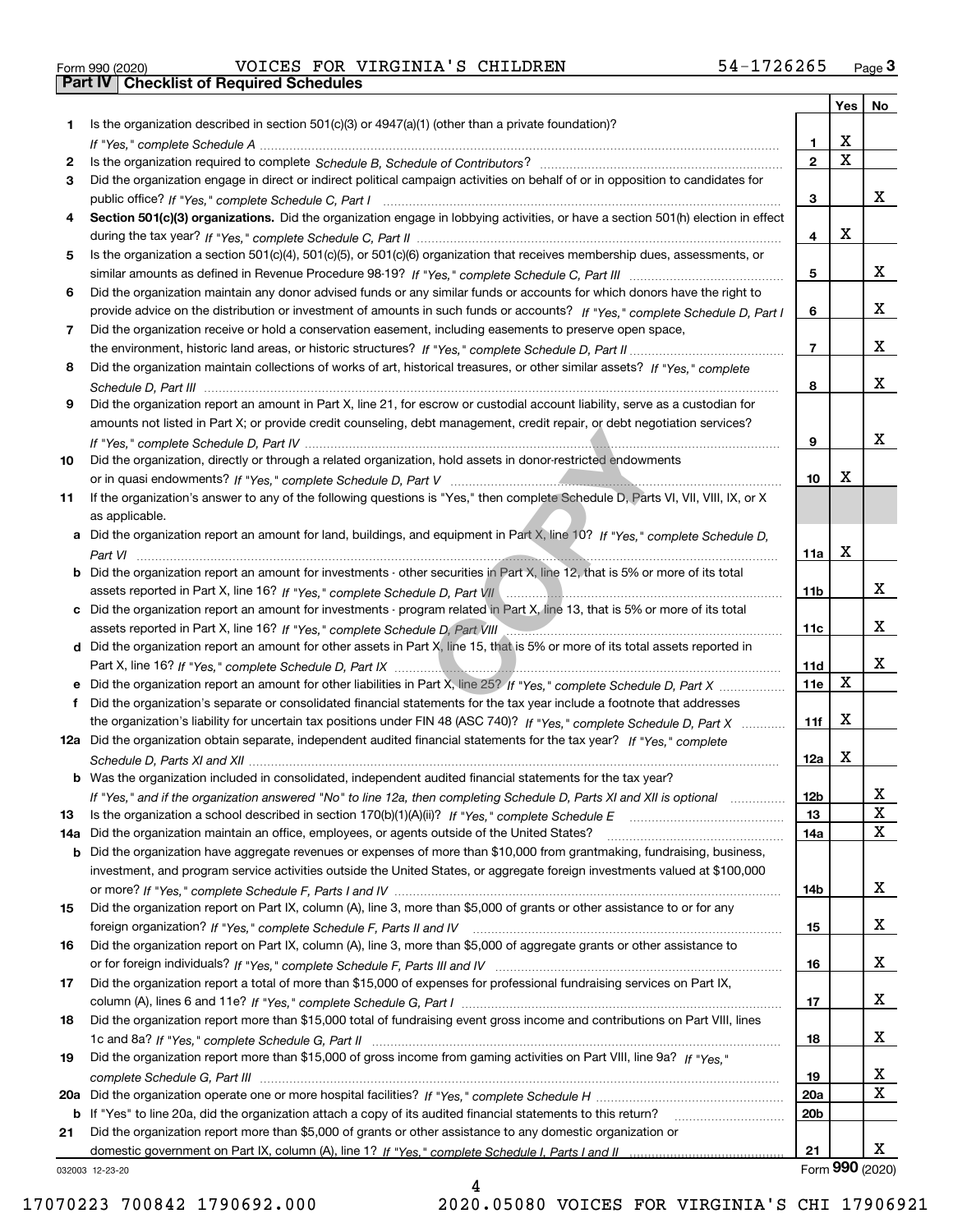|  | Form 990 (2020) |
|--|-----------------|
|  |                 |

Form 990 (2020) Page **4Part IV Checklist of Required Schedules** VOICES FOR VIRGINIA'S CHILDREN 54-1726265

*(continued)*

|          |                                                                                                                              |                 | Yes        | No              |
|----------|------------------------------------------------------------------------------------------------------------------------------|-----------------|------------|-----------------|
| 22       | Did the organization report more than \$5,000 of grants or other assistance to or for domestic individuals on                |                 |            |                 |
|          |                                                                                                                              | 22              |            | x               |
| 23       | Did the organization answer "Yes" to Part VII, Section A, line 3, 4, or 5 about compensation of the organization's current   |                 |            |                 |
|          | and former officers, directors, trustees, key employees, and highest compensated employees? If "Yes," complete               |                 |            |                 |
|          |                                                                                                                              | 23              |            | x               |
|          | 24a Did the organization have a tax-exempt bond issue with an outstanding principal amount of more than \$100,000 as of the  |                 |            |                 |
|          | last day of the year, that was issued after December 31, 2002? If "Yes," answer lines 24b through 24d and complete           |                 |            |                 |
|          |                                                                                                                              | 24a             |            | x               |
|          | b Did the organization invest any proceeds of tax-exempt bonds beyond a temporary period exception?                          | 24b             |            |                 |
|          | c Did the organization maintain an escrow account other than a refunding escrow at any time during the year to defease       |                 |            |                 |
|          | any tax-exempt bonds?                                                                                                        | 24c             |            |                 |
|          |                                                                                                                              | 24d             |            |                 |
|          | 25a Section 501(c)(3), 501(c)(4), and 501(c)(29) organizations. Did the organization engage in an excess benefit             |                 |            |                 |
|          |                                                                                                                              | 25a             |            | x               |
|          | b Is the organization aware that it engaged in an excess benefit transaction with a disqualified person in a prior year, and |                 |            |                 |
|          | that the transaction has not been reported on any of the organization's prior Forms 990 or 990-EZ? If "Yes," complete        |                 |            |                 |
|          |                                                                                                                              | 25b             |            | x               |
|          | Schedule L. Part I                                                                                                           |                 |            |                 |
| 26       | Did the organization report any amount on Part X, line 5 or 22, for receivables from or payables to any current              |                 |            |                 |
|          | or former officer, director, trustee, key employee, creator or founder, substantial contributor, or 35%                      |                 |            |                 |
|          |                                                                                                                              | 26              |            | x               |
| 27       | Did the organization provide a grant or other assistance to any current or former officer, director, trustee, key employee,  |                 |            |                 |
|          | creator or founder, substantial contributor or employee thereof, a grant selection committee member, or to a 35% controlled  |                 |            |                 |
|          | entity (including an employee thereof) or family member of any of these persons? If "Yes," complete Schedule L, Part III     | 27              |            | х               |
| 28       | Was the organization a party to a business transaction with one of the following parties (see Schedule L, Part IV            |                 |            |                 |
|          | instructions, for applicable filing thresholds, conditions, and exceptions):                                                 |                 |            |                 |
|          | a A current or former officer, director, trustee, key employee, creator or founder, or substantial contributor? If           |                 |            |                 |
|          |                                                                                                                              | 28a             |            | x               |
|          |                                                                                                                              | 28 <sub>b</sub> |            | $\mathbf X$     |
|          | c A 35% controlled entity of one or more individuals and/or organizations described in lines 28a or 28b? If                  |                 |            |                 |
|          |                                                                                                                              | 28c             |            | х               |
| 29       |                                                                                                                              | 29              |            | X               |
| 30       | Did the organization receive contributions of art, historical treasures, or other similar assets, or qualified conservation  |                 |            |                 |
|          |                                                                                                                              | 30              |            | x               |
| 31       | Did the organization liquidate, terminate, or dissolve and cease operations? If "Yes," complete Schedule N, Part I           | 31              |            | $\mathbf x$     |
| 32       | Did the organization sell, exchange, dispose of, or transfer more than 25% of its net assets? If "Yes," complete             |                 |            |                 |
|          |                                                                                                                              | 32              |            | х               |
| 33       | Did the organization own 100% of an entity disregarded as separate from the organization under Regulations                   |                 |            |                 |
|          |                                                                                                                              | 33              |            | х               |
| 34       | Was the organization related to any tax-exempt or taxable entity? If "Yes," complete Schedule R, Part II, III, or IV, and    |                 |            |                 |
|          |                                                                                                                              | 34              |            | X               |
|          | 35a Did the organization have a controlled entity within the meaning of section 512(b)(13)?                                  | 35a             |            | X               |
|          | b If "Yes" to line 35a, did the organization receive any payment from or engage in any transaction with a controlled entity  |                 |            |                 |
|          |                                                                                                                              | 35 <sub>b</sub> |            |                 |
| 36       | Section 501(c)(3) organizations. Did the organization make any transfers to an exempt non-charitable related organization?   |                 |            |                 |
|          |                                                                                                                              | 36              |            | x               |
| 37       | Did the organization conduct more than 5% of its activities through an entity that is not a related organization             |                 |            |                 |
|          | and that is treated as a partnership for federal income tax purposes? If "Yes," complete Schedule R, Part VI                 | 37              |            | x               |
| 38       | Did the organization complete Schedule O and provide explanations in Schedule O for Part VI, lines 11b and 19?               |                 |            |                 |
|          | Note: All Form 990 filers are required to complete Schedule O                                                                | 38              | X          |                 |
| ∣ Part V | <b>Statements Regarding Other IRS Filings and Tax Compliance</b>                                                             |                 |            |                 |
|          | Check if Schedule O contains a response or note to any line in this Part V                                                   |                 |            |                 |
|          |                                                                                                                              |                 | <b>Yes</b> | No              |
|          | 14<br>1a Enter the number reported in Box 3 of Form 1096. Enter -0- if not applicable<br>1a                                  |                 |            |                 |
|          | 0<br><b>b</b> Enter the number of Forms W-2G included in line 1a. Enter -0- if not applicable<br>1b                          |                 |            |                 |
|          | Did the organization comply with backup withholding rules for reportable payments to vendors and reportable gaming           |                 |            |                 |
|          | (gambling) winnings to prize winners?                                                                                        | 1c              |            |                 |
|          | 032004 12-23-20                                                                                                              |                 |            | Form 990 (2020) |
|          | 5                                                                                                                            |                 |            |                 |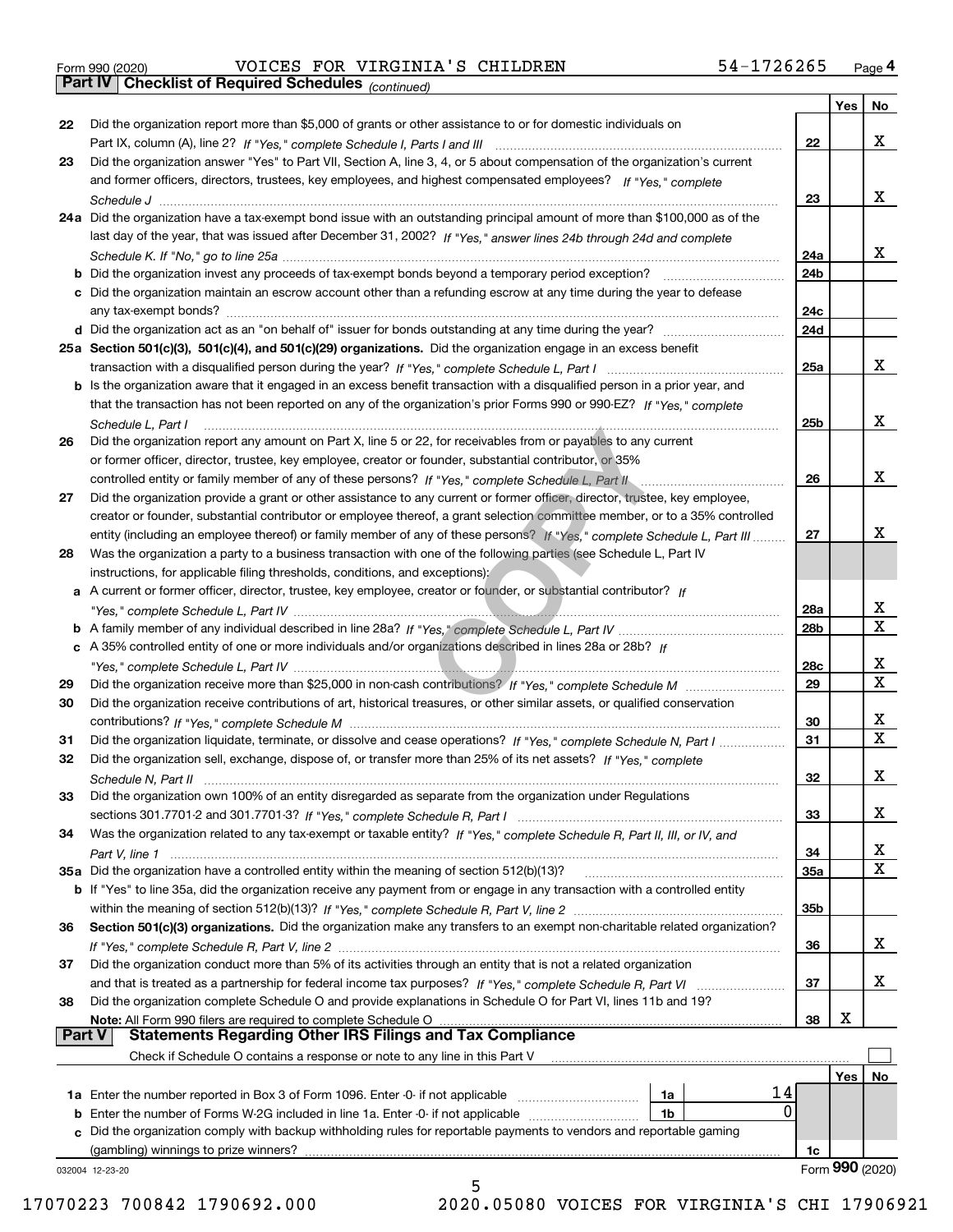|               | VOICES FOR VIRGINIA'S CHILDREN<br>54-1726265<br>Form 990 (2020)                                                                                 |                |     | $_{\text{Page}}$ 5 |
|---------------|-------------------------------------------------------------------------------------------------------------------------------------------------|----------------|-----|--------------------|
| <b>Part V</b> | Statements Regarding Other IRS Filings and Tax Compliance (continued)                                                                           |                |     |                    |
|               |                                                                                                                                                 |                | Yes | No                 |
|               | 2a Enter the number of employees reported on Form W-3, Transmittal of Wage and Tax Statements,                                                  |                |     |                    |
|               | 10<br>filed for the calendar year ending with or within the year covered by this return<br>2a                                                   |                |     |                    |
| b             |                                                                                                                                                 | 2 <sub>b</sub> | х   |                    |
|               |                                                                                                                                                 |                |     |                    |
| За            | Did the organization have unrelated business gross income of \$1,000 or more during the year?                                                   | 3a             |     | x                  |
| b             |                                                                                                                                                 | 3 <sub>b</sub> |     |                    |
|               | 4a At any time during the calendar year, did the organization have an interest in, or a signature or other authority over, a                    |                |     |                    |
|               |                                                                                                                                                 | 4a             |     | x                  |
|               | <b>b</b> If "Yes," enter the name of the foreign country $\blacktriangleright$                                                                  |                |     |                    |
|               | See instructions for filing requirements for FinCEN Form 114, Report of Foreign Bank and Financial Accounts (FBAR).                             |                |     |                    |
| 5a            | Was the organization a party to a prohibited tax shelter transaction at any time during the tax year?                                           | 5a             |     | х                  |
| b             |                                                                                                                                                 | 5 <sub>b</sub> |     | X                  |
| с             |                                                                                                                                                 | 5c             |     |                    |
|               | 6a Does the organization have annual gross receipts that are normally greater than \$100,000, and did the organization solicit                  |                |     |                    |
|               | any contributions that were not tax deductible as charitable contributions?                                                                     | 6a             |     | x                  |
| b             | If "Yes," did the organization include with every solicitation an express statement that such contributions or gifts                            |                |     |                    |
|               | were not tax deductible?                                                                                                                        | 6b             |     |                    |
| 7             | Organizations that may receive deductible contributions under section 170(c).                                                                   |                |     | x                  |
| а             | Did the organization receive a payment in excess of \$75 made partly as a contribution and partly for goods and services provided to the payor? | 7a             |     |                    |
| b             | If "Yes," did the organization notify the donor of the value of the goods or services provided?                                                 | 7b             |     |                    |
| c             | Did the organization sell, exchange, or otherwise dispose of tangible personal property for which it was required                               |                |     | х                  |
|               | 7d                                                                                                                                              | 7c             |     |                    |
| d             | Did the organization receive any funds, directly or indirectly, to pay premiums on a personal benefit contract?                                 | 7e             |     | х                  |
| е<br>f        | Did the organization, during the year, pay premiums, directly or indirectly, on a personal benefit contract?                                    | 7f             |     | X                  |
| g             | If the organization received a contribution of qualified intellectual property, did the organization file Form 8899 as required?                | 7g             |     |                    |
| h             | If the organization received a contribution of cars, boats, airplanes, or other vehicles, did the organization file a Form 1098-C?              | 7h             |     |                    |
| 8             | Sponsoring organizations maintaining donor advised funds. Did a donor advised fund maintained by the                                            |                |     |                    |
|               | sponsoring organization have excess business holdings at any time during the year?                                                              | 8              |     |                    |
| 9             | Sponsoring organizations maintaining donor advised funds.                                                                                       |                |     |                    |
| а             | Did the sponsoring organization make any taxable distributions under section 4966?                                                              | 9а             |     |                    |
| b             | Did the sponsoring organization make a distribution to a donor, donor advisor, or related person?                                               | 9b             |     |                    |
| 10            | Section 501(c)(7) organizations. Enter:                                                                                                         |                |     |                    |
| а             | 10a<br>Initiation fees and capital contributions included on Part VIII, line 12 [111] [11] [12] [11] [12] [11] [12] [                           |                |     |                    |
|               | 10b <br>Gross receipts, included on Form 990, Part VIII, line 12, for public use of club facilities                                             |                |     |                    |
| 11            | Section 501(c)(12) organizations. Enter:                                                                                                        |                |     |                    |
| a             | 11a<br>Gross income from members or shareholders                                                                                                |                |     |                    |
| b             | Gross income from other sources (Do not net amounts due or paid to other sources against                                                        |                |     |                    |
|               | 11 <sub>b</sub><br>amounts due or received from them.)                                                                                          |                |     |                    |
|               | 12a Section 4947(a)(1) non-exempt charitable trusts. Is the organization filing Form 990 in lieu of Form 1041?                                  | <b>12a</b>     |     |                    |
|               | 12b<br><b>b</b> If "Yes," enter the amount of tax-exempt interest received or accrued during the year <i>manument</i> of                        |                |     |                    |
| 13            | Section 501(c)(29) qualified nonprofit health insurance issuers.                                                                                |                |     |                    |
| a             | Is the organization licensed to issue qualified health plans in more than one state?                                                            | 13a            |     |                    |
|               | Note: See the instructions for additional information the organization must report on Schedule O.                                               |                |     |                    |
| b             | Enter the amount of reserves the organization is required to maintain by the states in which the                                                |                |     |                    |
|               | 13 <sub>b</sub>                                                                                                                                 |                |     |                    |
| с             | 13 <sub>c</sub>                                                                                                                                 |                |     |                    |
| 14a           | Did the organization receive any payments for indoor tanning services during the tax year?                                                      | 14a            |     | X                  |
|               | <b>b</b> If "Yes," has it filed a Form 720 to report these payments? If "No," provide an explanation on Schedule O                              | 14b            |     |                    |
| 15            | Is the organization subject to the section 4960 tax on payment(s) of more than \$1,000,000 in remuneration or                                   |                |     |                    |
|               |                                                                                                                                                 | 15             |     | х                  |
|               | If "Yes," see instructions and file Form 4720, Schedule N.                                                                                      |                |     |                    |
| 16            | Is the organization an educational institution subject to the section 4968 excise tax on net investment income?                                 | 16             |     | х                  |
|               | If "Yes," complete Form 4720, Schedule O.                                                                                                       |                |     |                    |

Form (2020) **990**

032005 12-23-20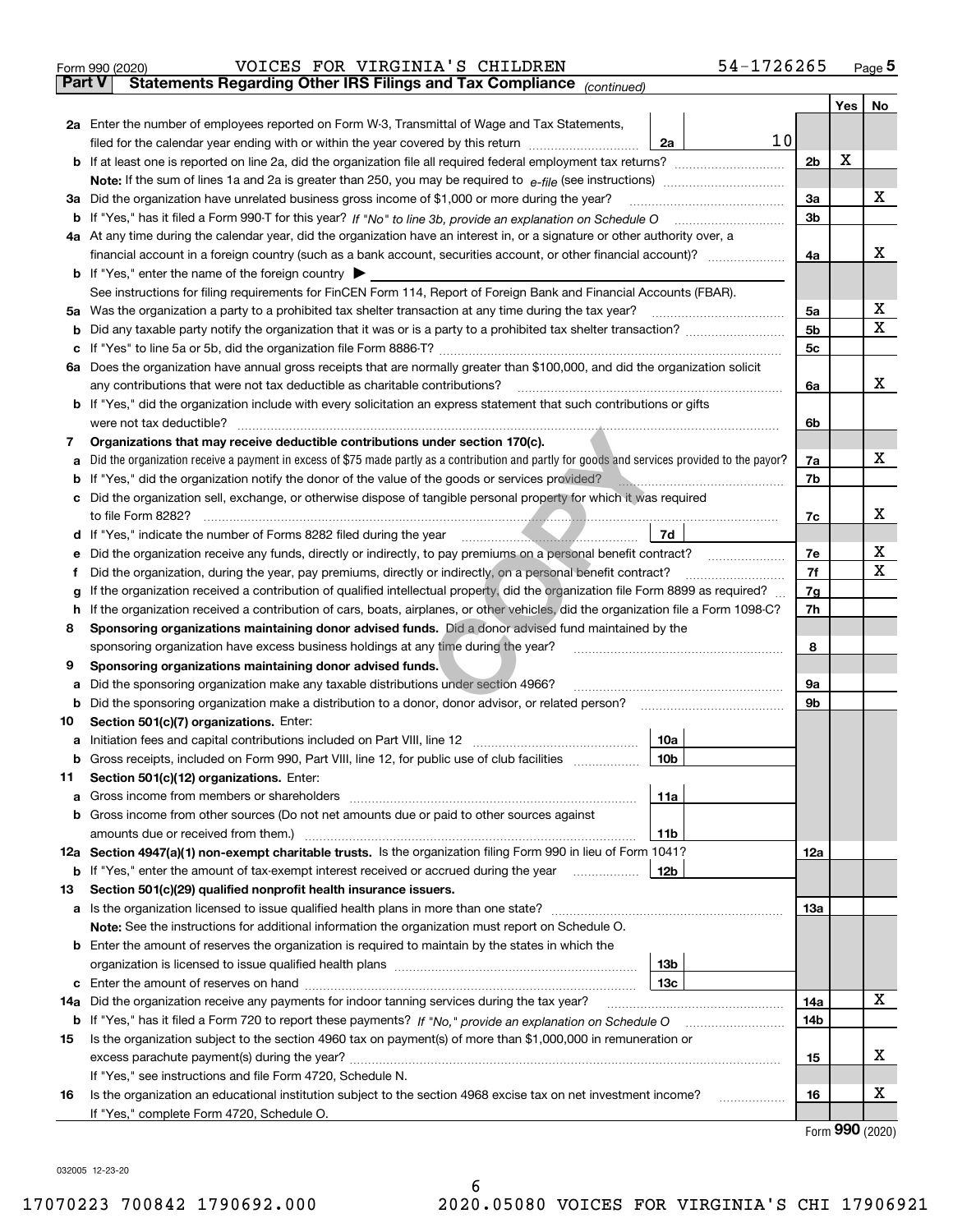|  | Form 990 (2020) |
|--|-----------------|
|  |                 |

#### VOICES FOR VIRGINIA'S CHILDREN 54-1726265

*For each "Yes" response to lines 2 through 7b below, and for a "No" response to line 8a, 8b, or 10b below, describe the circumstances, processes, or changes on Schedule O. See instructions.* Form 990 (2020) **COLOGET BOR VIRGINIA'S CHILDREN** 54-1726265 Page 6<br>**Part VI Governance, Management, and Disclosure** For each "Yes" response to lines 2 through 7b below, and for a "No" response

|     |                                                                                                                                                                             |    |                 | Yes <sub>1</sub> | No           |
|-----|-----------------------------------------------------------------------------------------------------------------------------------------------------------------------------|----|-----------------|------------------|--------------|
|     | <b>1a</b> Enter the number of voting members of the governing body at the end of the tax year <i>manumum</i>                                                                | 1a | 18              |                  |              |
|     | If there are material differences in voting rights among members of the governing body, or if the governing                                                                 |    |                 |                  |              |
|     | body delegated broad authority to an executive committee or similar committee, explain on Schedule O.                                                                       |    |                 |                  |              |
|     | Enter the number of voting members included on line 1a, above, who are independent                                                                                          | 1b | 18              |                  |              |
| 2   | Did any officer, director, trustee, or key employee have a family relationship or a business relationship with any other                                                    |    |                 |                  |              |
|     | officer, director, trustee, or key employee?                                                                                                                                |    | $\mathbf{2}$    |                  | х            |
| 3   | Did the organization delegate control over management duties customarily performed by or under the direct supervision                                                       |    |                 |                  |              |
|     |                                                                                                                                                                             |    | 3               |                  | х            |
| 4   | Did the organization make any significant changes to its governing documents since the prior Form 990 was filed?                                                            |    | 4               |                  | $\mathbf X$  |
| 5   |                                                                                                                                                                             |    | 5               |                  | $\mathbf X$  |
| 6   | Did the organization have members or stockholders?                                                                                                                          |    | 6               |                  | $\mathbf{x}$ |
| 7a  | Did the organization have members, stockholders, or other persons who had the power to elect or appoint one or                                                              |    |                 |                  |              |
|     |                                                                                                                                                                             |    | 7a              |                  | х            |
|     | <b>b</b> Are any governance decisions of the organization reserved to (or subject to approval by) members, stockholders, or                                                 |    |                 |                  |              |
|     | persons other than the governing body?                                                                                                                                      |    | 7b              |                  | х            |
| 8   | Did the organization contemporaneously document the meetings held or written actions undertaken during the year by the following:                                           |    |                 |                  |              |
| a   |                                                                                                                                                                             |    | 8а              | X                |              |
|     |                                                                                                                                                                             |    | 8b              |                  | X            |
| 9   | Is there any officer, director, trustee, or key employee listed in Part VII, Section A, who cannot be reached at the                                                        |    |                 |                  |              |
|     |                                                                                                                                                                             |    | 9               |                  | х            |
|     | Section B. Policies (This Section B requests information about policies not required by the Internal Revenue Code.)                                                         |    |                 |                  |              |
|     |                                                                                                                                                                             |    |                 | Yes              | No           |
|     |                                                                                                                                                                             |    | 10a             |                  | X            |
|     | <b>b</b> If "Yes," did the organization have written policies and procedures governing the activities of such chapters, affiliates,                                         |    |                 |                  |              |
|     |                                                                                                                                                                             |    | 10 <sub>b</sub> |                  |              |
|     | 11a Has the organization provided a complete copy of this Form 990 to all members of its governing body before filing the form?                                             |    | 11a             | X                |              |
|     | <b>b</b> Describe in Schedule O the process, if any, used by the organization to review this Form 990.                                                                      |    |                 |                  |              |
| 12a |                                                                                                                                                                             |    | 12a             | х                |              |
| b   |                                                                                                                                                                             |    | 12b             | X                |              |
|     | c Did the organization regularly and consistently monitor and enforce compliance with the policy? If "Yes," describe                                                        |    |                 |                  |              |
|     | in Schedule O how this was done encourance and the control of the control of the control of the control of the                                                              |    | 12c             | х                |              |
| 13  | Did the organization have a written whistleblower policy?<br>The content of the content of the content of the content of the content of the content of the content of the c |    | 13              | X                |              |
| 14  | Did the organization have a written document retention and destruction policy? manufactured and the organization have a written document retention and destruction policy?  |    | 14              | X                |              |
| 15  | Did the process for determining compensation of the following persons include a review and approval by independent                                                          |    |                 |                  |              |
|     | persons, comparability data, and contemporaneous substantiation of the deliberation and decision?                                                                           |    |                 |                  |              |
|     |                                                                                                                                                                             |    |                 | х                |              |
|     |                                                                                                                                                                             |    | 15a<br>15b      | $\mathbf X$      |              |
|     | <b>b</b> Other officers or key employees of the organization                                                                                                                |    |                 |                  |              |
|     | If "Yes" to line 15a or 15b, describe the process in Schedule O (see instructions).                                                                                         |    |                 |                  |              |
|     | 16a Did the organization invest in, contribute assets to, or participate in a joint venture or similar arrangement with a                                                   |    |                 |                  | х            |
|     | taxable entity during the year?<br><b>b</b> If "Yes," did the organization follow a written policy or procedure requiring the organization to evaluate its participation    |    | 16a             |                  |              |
|     |                                                                                                                                                                             |    |                 |                  |              |
|     | in joint venture arrangements under applicable federal tax law, and take steps to safeguard the organization's                                                              |    |                 |                  |              |
|     | <b>Section C. Disclosure</b>                                                                                                                                                |    | 16b             |                  |              |
|     | <b>NONE</b>                                                                                                                                                                 |    |                 |                  |              |
| 17  | List the states with which a copy of this Form 990 is required to be filed $\blacktriangleright$                                                                            |    |                 |                  |              |
| 18  | Section 6104 requires an organization to make its Forms 1023 (1024 or 1024-A, if applicable), 990, and 990-T (Section 501(c)(3)s only) available                            |    |                 |                  |              |
|     | for public inspection. Indicate how you made these available. Check all that apply.                                                                                         |    |                 |                  |              |
|     | $X$ Upon request<br>Own website<br>Another's website<br>Other (explain on Schedule O)                                                                                       |    |                 |                  |              |
| 19  | Describe on Schedule O whether (and if so, how) the organization made its governing documents, conflict of interest policy, and financial                                   |    |                 |                  |              |
|     | statements available to the public during the tax year.                                                                                                                     |    |                 |                  |              |
| 20  | State the name, address, and telephone number of the person who possesses the organization's books and records                                                              |    |                 |                  |              |
|     | THE ORGANIZATION $-$ (804) 649-0184                                                                                                                                         |    |                 |                  |              |
|     | 23229<br>1606 SANTA ROSA ROAD, NO. 109, RICHMOND,<br>VA                                                                                                                     |    |                 |                  |              |
|     |                                                                                                                                                                             |    |                 | Form 990 (2020)  |              |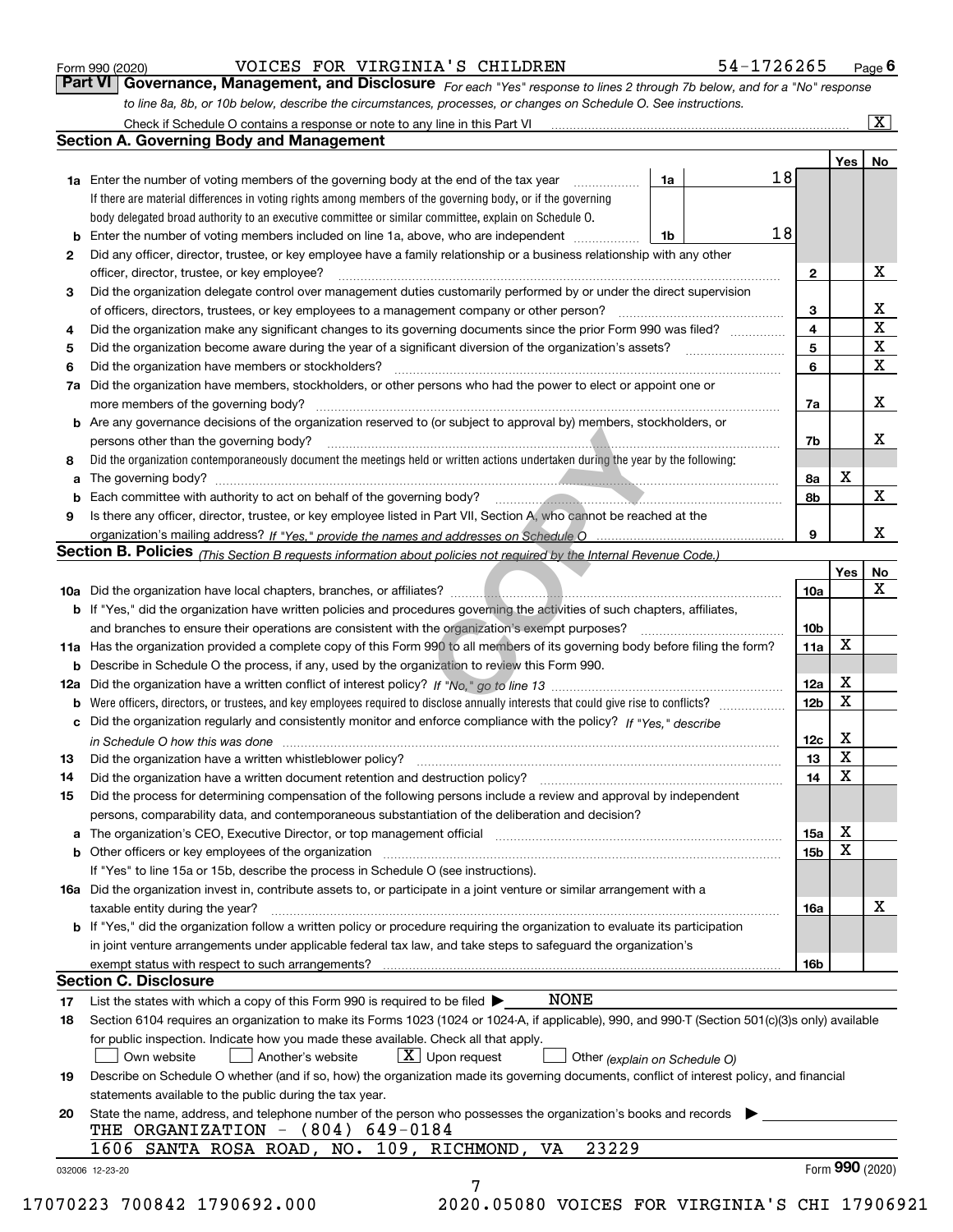$\mathcal{L}^{\text{max}}$ 

# **7Part VII Compensation of Officers, Directors, Trustees, Key Employees, Highest Compensated Employees, and Independent Contractors**

Check if Schedule O contains a response or note to any line in this Part VII

**Section A. Officers, Directors, Trustees, Key Employees, and Highest Compensated Employees**

**1a**  Complete this table for all persons required to be listed. Report compensation for the calendar year ending with or within the organization's tax year. **•** List all of the organization's current officers, directors, trustees (whether individuals or organizations), regardless of amount of compensation.

Enter -0- in columns (D), (E), and (F) if no compensation was paid.

 $\bullet$  List all of the organization's  $\,$ current key employees, if any. See instructions for definition of "key employee."

**•** List the organization's five current highest compensated employees (other than an officer, director, trustee, or key employee) who received reportable compensation (Box 5 of Form W-2 and/or Box 7 of Form 1099-MISC) of more than \$100,000 from the organization and any related organizations.

**•** List all of the organization's former officers, key employees, and highest compensated employees who received more than \$100,000 of reportable compensation from the organization and any related organizations.

**former directors or trustees**  ¥ List all of the organization's that received, in the capacity as a former director or trustee of the organization, more than \$10,000 of reportable compensation from the organization and any related organizations.

See instructions for the order in which to list the persons above.

Check this box if neither the organization nor any related organization compensated any current officer, director, or trustee.  $\mathcal{L}^{\text{max}}$ 

| (A)                            | (B)<br>(C)<br>Position                                      |                               | (D)                                                                                             | (E)                     | (F)                                |                                            |        |                                        |                                  |                                                                          |
|--------------------------------|-------------------------------------------------------------|-------------------------------|-------------------------------------------------------------------------------------------------|-------------------------|------------------------------------|--------------------------------------------|--------|----------------------------------------|----------------------------------|--------------------------------------------------------------------------|
| Name and title                 | Average<br>hours per<br>week                                |                               | (do not check more than one<br>box, unless person is both an<br>officer and a director/trustee) |                         | Reportable<br>compensation<br>from | Reportable<br>compensation<br>from related |        |                                        |                                  |                                                                          |
|                                | (list any<br>hours for<br>related<br>organizations<br>below | ndividual trustee or director | nstitutional trustee                                                                            | Officer                 | Key employee                       | Highest compensated<br> employee           | Former | the<br>organization<br>(W-2/1099-MISC) | organizations<br>(W-2/1099-MISC) | compensation<br>from the<br>organization<br>and related<br>organizations |
|                                | line)                                                       |                               |                                                                                                 |                         |                                    |                                            |        |                                        |                                  |                                                                          |
| (1)<br>CYRILLENE CLARK         | 1.00                                                        |                               |                                                                                                 |                         |                                    |                                            |        |                                        |                                  |                                                                          |
| <b>CHAIR</b>                   |                                                             | X                             |                                                                                                 | X                       |                                    |                                            |        | 0.                                     | 0.                               | $\mathbf 0$ .                                                            |
| (2)<br>PATTE KOVAL             | 1.00                                                        |                               |                                                                                                 |                         |                                    |                                            |        |                                        |                                  |                                                                          |
| VICE CHAIR                     |                                                             | X                             |                                                                                                 | $\overline{\mathbf{X}}$ |                                    |                                            |        | 0.                                     | $\mathbf 0$ .                    | $\mathbf 0$ .                                                            |
| RICHARD L. BENNETT<br>(3)      | 1.00                                                        |                               |                                                                                                 |                         |                                    |                                            |        |                                        |                                  |                                                                          |
| <b>SECRETARY</b>               |                                                             | $\rm X$                       |                                                                                                 | X                       |                                    |                                            |        | 0.                                     | $\mathbf 0$ .                    | $\mathbf 0$ .                                                            |
| KRISTIN BOLTON<br>(4)          | 1.00                                                        |                               |                                                                                                 |                         |                                    |                                            |        |                                        |                                  |                                                                          |
| <b>TREASURER</b>               |                                                             | $\overline{\text{X}}$         |                                                                                                 | $\overline{\mathbf{X}}$ |                                    |                                            |        | 0.                                     | $\mathbf 0$ .                    | $0_{.}$                                                                  |
| LINDLEY BECK<br>(5)            | 1.00                                                        |                               |                                                                                                 |                         |                                    |                                            |        |                                        |                                  |                                                                          |
| <b>DIRECTOR</b>                |                                                             | $\mathbf x$                   |                                                                                                 |                         |                                    |                                            |        | 0.                                     | $\mathbf 0$ .                    | $\mathbf 0$ .                                                            |
| (6)<br>JUAN PABLO BERRIZBEITIA | 1.00                                                        |                               |                                                                                                 |                         |                                    |                                            |        |                                        |                                  |                                                                          |
| <b>DIRECTOR</b>                |                                                             | $\overline{\textbf{X}}$       |                                                                                                 |                         |                                    |                                            |        | 0.                                     | $\mathbf 0$ .                    | 0.                                                                       |
| (7)<br>KATHARINE BOND          | 1.00                                                        |                               |                                                                                                 |                         |                                    |                                            |        |                                        |                                  |                                                                          |
| <b>DIRECTOR</b>                |                                                             | $\overline{\textbf{X}}$       |                                                                                                 |                         |                                    |                                            |        | 0.                                     | $\mathbf 0$ .                    | $0_{.}$                                                                  |
| <b>ALLISON BRODY</b><br>(8)    | 1.00                                                        |                               |                                                                                                 |                         |                                    |                                            |        |                                        |                                  |                                                                          |
| <b>DIRECTOR</b>                |                                                             | $\mathbf X$                   |                                                                                                 |                         |                                    |                                            |        | 0.                                     | $\mathbf 0$ .                    | $0_{.}$                                                                  |
| RENE CABRAL-DANIELS<br>(9)     | 1.00                                                        |                               |                                                                                                 |                         |                                    |                                            |        |                                        |                                  |                                                                          |
| <b>DIRECTOR</b>                |                                                             | $\rm X$                       |                                                                                                 |                         |                                    |                                            |        | 0.                                     | $\mathbf 0$ .                    | $\mathbf 0$ .                                                            |
| (10) ERIC CLAY                 | 1.00                                                        |                               |                                                                                                 |                         |                                    |                                            |        |                                        |                                  |                                                                          |
| <b>DIRECTOR</b>                |                                                             | $\mathbf X$                   |                                                                                                 |                         |                                    |                                            |        | 0.                                     | $\mathbf 0$ .                    | $\mathbf 0$ .                                                            |
| (11) ADRIENNE COLE JOHNSON     | 1.00                                                        |                               |                                                                                                 |                         |                                    |                                            |        |                                        |                                  |                                                                          |
| <b>DIRECTOR</b>                |                                                             | X                             |                                                                                                 |                         |                                    |                                            |        | 0.                                     | 0.                               | $0_{.}$                                                                  |
| (12) DARLA EDWARDS             | 1.00                                                        |                               |                                                                                                 |                         |                                    |                                            |        |                                        |                                  |                                                                          |
| <b>DIRECTOR</b>                |                                                             | $\mathbf X$                   |                                                                                                 |                         |                                    |                                            |        | $\mathbf 0$ .                          | $\mathbf 0$ .                    | $0$ .                                                                    |
| (13) LAURIE FLYNN              | 1.00                                                        |                               |                                                                                                 |                         |                                    |                                            |        |                                        |                                  |                                                                          |
| <b>DIRECTOR</b>                |                                                             | X                             |                                                                                                 |                         |                                    |                                            |        | $\mathbf 0$ .                          | $\mathbf 0$ .                    | $\mathbf 0$ .                                                            |
| (14) JENNIFER GENTRY, ED.D     | 1.00                                                        |                               |                                                                                                 |                         |                                    |                                            |        |                                        |                                  |                                                                          |
| <b>DIRECTOR</b>                |                                                             | $\mathbf X$                   |                                                                                                 |                         |                                    |                                            |        | 0.                                     | $\mathbf 0$ .                    | $\mathbf 0$ .                                                            |
| (15) KEITH HARE                | 1.00                                                        |                               |                                                                                                 |                         |                                    |                                            |        |                                        |                                  |                                                                          |
| <b>DIRECTOR</b>                |                                                             | X                             |                                                                                                 |                         |                                    |                                            |        | 0.                                     | $\mathbf 0$ .                    | 0.                                                                       |
| (16) JOYCE SHIELDS             | 1.00                                                        |                               |                                                                                                 |                         |                                    |                                            |        |                                        |                                  |                                                                          |
| <b>DIRECTOR</b>                |                                                             | $\mathbf X$                   |                                                                                                 |                         |                                    |                                            |        | 0.                                     | $\mathbf 0$ .                    | $0$ .                                                                    |
| (17) THERESA THOMPSON          | 1.00                                                        |                               |                                                                                                 |                         |                                    |                                            |        |                                        |                                  |                                                                          |
| <b>DIRECTOR</b>                |                                                             | $\mathbf X$                   |                                                                                                 |                         |                                    |                                            |        | 0.                                     | $\mathbf 0$ .                    | 0.<br>$\overline{\phantom{0}}$                                           |

032007 12-23-20

Form (2020) **990**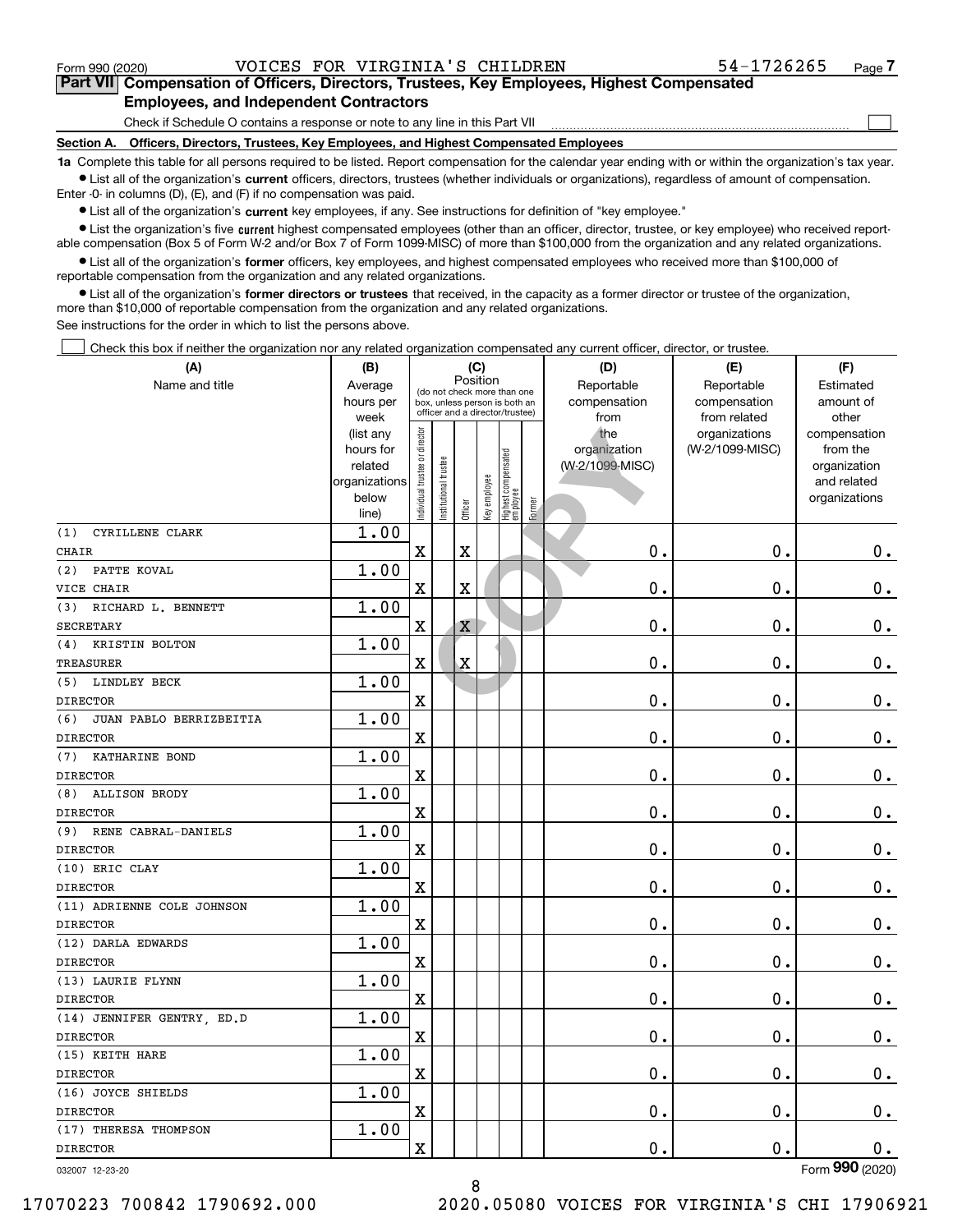|                 | VOICES FOR VIRGINIA'S CHILDREN<br>Form 990 (2020)                                                                                                                                                                                                      |                                                                      |                                                                                                                    |                       |         |              |                                           |                                                   |                                        | 54-1726265                       |                                        |                                               |                         | Page 8 |
|-----------------|--------------------------------------------------------------------------------------------------------------------------------------------------------------------------------------------------------------------------------------------------------|----------------------------------------------------------------------|--------------------------------------------------------------------------------------------------------------------|-----------------------|---------|--------------|-------------------------------------------|---------------------------------------------------|----------------------------------------|----------------------------------|----------------------------------------|-----------------------------------------------|-------------------------|--------|
| <b>Part VII</b> | Section A. Officers, Directors, Trustees, Key Employees, and Highest Compensated Employees (continued)                                                                                                                                                 |                                                                      |                                                                                                                    |                       |         |              |                                           |                                                   |                                        |                                  |                                        |                                               |                         |        |
|                 | (A)<br>Name and title                                                                                                                                                                                                                                  | (B)<br>Average<br>hours per<br>week                                  | (C)<br>Position<br>(do not check more than one<br>box, unless person is both an<br>officer and a director/trustee) |                       |         |              | (D)<br>Reportable<br>compensation<br>from | (E)<br>Reportable<br>compensation<br>from related |                                        |                                  | (F)<br>Estimated<br>amount of<br>other |                                               |                         |        |
|                 |                                                                                                                                                                                                                                                        | (list any<br>hours for<br>related<br>organizations<br>below<br>line) | ndividual trustee or director                                                                                      | Institutional trustee | Officer | key employee | Highest compensated<br>employee           | Former                                            | the<br>organization<br>(W-2/1099-MISC) | organizations<br>(W-2/1099-MISC) |                                        | compensation<br>organization<br>organizations | from the<br>and related |        |
| <b>DIRECTOR</b> | (18) MARK VARAH                                                                                                                                                                                                                                        | 1.00                                                                 | $\overline{\mathbf{X}}$                                                                                            |                       |         |              |                                           |                                                   | 0.                                     |                                  | 0.                                     |                                               |                         | $0$ .  |
|                 | (19) JOHANNA SCHUCHERT                                                                                                                                                                                                                                 | 40.00                                                                |                                                                                                                    |                       |         |              |                                           |                                                   |                                        |                                  |                                        |                                               |                         |        |
|                 | FORMER EXECUTIVE DIRECTOR                                                                                                                                                                                                                              |                                                                      |                                                                                                                    |                       | X       |              |                                           |                                                   | 91,084.                                |                                  | 0.                                     |                                               |                         | $0$ .  |
|                 | (20) AMY STRITE                                                                                                                                                                                                                                        | 40.00                                                                |                                                                                                                    |                       |         |              |                                           |                                                   |                                        |                                  |                                        |                                               |                         |        |
|                 | CHIEF EXECUTIVE OFFICER                                                                                                                                                                                                                                |                                                                      |                                                                                                                    |                       | X       |              |                                           |                                                   | 24,116.                                |                                  | 0.                                     |                                               |                         | 2,856. |
|                 |                                                                                                                                                                                                                                                        |                                                                      |                                                                                                                    |                       |         |              |                                           |                                                   |                                        |                                  |                                        |                                               |                         |        |
|                 |                                                                                                                                                                                                                                                        |                                                                      |                                                                                                                    |                       |         |              |                                           |                                                   |                                        |                                  |                                        |                                               |                         |        |
|                 |                                                                                                                                                                                                                                                        |                                                                      |                                                                                                                    |                       |         |              |                                           |                                                   |                                        |                                  |                                        |                                               |                         |        |
|                 |                                                                                                                                                                                                                                                        |                                                                      |                                                                                                                    |                       |         |              |                                           |                                                   |                                        |                                  |                                        |                                               |                         |        |
|                 |                                                                                                                                                                                                                                                        |                                                                      |                                                                                                                    |                       |         |              |                                           |                                                   |                                        |                                  |                                        |                                               |                         |        |
|                 |                                                                                                                                                                                                                                                        |                                                                      |                                                                                                                    |                       |         |              |                                           |                                                   |                                        |                                  |                                        |                                               |                         |        |
|                 | 1b Subtotal                                                                                                                                                                                                                                            |                                                                      |                                                                                                                    |                       |         |              |                                           | ▶                                                 | 115, 200.                              |                                  | 0.                                     |                                               |                         | 2,856. |
|                 |                                                                                                                                                                                                                                                        |                                                                      |                                                                                                                    |                       |         |              |                                           |                                                   | 0.                                     |                                  | $\overline{0}$ .                       |                                               |                         | 0.     |
|                 | d Total (add lines 1b and 1c)                                                                                                                                                                                                                          |                                                                      |                                                                                                                    |                       |         |              |                                           |                                                   | 115,200.                               |                                  | $\overline{0}$ .                       |                                               | 2,856.                  |        |
| 2               | Total number of individuals (including but not limited to those listed above) who received more than \$100,000 of reportable<br>compensation from the organization $\blacktriangleright$                                                               |                                                                      |                                                                                                                    |                       |         |              |                                           |                                                   |                                        |                                  |                                        |                                               |                         | 0      |
|                 |                                                                                                                                                                                                                                                        |                                                                      |                                                                                                                    |                       |         |              |                                           |                                                   |                                        |                                  |                                        |                                               | <b>Yes</b>              | No     |
| з               | Did the organization list any former officer, director, trustee, key employee, or highest compensated employee on                                                                                                                                      |                                                                      |                                                                                                                    |                       |         |              |                                           |                                                   |                                        |                                  |                                        |                                               |                         |        |
| 4               | line 1a? If "Yes," complete Schedule J for such individual material content content to the content of the complete Schedule J for such individual                                                                                                      |                                                                      |                                                                                                                    |                       |         |              |                                           |                                                   |                                        |                                  |                                        | 3                                             |                         | X      |
|                 | For any individual listed on line 1a, is the sum of reportable compensation and other compensation from the organization                                                                                                                               |                                                                      |                                                                                                                    |                       |         |              |                                           |                                                   |                                        |                                  |                                        | 4                                             |                         | х      |
| 5               | Did any person listed on line 1a receive or accrue compensation from any unrelated organization or individual for services                                                                                                                             |                                                                      |                                                                                                                    |                       |         |              |                                           |                                                   |                                        |                                  |                                        |                                               |                         |        |
|                 |                                                                                                                                                                                                                                                        |                                                                      |                                                                                                                    |                       |         |              |                                           |                                                   |                                        |                                  |                                        | 5                                             |                         | X      |
|                 | <b>Section B. Independent Contractors</b>                                                                                                                                                                                                              |                                                                      |                                                                                                                    |                       |         |              |                                           |                                                   |                                        |                                  |                                        |                                               |                         |        |
| 1               | Complete this table for your five highest compensated independent contractors that received more than \$100,000 of compensation from<br>the organization. Report compensation for the calendar year ending with or within the organization's tax year. |                                                                      |                                                                                                                    |                       |         |              |                                           |                                                   |                                        |                                  |                                        |                                               |                         |        |
|                 | (A)                                                                                                                                                                                                                                                    |                                                                      |                                                                                                                    |                       |         |              |                                           |                                                   | (B)                                    |                                  |                                        | (C)                                           |                         |        |
|                 | Name and business address                                                                                                                                                                                                                              |                                                                      |                                                                                                                    | <b>NONE</b>           |         |              |                                           |                                                   | Description of services                |                                  |                                        | Compensation                                  |                         |        |
|                 |                                                                                                                                                                                                                                                        |                                                                      |                                                                                                                    |                       |         |              |                                           |                                                   |                                        |                                  |                                        |                                               |                         |        |
|                 |                                                                                                                                                                                                                                                        |                                                                      |                                                                                                                    |                       |         |              |                                           |                                                   |                                        |                                  |                                        |                                               |                         |        |
|                 |                                                                                                                                                                                                                                                        |                                                                      |                                                                                                                    |                       |         |              |                                           |                                                   |                                        |                                  |                                        |                                               |                         |        |
|                 |                                                                                                                                                                                                                                                        |                                                                      |                                                                                                                    |                       |         |              |                                           |                                                   |                                        |                                  |                                        |                                               |                         |        |
|                 |                                                                                                                                                                                                                                                        |                                                                      |                                                                                                                    |                       |         |              |                                           |                                                   |                                        |                                  |                                        |                                               |                         |        |
| 2               | Total number of independent contractors (including but not limited to those listed above) who received more than<br>\$100,000 of compensation from the organization                                                                                    |                                                                      |                                                                                                                    |                       |         | 0            |                                           |                                                   |                                        |                                  |                                        |                                               |                         |        |
|                 |                                                                                                                                                                                                                                                        |                                                                      |                                                                                                                    |                       |         |              |                                           |                                                   |                                        |                                  |                                        | Form 990 (2020)                               |                         |        |

032008 12-23-20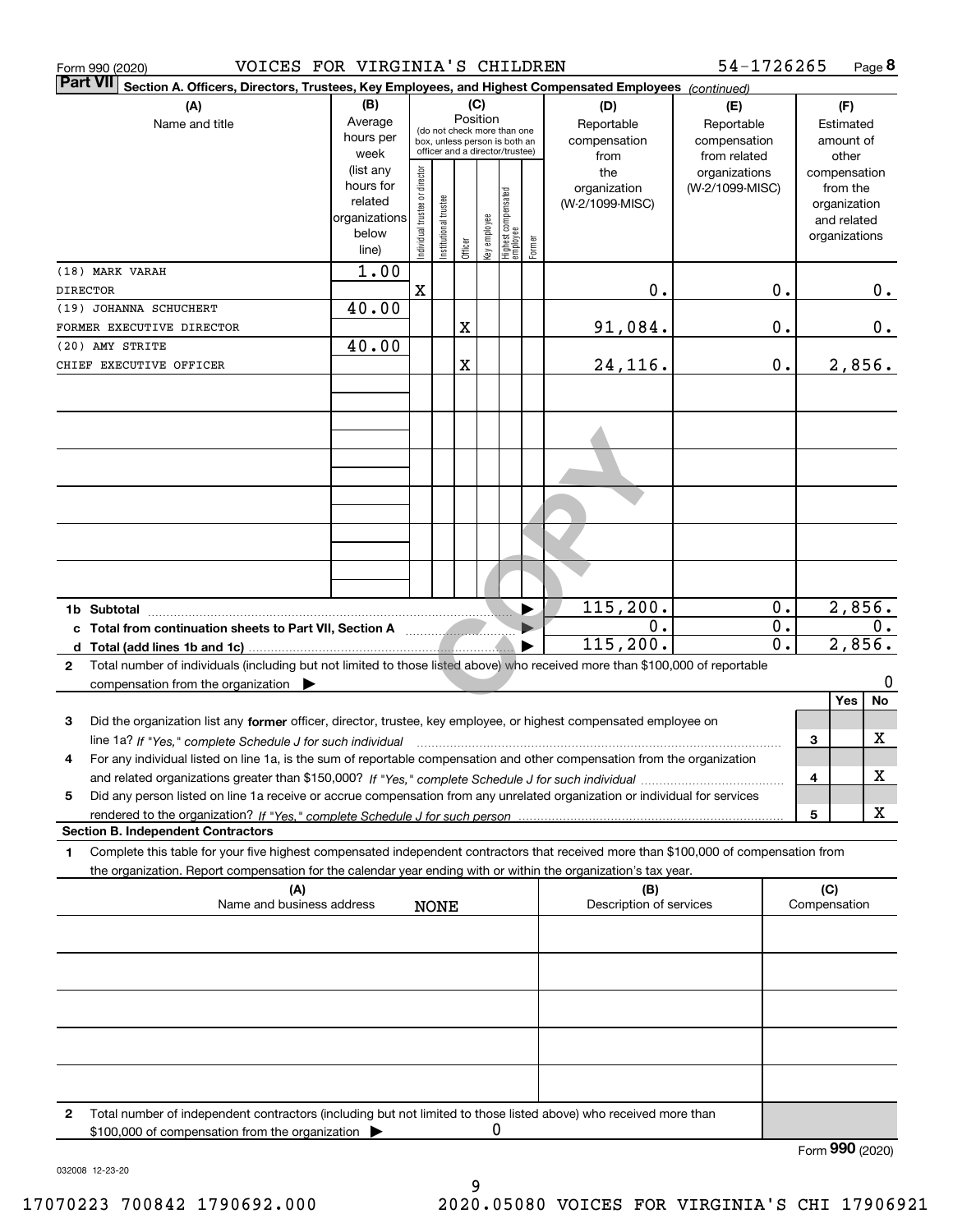|                                                           |                  |        | Form 990 (2020)                                                                                                                                                                      |          |                |                      | VOICES FOR VIRGINIA'S CHILDREN |                                       | 54-1726265                    | Page 9                             |  |
|-----------------------------------------------------------|------------------|--------|--------------------------------------------------------------------------------------------------------------------------------------------------------------------------------------|----------|----------------|----------------------|--------------------------------|---------------------------------------|-------------------------------|------------------------------------|--|
|                                                           | <b>Part VIII</b> |        | <b>Statement of Revenue</b>                                                                                                                                                          |          |                |                      |                                |                                       |                               |                                    |  |
|                                                           |                  |        | Check if Schedule O contains a response or note to any line in this Part VIII                                                                                                        |          |                |                      | (A)                            | $\overline{(B)}$                      | $\overline{(C)}$              | (D)                                |  |
|                                                           |                  |        |                                                                                                                                                                                      |          |                |                      | Total revenue                  | Related or exempt<br>function revenue | Unrelated<br>business revenue | Revenue excluded<br>from tax under |  |
|                                                           |                  |        |                                                                                                                                                                                      |          |                |                      |                                |                                       |                               | sections 512 - 514                 |  |
|                                                           |                  |        | <b>1 a</b> Federated campaigns                                                                                                                                                       |          | 1a             |                      |                                |                                       |                               |                                    |  |
| mounts                                                    |                  |        | <b>b</b> Membership dues                                                                                                                                                             |          | 1 <sub>b</sub> |                      |                                |                                       |                               |                                    |  |
|                                                           |                  | с      | Fundraising events                                                                                                                                                                   |          | 1 <sub>c</sub> | 15,000.              |                                |                                       |                               |                                    |  |
|                                                           |                  |        | d Related organizations                                                                                                                                                              |          | 1 <sub>d</sub> |                      |                                |                                       |                               |                                    |  |
|                                                           |                  | е      | Government grants (contributions)                                                                                                                                                    |          | 1e             |                      |                                |                                       |                               |                                    |  |
|                                                           |                  |        | f All other contributions, gifts, grants, and                                                                                                                                        |          |                |                      |                                |                                       |                               |                                    |  |
| Contributions, Gifts, Grants<br>and Other Similar Amounts |                  |        | similar amounts not included above                                                                                                                                                   |          | 1f             | 763,462.             |                                |                                       |                               |                                    |  |
|                                                           |                  | g      | Noncash contributions included in lines 1a-1f                                                                                                                                        |          | $1g$ \$        |                      | 778,462.                       |                                       |                               |                                    |  |
|                                                           |                  |        |                                                                                                                                                                                      |          |                | <b>Business Code</b> |                                |                                       |                               |                                    |  |
|                                                           |                  | 2a     |                                                                                                                                                                                      |          |                |                      |                                |                                       |                               |                                    |  |
| Program Service<br>Revenue                                |                  | b      | <u> 1989 - Johann John Stone, fransk politiker (d. 1989)</u><br><u> 1980 - Johann Barn, mars eta bainar eta bainar eta baina eta baina eta baina eta baina eta baina eta baina e</u> |          |                |                      |                                |                                       |                               |                                    |  |
|                                                           |                  | c      | <u> 1989 - Johann Barn, mars ann an t-Amhain ann an t-Amhain an t-Amhain an t-Amhain an t-Amhain an t-Amhain an t-</u>                                                               |          |                |                      |                                |                                       |                               |                                    |  |
| evenue                                                    |                  | d      |                                                                                                                                                                                      |          |                |                      |                                |                                       |                               |                                    |  |
|                                                           |                  | е      |                                                                                                                                                                                      |          |                |                      |                                |                                       |                               |                                    |  |
|                                                           |                  | f      | All other program service revenue                                                                                                                                                    |          |                |                      |                                |                                       |                               |                                    |  |
|                                                           |                  | a      |                                                                                                                                                                                      |          |                |                      |                                |                                       |                               |                                    |  |
|                                                           | 3                |        | Investment income (including dividends, interest, and                                                                                                                                |          |                |                      |                                |                                       |                               |                                    |  |
|                                                           |                  |        |                                                                                                                                                                                      |          |                | ▶                    | 5,574.                         |                                       |                               | 5,574.                             |  |
|                                                           | 4                |        | Income from investment of tax-exempt bond proceeds                                                                                                                                   |          |                | ▶                    |                                |                                       |                               |                                    |  |
|                                                           | 5                |        |                                                                                                                                                                                      |          | $(i)$ Real     |                      |                                |                                       |                               |                                    |  |
|                                                           |                  |        |                                                                                                                                                                                      |          |                | (ii) Personal        |                                |                                       |                               |                                    |  |
|                                                           |                  | 6а     | Gross rents                                                                                                                                                                          | 6a<br>6b |                |                      |                                |                                       |                               |                                    |  |
|                                                           |                  | b<br>с | Less: rental expenses<br>Rental income or (loss)                                                                                                                                     | 6c       |                |                      |                                |                                       |                               |                                    |  |
|                                                           |                  |        | d Net rental income or (loss)                                                                                                                                                        |          |                |                      |                                |                                       |                               |                                    |  |
|                                                           |                  |        | <b>7 a</b> Gross amount from sales of                                                                                                                                                |          | (i) Securities | (ii) Other           |                                |                                       |                               |                                    |  |
|                                                           |                  |        | assets other than inventory                                                                                                                                                          | 7a       |                |                      |                                |                                       |                               |                                    |  |
|                                                           |                  |        | <b>b</b> Less: cost or other basis                                                                                                                                                   |          |                |                      |                                |                                       |                               |                                    |  |
|                                                           |                  |        | and sales expenses                                                                                                                                                                   | 7b       |                |                      |                                |                                       |                               |                                    |  |
| venue                                                     |                  |        | <b>c</b> Gain or (loss)                                                                                                                                                              | 7c       |                |                      |                                |                                       |                               |                                    |  |
|                                                           |                  |        |                                                                                                                                                                                      |          |                |                      |                                |                                       |                               |                                    |  |
| Other Re                                                  |                  |        | 8 a Gross income from fundraising events (not                                                                                                                                        |          |                |                      |                                |                                       |                               |                                    |  |
|                                                           |                  |        | including $\frac{2}{3}$ 15,000. of                                                                                                                                                   |          |                |                      |                                |                                       |                               |                                    |  |
|                                                           |                  |        | contributions reported on line 1c). See                                                                                                                                              |          |                | 0.                   |                                |                                       |                               |                                    |  |
|                                                           |                  |        | Less: direct expenses                                                                                                                                                                |          | l 8a<br>8b     | 0.                   |                                |                                       |                               |                                    |  |
|                                                           |                  | b<br>с | Net income or (loss) from fundraising events                                                                                                                                         |          |                |                      | $0$ .                          |                                       |                               |                                    |  |
|                                                           |                  |        | 9 a Gross income from gaming activities. See                                                                                                                                         |          |                |                      |                                |                                       |                               |                                    |  |
|                                                           |                  |        |                                                                                                                                                                                      |          | 9a             |                      |                                |                                       |                               |                                    |  |
|                                                           |                  |        |                                                                                                                                                                                      |          | 9b             |                      |                                |                                       |                               |                                    |  |
|                                                           |                  | с      | Net income or (loss) from gaming activities                                                                                                                                          |          |                |                      |                                |                                       |                               |                                    |  |
|                                                           |                  |        | 10 a Gross sales of inventory, less returns                                                                                                                                          |          |                |                      |                                |                                       |                               |                                    |  |
|                                                           |                  |        |                                                                                                                                                                                      |          | 10a            |                      |                                |                                       |                               |                                    |  |
|                                                           |                  |        | <b>b</b> Less: cost of goods sold                                                                                                                                                    |          | 10b            |                      |                                |                                       |                               |                                    |  |
|                                                           |                  |        | c Net income or (loss) from sales of inventory                                                                                                                                       |          |                |                      |                                |                                       |                               |                                    |  |
|                                                           |                  |        |                                                                                                                                                                                      |          |                | <b>Business Code</b> |                                |                                       |                               |                                    |  |
|                                                           | 11 a             |        |                                                                                                                                                                                      |          |                |                      |                                |                                       |                               |                                    |  |
|                                                           |                  | b      |                                                                                                                                                                                      |          |                |                      |                                |                                       |                               |                                    |  |
| Miscellaneous<br>Revenue                                  |                  | с      |                                                                                                                                                                                      |          |                |                      |                                |                                       |                               |                                    |  |
|                                                           |                  |        |                                                                                                                                                                                      |          |                |                      |                                |                                       |                               |                                    |  |
|                                                           | 12               |        |                                                                                                                                                                                      |          |                |                      | 784,036.                       | $0$ .                                 | 0.                            | 5,574.                             |  |
| 032009 12-23-20                                           |                  |        |                                                                                                                                                                                      |          |                |                      |                                |                                       |                               | Form 990 (2020)                    |  |

10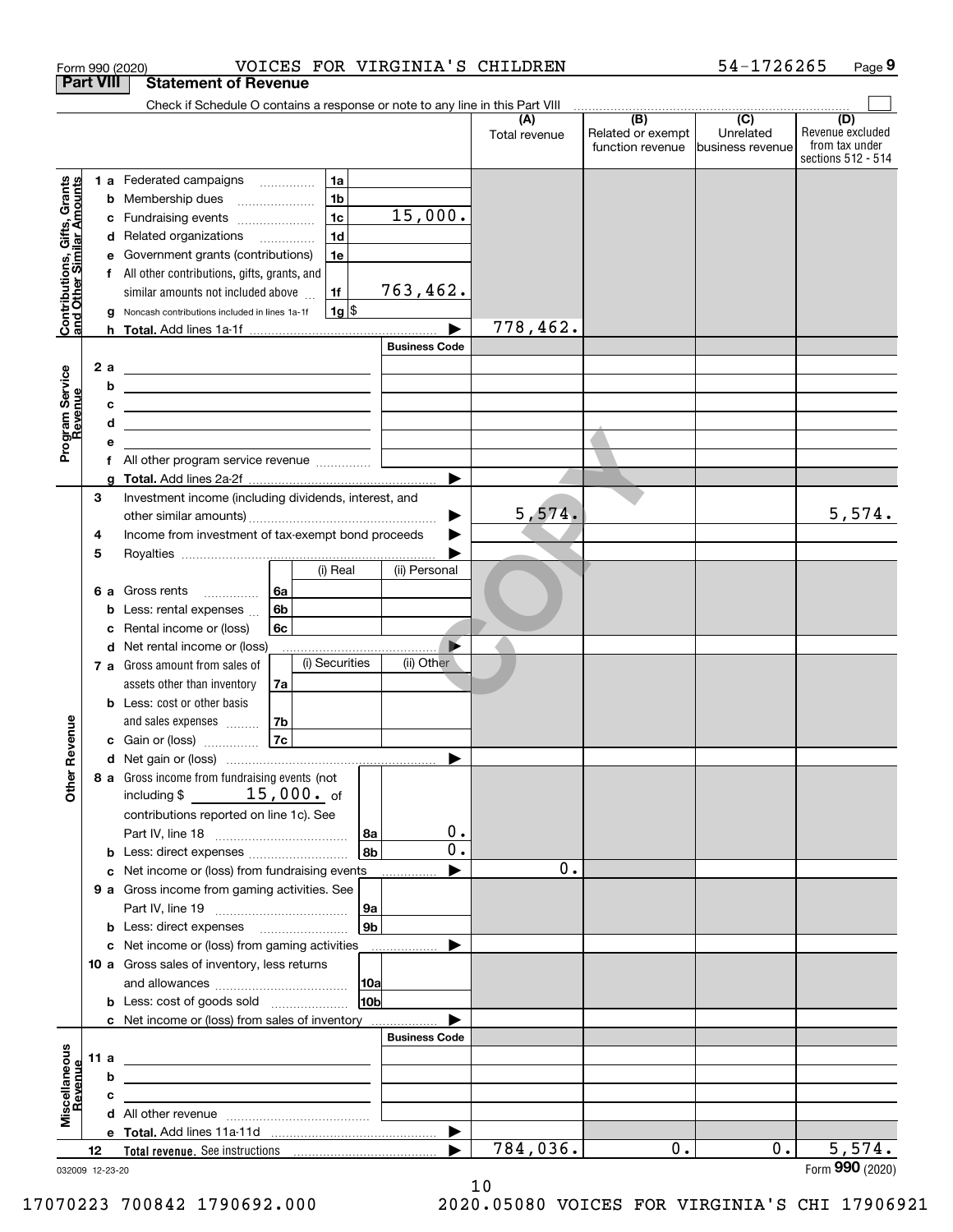Form 990 (2020) Page VOICES FOR VIRGINIA'S CHILDREN 54-1726265 **Part IX Statement of Functional Expenses**

|              | Section 501(c)(3) and 501(c)(4) organizations must complete all columns. All other organizations must complete column (A). |                       |                                    |                                           |                                |
|--------------|----------------------------------------------------------------------------------------------------------------------------|-----------------------|------------------------------------|-------------------------------------------|--------------------------------|
|              | Check if Schedule O contains a response or note to any line in this Part IX                                                |                       |                                    |                                           |                                |
|              | Do not include amounts reported on lines 6b,<br>7b, 8b, 9b, and 10b of Part VIII.                                          | (A)<br>Total expenses | (B)<br>Program service<br>expenses | (C)<br>Management and<br>general expenses | (D)<br>Fundraising<br>expenses |
| 1.           | Grants and other assistance to domestic organizations                                                                      |                       |                                    |                                           |                                |
|              | and domestic governments. See Part IV, line 21                                                                             |                       |                                    |                                           |                                |
| $\mathbf{2}$ | Grants and other assistance to domestic                                                                                    |                       |                                    |                                           |                                |
|              | individuals. See Part IV, line 22                                                                                          |                       |                                    |                                           |                                |
| 3            | Grants and other assistance to foreign                                                                                     |                       |                                    |                                           |                                |
|              | organizations, foreign governments, and foreign                                                                            |                       |                                    |                                           |                                |
|              | individuals. See Part IV, lines 15 and 16                                                                                  |                       |                                    |                                           |                                |
| 4            | Benefits paid to or for members                                                                                            |                       |                                    |                                           |                                |
| 5            | Compensation of current officers, directors,                                                                               |                       |                                    |                                           |                                |
|              |                                                                                                                            | 118,056.              | 73,195.                            | 21,250.                                   | 23,611.                        |
| 6            | Compensation not included above to disqualified                                                                            |                       |                                    |                                           |                                |
|              | persons (as defined under section 4958(f)(1)) and                                                                          |                       |                                    |                                           |                                |
|              | persons described in section 4958(c)(3)(B)                                                                                 |                       |                                    |                                           |                                |
| 7            |                                                                                                                            | 409,022.              | 304,331.                           | 13, 177.                                  | 91,514.                        |
| 8            | Pension plan accruals and contributions (include                                                                           |                       |                                    |                                           |                                |
|              | section 401(k) and 403(b) employer contributions)                                                                          | 12,241.               | 8,622.                             | 566.                                      | $\frac{3,053}{9,855}$          |
| 9            |                                                                                                                            | 45,854.               | 35,885.                            | $\overline{114}$ .                        |                                |
| 10           |                                                                                                                            | 44,045.               | 31,738.                            | 2,659.                                    | 9,648.                         |
| 11           | Fees for services (nonemployees):                                                                                          |                       |                                    |                                           |                                |
| a            |                                                                                                                            |                       |                                    |                                           |                                |
| b            |                                                                                                                            | 324.                  | 233.                               | 24.                                       | 67.                            |
| c            |                                                                                                                            | 47,304.               | 34,229.                            | 3,141.                                    | 9,934.                         |
| d            |                                                                                                                            |                       |                                    |                                           |                                |
| е            | Professional fundraising services. See Part IV, line 17                                                                    |                       |                                    |                                           |                                |
| f            | Investment management fees                                                                                                 |                       |                                    |                                           |                                |
| g            | Other. (If line 11g amount exceeds 10% of line 25,                                                                         |                       |                                    |                                           |                                |
|              | column (A) amount, list line 11g expenses on Sch 0.)                                                                       |                       |                                    |                                           |                                |
| 12           |                                                                                                                            |                       |                                    |                                           |                                |
| 13           |                                                                                                                            | 13,534.               | 9,934.                             | 873.                                      | 2,727.                         |
| 14           |                                                                                                                            |                       |                                    |                                           |                                |
| 15           |                                                                                                                            |                       |                                    |                                           |                                |
| 16           |                                                                                                                            | 55,300.               | 40,354.                            | 4,001.                                    | 10,945.                        |
| 17           |                                                                                                                            | 2,107.                | 1,553.                             | 35.                                       | $\overline{519}$ .             |
| 18           | Payments of travel or entertainment expenses                                                                               |                       |                                    |                                           |                                |
|              | for any federal, state, or local public officials                                                                          |                       |                                    |                                           |                                |
| 19           | Conferences, conventions, and meetings                                                                                     |                       |                                    |                                           |                                |
| 20           | Interest                                                                                                                   |                       |                                    |                                           |                                |
| 21           |                                                                                                                            | 5,582.                | 4,044.                             | 369.                                      | 1,169.                         |
| 22           | Depreciation, depletion, and amortization                                                                                  | 3,900.                | 2,824.                             | 257.                                      | 819.                           |
| 23           | Insurance                                                                                                                  |                       |                                    |                                           |                                |
| 24           | Other expenses. Itemize expenses not covered<br>above (List miscellaneous expenses on line 24e. If                         |                       |                                    |                                           |                                |
|              | line 24e amount exceeds 10% of line 25, column (A)<br>amount, list line 24e expenses on Schedule O.)                       |                       |                                    |                                           |                                |
|              | a MEETINGS & PROGRAMS                                                                                                      | 38,101.               | 37,603.                            | 105.                                      | 393.                           |
| b            | COMMUNICATION                                                                                                              | 32,755.               | 25, 289.                           | 1,785.                                    | 5,681.                         |
|              | REPAIRS & MAINTENANCE                                                                                                      | 22,441.               | 16, 259.                           | 1,477.                                    | 4,705.                         |
| d            | DUES & SUBSCRIPTIONS                                                                                                       | 4,746.                | 3,557.                             | 305.                                      | 884.                           |
|              | e All other expenses                                                                                                       | 2,739.                | 1,532.                             | 134.                                      | 1,073.                         |
| 25           | Total functional expenses. Add lines 1 through 24e                                                                         | 858,051.              | 631,182.                           | 50, 272.                                  | 176, 597.                      |
| 26           | <b>Joint costs.</b> Complete this line only if the organization                                                            |                       |                                    |                                           |                                |
|              | reported in column (B) joint costs from a combined                                                                         |                       |                                    |                                           |                                |
|              | educational campaign and fundraising solicitation.                                                                         |                       |                                    |                                           |                                |
|              | Check here $\blacktriangleright$<br>if following SOP 98-2 (ASC 958-720)                                                    |                       |                                    |                                           |                                |

11

032010 12-23-20

Form (2020) **990**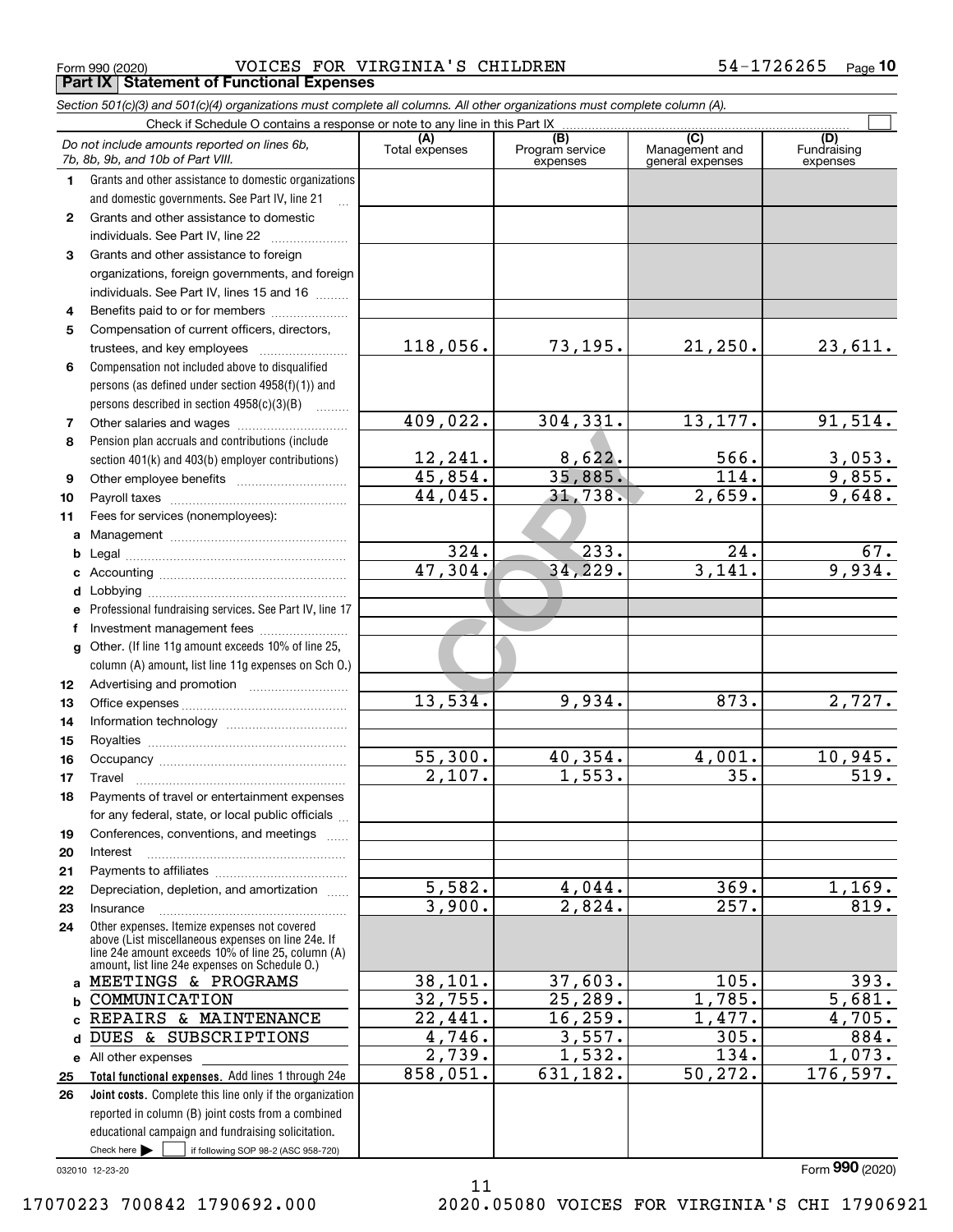| Form 990 (2020) |  | VOICES FOR VIRGINIA'S CHILDREN |  | 54-1726265 | Page 11 |
|-----------------|--|--------------------------------|--|------------|---------|
|-----------------|--|--------------------------------|--|------------|---------|

|                             |              |                                                                                                                                                                                                                                |         |                         | (A)<br>Beginning of year |                         | (B)<br>End of year |
|-----------------------------|--------------|--------------------------------------------------------------------------------------------------------------------------------------------------------------------------------------------------------------------------------|---------|-------------------------|--------------------------|-------------------------|--------------------|
|                             | 1            |                                                                                                                                                                                                                                |         |                         | 390, 340.                | $\mathbf{1}$            | 239,023.           |
|                             | $\mathbf{2}$ |                                                                                                                                                                                                                                |         |                         | 797,020.                 | $\overline{\mathbf{2}}$ | 933,831.           |
|                             | З            |                                                                                                                                                                                                                                |         |                         | 154,199.                 | 3                       | 170,000.           |
|                             | 4            |                                                                                                                                                                                                                                |         |                         |                          | 4                       | 45, 291.           |
|                             | 5            | Loans and other receivables from any current or former officer, director,                                                                                                                                                      |         |                         |                          |                         |                    |
|                             |              | trustee, key employee, creator or founder, substantial contributor, or 35%                                                                                                                                                     |         |                         |                          |                         |                    |
|                             |              | controlled entity or family member of any of these persons                                                                                                                                                                     |         |                         |                          | 5                       |                    |
|                             | 6            | Loans and other receivables from other disqualified persons (as defined                                                                                                                                                        |         |                         |                          |                         |                    |
|                             |              | under section 4958(f)(1)), and persons described in section 4958(c)(3)(B)                                                                                                                                                      |         | $\ldots$                |                          | 6                       |                    |
|                             | 7            |                                                                                                                                                                                                                                |         |                         |                          | $\overline{7}$          |                    |
| Assets                      | 8            |                                                                                                                                                                                                                                |         |                         |                          | 8                       |                    |
|                             | 9            | Prepaid expenses and deferred charges                                                                                                                                                                                          | 16,381. | $\boldsymbol{9}$        | 12,837.                  |                         |                    |
|                             |              | 10a Land, buildings, and equipment: cost or other                                                                                                                                                                              |         |                         |                          |                         |                    |
|                             |              | basis. Complete Part VI of Schedule D  10a                                                                                                                                                                                     |         | $\frac{47,582}{44,783}$ |                          |                         |                    |
|                             |              | <u>  10b</u>  <br><b>b</b> Less: accumulated depreciation                                                                                                                                                                      |         |                         | 7,575.                   | 10 <sub>c</sub>         | 2,799.             |
|                             | 11           |                                                                                                                                                                                                                                |         |                         | 11                       |                         |                    |
|                             | 12           |                                                                                                                                                                                                                                |         | 12                      |                          |                         |                    |
|                             | 13           |                                                                                                                                                                                                                                |         | 13                      |                          |                         |                    |
|                             | 14           |                                                                                                                                                                                                                                |         |                         |                          | 14                      |                    |
|                             | 15           |                                                                                                                                                                                                                                |         |                         | 6,464.                   | 15                      | 5,199.             |
|                             | 16           |                                                                                                                                                                                                                                |         |                         | 1,371,979.               | 16                      | 1,408,980.         |
|                             | 17           |                                                                                                                                                                                                                                |         |                         | 59,765.                  | 17                      | 33,109.            |
|                             | 18           |                                                                                                                                                                                                                                |         |                         |                          | 18                      |                    |
|                             | 19           |                                                                                                                                                                                                                                |         | 19                      |                          |                         |                    |
|                             | 20           |                                                                                                                                                                                                                                |         |                         | 20                       |                         |                    |
|                             | 21           | Escrow or custodial account liability. Complete Part IV of Schedule D                                                                                                                                                          |         |                         |                          | 21                      |                    |
|                             | 22           | Loans and other payables to any current or former officer, director,                                                                                                                                                           |         |                         |                          |                         |                    |
| Liabilities                 |              | trustee, key employee, creator or founder, substantial contributor, or 35%                                                                                                                                                     |         |                         |                          |                         |                    |
|                             |              | controlled entity or family member of any of these persons                                                                                                                                                                     |         |                         |                          | 22                      |                    |
|                             | 23           | Secured mortgages and notes payable to unrelated third parties                                                                                                                                                                 |         |                         |                          | 23                      |                    |
|                             | 24           | Unsecured notes and loans payable to unrelated third parties                                                                                                                                                                   |         |                         |                          | 24                      |                    |
|                             | 25           | Other liabilities (including federal income tax, payables to related third                                                                                                                                                     |         |                         |                          |                         |                    |
|                             |              | parties, and other liabilities not included on lines 17-24). Complete Part X                                                                                                                                                   |         |                         |                          |                         |                    |
|                             |              |                                                                                                                                                                                                                                |         |                         | 0.<br>59,765.            | 25                      | 137,700.           |
|                             | 26           |                                                                                                                                                                                                                                |         |                         |                          | 26                      | 170,809.           |
|                             |              | Organizations that follow FASB ASC 958, check here $\triangleright \lfloor X \rfloor$                                                                                                                                          |         |                         |                          |                         |                    |
|                             |              | and complete lines 27, 28, 32, and 33.                                                                                                                                                                                         |         |                         | 1,079,993.               |                         | 1, 173, 087.       |
|                             | 27           | Net assets without donor restrictions [11] with an intervention and assets without donor restrictions [11] with an intervention and assets without donor restrictions [11] with an intervention and assets with an interventio |         |                         | 232,221.                 | 27<br>28                | 65,084.            |
|                             | 28           |                                                                                                                                                                                                                                |         |                         |                          |                         |                    |
|                             |              | Organizations that do not follow FASB ASC 958, check here ▶ □<br>and complete lines 29 through 33.                                                                                                                             |         |                         |                          |                         |                    |
|                             |              |                                                                                                                                                                                                                                |         |                         |                          | 29                      |                    |
|                             | 29<br>30     | Paid-in or capital surplus, or land, building, or equipment fund                                                                                                                                                               |         |                         |                          | 30                      |                    |
|                             | 31           | Retained earnings, endowment, accumulated income, or other funds                                                                                                                                                               |         |                         |                          | 31                      |                    |
| Net Assets or Fund Balances | 32           |                                                                                                                                                                                                                                |         | 1,312,214.              | 32                       | 1,238,171.              |                    |
|                             | 33           |                                                                                                                                                                                                                                |         |                         | 1,371,979.               | 33                      | 1,408,980.         |
|                             |              |                                                                                                                                                                                                                                |         |                         |                          |                         |                    |

Form (2020) **990**

**Part X Balance Sheet**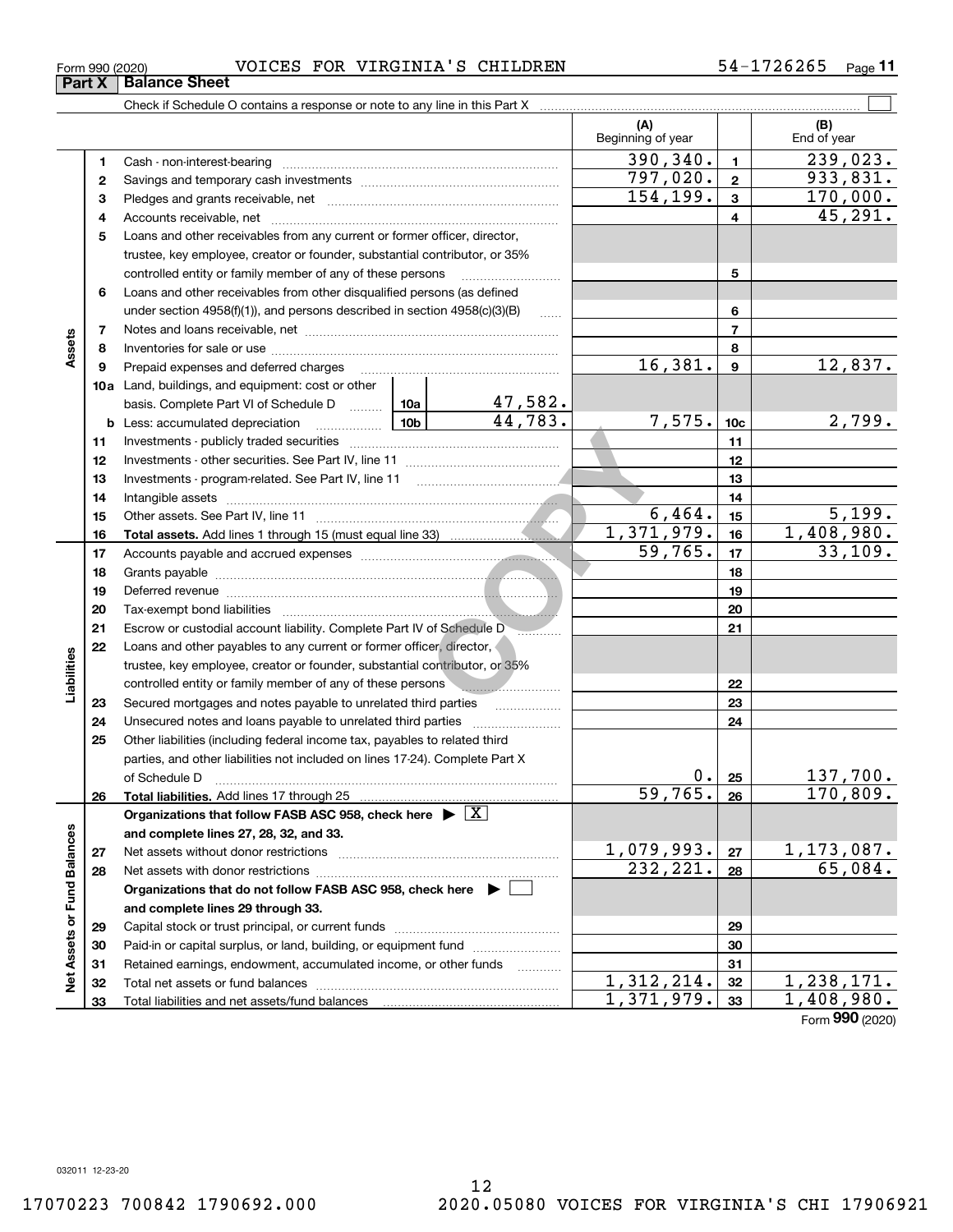|    | VOICES FOR VIRGINIA'S CHILDREN<br>Form 990 (2020)                                                                                    |                | 54-1726265     |          | Page $12$           |  |  |
|----|--------------------------------------------------------------------------------------------------------------------------------------|----------------|----------------|----------|---------------------|--|--|
|    | Part XI<br><b>Reconciliation of Net Assets</b>                                                                                       |                |                |          |                     |  |  |
|    |                                                                                                                                      |                |                |          |                     |  |  |
|    |                                                                                                                                      |                |                |          |                     |  |  |
| 1  |                                                                                                                                      | 1              |                | 784,036. |                     |  |  |
| 2  |                                                                                                                                      | $\overline{2}$ |                | 858,051. |                     |  |  |
| З  | Revenue less expenses. Subtract line 2 from line 1                                                                                   | 3              |                |          | $-74,015.$          |  |  |
| 4  |                                                                                                                                      | $\overline{4}$ | 1,312,214.     |          |                     |  |  |
| 5  |                                                                                                                                      | 5              |                |          | $-28.$              |  |  |
| 6  |                                                                                                                                      | 6              |                |          |                     |  |  |
| 7  | Investment expenses www.communication.com/www.communication.com/www.communication.com/www.communication.com                          | $\overline{7}$ |                |          |                     |  |  |
| 8  | Prior period adjustments www.communication.communication.communication.com/                                                          | 8              |                |          |                     |  |  |
| 9  | Other changes in net assets or fund balances (explain on Schedule O)                                                                 | 9              |                |          | 0.                  |  |  |
| 10 | Net assets or fund balances at end of year. Combine lines 3 through 9 (must equal Part X, line 32,                                   |                |                |          |                     |  |  |
|    |                                                                                                                                      | 10             | 1,238,171.     |          |                     |  |  |
|    | <b>Part XII Financial Statements and Reporting</b>                                                                                   |                |                |          |                     |  |  |
|    |                                                                                                                                      |                |                |          |                     |  |  |
|    |                                                                                                                                      |                |                | Yes      | <b>No</b>           |  |  |
| 1  | $\boxed{\mathbf{X}}$ Accrual<br>Accounting method used to prepare the Form 990: <u>[</u> Cash<br>$\Box$ Other                        |                |                |          |                     |  |  |
|    | If the organization changed its method of accounting from a prior year or checked "Other," explain in Schedule O.                    |                |                |          |                     |  |  |
|    | 2a Were the organization's financial statements compiled or reviewed by an independent accountant?                                   |                |                |          |                     |  |  |
|    | If "Yes," check a box below to indicate whether the financial statements for the year were compiled or reviewed on a                 |                |                |          |                     |  |  |
|    | separate basis, consolidated basis, or both:                                                                                         |                |                |          |                     |  |  |
|    | Separate basis<br>Consolidated basis<br>Both consolidated and separate basis                                                         |                |                |          |                     |  |  |
|    | b Were the organization's financial statements audited by an independent accountant?                                                 |                | 2 <sub>b</sub> | х        |                     |  |  |
|    | If "Yes," check a box below to indicate whether the financial statements for the year were audited on a separate basis,              |                |                |          |                     |  |  |
|    | consolidated basis, or both:                                                                                                         |                |                |          |                     |  |  |
|    | $\boxed{\mathbf{X}}$ Consolidated basis<br>Both consolidated and separate basis<br>Separate basis                                    |                |                |          |                     |  |  |
|    | c If "Yes" to line 2a or 2b, does the organization have a committee that assumes responsibility for oversight of the audit,          |                |                |          |                     |  |  |
|    |                                                                                                                                      |                | 2c             | х        |                     |  |  |
|    | If the organization changed either its oversight process or selection process during the tax year, explain on Schedule O.            |                |                |          |                     |  |  |
|    | 3a As a result of a federal award, was the organization required to undergo an audit or audits as set forth in the Single Audit      |                |                |          |                     |  |  |
|    |                                                                                                                                      |                | 3a             |          | x                   |  |  |
|    | <b>b</b> If "Yes," did the organization undergo the required audit or audits? If the organization did not undergo the required audit |                |                |          |                     |  |  |
|    |                                                                                                                                      |                | 3b             |          |                     |  |  |
|    |                                                                                                                                      |                |                |          | $000 \text{ years}$ |  |  |

Form (2020) **990**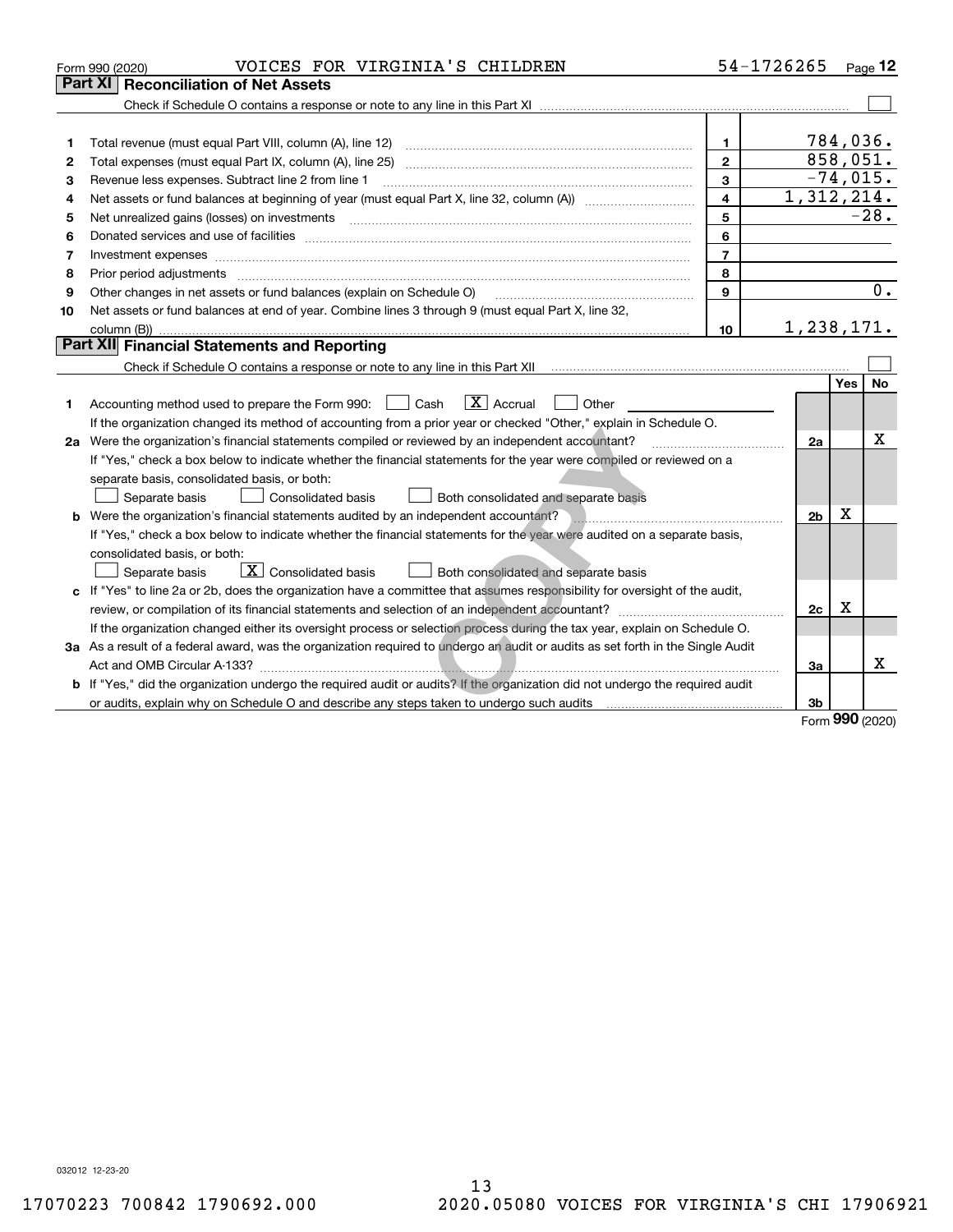| <b>SCHEDULE A</b> |
|-------------------|
|-------------------|

Department of the Treasury Internal Revenue Service

**(Form 990 or 990-EZ)**

# **Public Charity Status and Public Support**

**Complete if the organization is a section 501(c)(3) organization or a section 4947(a)(1) nonexempt charitable trust. | Attach to Form 990 or Form 990-EZ.** 

| $\blacktriangleright$ Allach to Form 330 or Form 330-EZ.                 |
|--------------------------------------------------------------------------|
| ▶ Go to www.irs.gov/Form990 for instructions and the latest information. |

| OMB No. 1545-0047                   |
|-------------------------------------|
| 2020                                |
| <b>Open to Public</b><br>Inspection |

 $\mathbf{I}$ 

|                          | <b>Employer identification number</b><br>Name of the organization                                                                            |          |                                                        |                                 |     |                                                      |  |                                                    |  |  |  |
|--------------------------|----------------------------------------------------------------------------------------------------------------------------------------------|----------|--------------------------------------------------------|---------------------------------|-----|------------------------------------------------------|--|----------------------------------------------------|--|--|--|
|                          |                                                                                                                                              |          | VOICES FOR VIRGINIA'S CHILDREN                         |                                 |     |                                                      |  | 54-1726265                                         |  |  |  |
| <b>Part I</b>            | Reason for Public Charity Status. (All organizations must complete this part.) See instructions.                                             |          |                                                        |                                 |     |                                                      |  |                                                    |  |  |  |
|                          | The organization is not a private foundation because it is: (For lines 1 through 12, check only one box.)                                    |          |                                                        |                                 |     |                                                      |  |                                                    |  |  |  |
| 1                        | A church, convention of churches, or association of churches described in section 170(b)(1)(A)(i).                                           |          |                                                        |                                 |     |                                                      |  |                                                    |  |  |  |
| 2                        | A school described in section 170(b)(1)(A)(ii). (Attach Schedule E (Form 990 or 990-EZ).)                                                    |          |                                                        |                                 |     |                                                      |  |                                                    |  |  |  |
| з                        | A hospital or a cooperative hospital service organization described in section 170(b)(1)(A)(iii).                                            |          |                                                        |                                 |     |                                                      |  |                                                    |  |  |  |
| 4                        | A medical research organization operated in conjunction with a hospital described in section 170(b)(1)(A)(iii). Enter the hospital's name,   |          |                                                        |                                 |     |                                                      |  |                                                    |  |  |  |
|                          | city, and state:                                                                                                                             |          |                                                        |                                 |     |                                                      |  |                                                    |  |  |  |
| 5                        | An organization operated for the benefit of a college or university owned or operated by a governmental unit described in                    |          |                                                        |                                 |     |                                                      |  |                                                    |  |  |  |
|                          | section 170(b)(1)(A)(iv). (Complete Part II.)                                                                                                |          |                                                        |                                 |     |                                                      |  |                                                    |  |  |  |
| 6                        | A federal, state, or local government or governmental unit described in section 170(b)(1)(A)(v).                                             |          |                                                        |                                 |     |                                                      |  |                                                    |  |  |  |
| $\lfloor x \rfloor$<br>7 | An organization that normally receives a substantial part of its support from a governmental unit or from the general public described in    |          |                                                        |                                 |     |                                                      |  |                                                    |  |  |  |
|                          | section 170(b)(1)(A)(vi). (Complete Part II.)                                                                                                |          |                                                        |                                 |     |                                                      |  |                                                    |  |  |  |
| 8                        | A community trust described in section 170(b)(1)(A)(vi). (Complete Part II.)                                                                 |          |                                                        |                                 |     |                                                      |  |                                                    |  |  |  |
| 9                        | An agricultural research organization described in section 170(b)(1)(A)(ix) operated in conjunction with a land-grant college                |          |                                                        |                                 |     |                                                      |  |                                                    |  |  |  |
|                          | or university or a non-land-grant college of agriculture (see instructions). Enter the name, city, and state of the college or               |          |                                                        |                                 |     |                                                      |  |                                                    |  |  |  |
|                          | university:                                                                                                                                  |          |                                                        |                                 |     |                                                      |  |                                                    |  |  |  |
| 10                       | An organization that normally receives (1) more than 33 1/3% of its support from contributions, membership fees, and gross receipts from     |          |                                                        |                                 |     |                                                      |  |                                                    |  |  |  |
|                          | activities related to its exempt functions, subject to certain exceptions; and (2) no more than 33 1/3% of its support from gross investment |          |                                                        |                                 |     |                                                      |  |                                                    |  |  |  |
|                          | income and unrelated business taxable income (less section 511 tax) from businesses acquired by the organization after June 30, 1975.        |          |                                                        |                                 |     |                                                      |  |                                                    |  |  |  |
|                          | See section 509(a)(2). (Complete Part III.)                                                                                                  |          |                                                        |                                 |     |                                                      |  |                                                    |  |  |  |
| 11                       | An organization organized and operated exclusively to test for public safety. See section 509(a)(4).                                         |          |                                                        |                                 |     |                                                      |  |                                                    |  |  |  |
| 12                       | An organization organized and operated exclusively for the benefit of, to perform the functions of, or to carry out the purposes of one or   |          |                                                        |                                 |     |                                                      |  |                                                    |  |  |  |
|                          | more publicly supported organizations described in section 509(a)(1) or section 509(a)(2). See section 509(a)(3). Check the box in           |          |                                                        |                                 |     |                                                      |  |                                                    |  |  |  |
|                          | lines 12a through 12d that describes the type of supporting organization and complete lines 12e, 12f, and 12g.                               |          |                                                        |                                 |     |                                                      |  |                                                    |  |  |  |
| а                        | Type I. A supporting organization operated, supervised, or controlled by its supported organization(s), typically by giving                  |          |                                                        |                                 |     |                                                      |  |                                                    |  |  |  |
|                          | the supported organization(s) the power to regularly appoint or elect a majority of the directors or trustees of the supporting              |          |                                                        |                                 |     |                                                      |  |                                                    |  |  |  |
|                          | organization. You must complete Part IV, Sections A and B.                                                                                   |          |                                                        |                                 |     |                                                      |  |                                                    |  |  |  |
| b                        | Type II. A supporting organization supervised or controlled in connection with its supported organization(s), by having                      |          |                                                        |                                 |     |                                                      |  |                                                    |  |  |  |
|                          | control or management of the supporting organization vested in the same persons that control or manage the supported                         |          |                                                        |                                 |     |                                                      |  |                                                    |  |  |  |
|                          | organization(s). You must complete Part IV, Sections A and C.                                                                                |          |                                                        |                                 |     |                                                      |  |                                                    |  |  |  |
| c                        | Type III functionally integrated. A supporting organization operated in connection with, and functionally integrated with,                   |          |                                                        |                                 |     |                                                      |  |                                                    |  |  |  |
|                          | its supported organization(s) (see instructions). You must complete Part IV, Sections A, D, and E.                                           |          |                                                        |                                 |     |                                                      |  |                                                    |  |  |  |
| d                        | Type III non-functionally integrated. A supporting organization operated in connection with its supported organization(s)                    |          |                                                        |                                 |     |                                                      |  |                                                    |  |  |  |
|                          | that is not functionally integrated. The organization generally must satisfy a distribution requirement and an attentiveness                 |          |                                                        |                                 |     |                                                      |  |                                                    |  |  |  |
|                          | requirement (see instructions). You must complete Part IV, Sections A and D, and Part V.                                                     |          |                                                        |                                 |     |                                                      |  |                                                    |  |  |  |
| е                        | Check this box if the organization received a written determination from the IRS that it is a Type I, Type II, Type III                      |          |                                                        |                                 |     |                                                      |  |                                                    |  |  |  |
|                          | functionally integrated, or Type III non-functionally integrated supporting organization.                                                    |          |                                                        |                                 |     |                                                      |  |                                                    |  |  |  |
|                          |                                                                                                                                              |          |                                                        |                                 |     |                                                      |  |                                                    |  |  |  |
|                          | Provide the following information about the supported organization(s).<br>(i) Name of supported                                              |          |                                                        | (iv) Is the organization listed |     |                                                      |  |                                                    |  |  |  |
|                          | organization                                                                                                                                 | (ii) EIN | (iii) Type of organization<br>(described on lines 1-10 | in your governing document?     |     | (v) Amount of monetary<br>support (see instructions) |  | (vi) Amount of other<br>support (see instructions) |  |  |  |
|                          |                                                                                                                                              |          | above (see instructions))                              | Yes                             | No. |                                                      |  |                                                    |  |  |  |
|                          |                                                                                                                                              |          |                                                        |                                 |     |                                                      |  |                                                    |  |  |  |
|                          |                                                                                                                                              |          |                                                        |                                 |     |                                                      |  |                                                    |  |  |  |
|                          |                                                                                                                                              |          |                                                        |                                 |     |                                                      |  |                                                    |  |  |  |
|                          |                                                                                                                                              |          |                                                        |                                 |     |                                                      |  |                                                    |  |  |  |
|                          |                                                                                                                                              |          |                                                        |                                 |     |                                                      |  |                                                    |  |  |  |
|                          |                                                                                                                                              |          |                                                        |                                 |     |                                                      |  |                                                    |  |  |  |
|                          |                                                                                                                                              |          |                                                        |                                 |     |                                                      |  |                                                    |  |  |  |
|                          |                                                                                                                                              |          |                                                        |                                 |     |                                                      |  |                                                    |  |  |  |
|                          |                                                                                                                                              |          |                                                        |                                 |     |                                                      |  |                                                    |  |  |  |
| Total                    |                                                                                                                                              |          |                                                        |                                 |     |                                                      |  |                                                    |  |  |  |

LHA For Paperwork Reduction Act Notice, see the Instructions for Form 990 or 990-EZ. <sub>032021</sub> o1-25-21 Schedule A (Form 990 or 990-EZ) 2020 14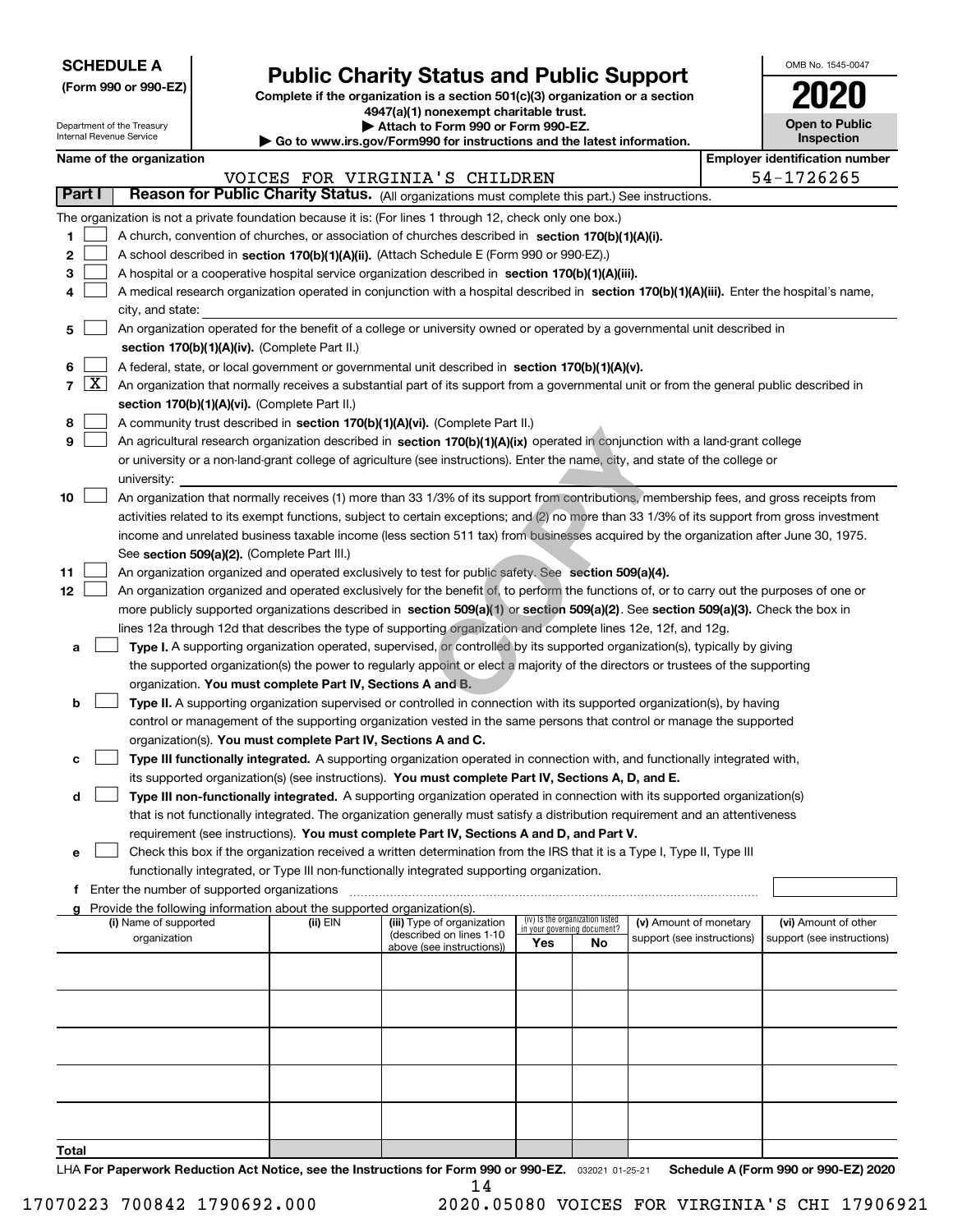#### Schedule A (Form 990 or 990-EZ) 2020  $\,$  VOICES  $\,$  FOR  $\,$  VIRGINIA'S  $\,$  CHILDREN  $\,$   $\,$   $\,$  54-1726265  $\,$   $_{\rm Page}$ **Part II Support Schedule for Organizations Described in Sections 170(b)(1)(A)(iv) and 170(b)(1)(A)(vi)**

 $54 - 1726265$  Page 2

(Complete only if you checked the box on line 5, 7, or 8 of Part I or if the organization failed to qualify under Part III. If the organization fails to qualify under the tests listed below, please complete Part III.)

| <b>Section A. Public Support</b>                                                                                                               |                       |          |            |            |                                      |                                         |
|------------------------------------------------------------------------------------------------------------------------------------------------|-----------------------|----------|------------|------------|--------------------------------------|-----------------------------------------|
| Calendar year (or fiscal year beginning in)                                                                                                    | (a) 2016              | (b) 2017 | $(c)$ 2018 | $(d)$ 2019 | (e) 2020                             | (f) Total                               |
| 1 Gifts, grants, contributions, and                                                                                                            |                       |          |            |            |                                      |                                         |
| membership fees received. (Do not                                                                                                              |                       |          |            |            |                                      |                                         |
| include any "unusual grants.")                                                                                                                 | 792,590.              | 1228796. | 876,074.   | 1208774.   | 778,461.                             | 4884695.                                |
| 2 Tax revenues levied for the organ-                                                                                                           |                       |          |            |            |                                      |                                         |
| ization's benefit and either paid to                                                                                                           |                       |          |            |            |                                      |                                         |
| or expended on its behalf                                                                                                                      |                       |          |            |            |                                      |                                         |
| 3 The value of services or facilities                                                                                                          |                       |          |            |            |                                      |                                         |
| furnished by a governmental unit to                                                                                                            |                       |          |            |            |                                      |                                         |
| the organization without charge                                                                                                                |                       |          |            |            |                                      |                                         |
| 4 Total. Add lines 1 through 3                                                                                                                 | $\overline{792,590.}$ | 1228796. | 876,074.   | 1208774.   | 778,461.                             | 4884695.                                |
| 5 The portion of total contributions                                                                                                           |                       |          |            |            |                                      |                                         |
| by each person (other than a                                                                                                                   |                       |          |            |            |                                      |                                         |
| governmental unit or publicly                                                                                                                  |                       |          |            |            |                                      |                                         |
| supported organization) included                                                                                                               |                       |          |            |            |                                      |                                         |
| on line 1 that exceeds 2% of the                                                                                                               |                       |          |            |            |                                      |                                         |
| amount shown on line 11,                                                                                                                       |                       |          |            |            |                                      |                                         |
| column (f)                                                                                                                                     |                       |          |            |            |                                      | 1839815.                                |
| 6 Public support. Subtract line 5 from line 4.                                                                                                 |                       |          |            |            |                                      | 3044880.                                |
| <b>Section B. Total Support</b>                                                                                                                |                       |          |            |            |                                      |                                         |
| Calendar year (or fiscal year beginning in)                                                                                                    | (a) 2016              | (b) 2017 | (c) 2018   | $(d)$ 2019 | (e) 2020                             | (f) Total                               |
| <b>7</b> Amounts from line 4                                                                                                                   | 792,590.              | 1228796. | 876,074.   | 1208774.   | 778,461.                             | 4884695.                                |
| 8 Gross income from interest,                                                                                                                  |                       |          |            |            |                                      |                                         |
| dividends, payments received on                                                                                                                |                       |          |            |            |                                      |                                         |
| securities loans, rents, royalties,                                                                                                            |                       |          |            |            |                                      |                                         |
| and income from similar sources                                                                                                                | 394.                  | 4,478.   | 4,712.     | 8,083.     | 5,574.                               | 23, 241.                                |
| 9 Net income from unrelated business                                                                                                           |                       |          |            |            |                                      |                                         |
| activities, whether or not the                                                                                                                 |                       |          |            |            |                                      |                                         |
| business is regularly carried on                                                                                                               |                       |          |            |            |                                      |                                         |
| <b>10</b> Other income. Do not include gain                                                                                                    |                       |          |            |            |                                      |                                         |
| or loss from the sale of capital                                                                                                               |                       |          |            |            |                                      |                                         |
| assets (Explain in Part VI.)                                                                                                                   |                       |          |            |            |                                      |                                         |
| <b>11 Total support.</b> Add lines 7 through 10                                                                                                |                       |          |            |            |                                      | 4907936.                                |
| 12 Gross receipts from related activities, etc. (see instructions)                                                                             |                       |          |            |            | 12                                   |                                         |
| 13 First 5 years. If the Form 990 is for the organization's first, second, third, fourth, or fifth tax year as a section 501(c)(3)             |                       |          |            |            |                                      |                                         |
| organization, check this box and stop here                                                                                                     |                       |          |            |            |                                      |                                         |
| <b>Section C. Computation of Public Support Percentage</b>                                                                                     |                       |          |            |            |                                      |                                         |
|                                                                                                                                                |                       |          |            |            | 14                                   | 62.04<br>$\frac{9}{6}$                  |
|                                                                                                                                                |                       |          |            |            | 15                                   | 62.92<br>$\frac{9}{6}$                  |
| 16a 33 1/3% support test - 2020. If the organization did not check the box on line 13, and line 14 is 33 1/3% or more, check this box and      |                       |          |            |            |                                      |                                         |
| stop here. The organization qualifies as a publicly supported organization                                                                     |                       |          |            |            |                                      | $\blacktriangleright$ $\vert$ X $\vert$ |
| b 33 1/3% support test - 2019. If the organization did not check a box on line 13 or 16a, and line 15 is 33 1/3% or more, check this box       |                       |          |            |            |                                      |                                         |
| and stop here. The organization qualifies as a publicly supported organization                                                                 |                       |          |            |            |                                      |                                         |
| 17a 10% -facts-and-circumstances test - 2020. If the organization did not check a box on line 13, 16a, or 16b, and line 14 is 10% or more,     |                       |          |            |            |                                      |                                         |
| and if the organization meets the facts-and-circumstances test, check this box and stop here. Explain in Part VI how the organization          |                       |          |            |            |                                      |                                         |
| meets the facts-and-circumstances test. The organization qualifies as a publicly supported organization                                        |                       |          |            |            |                                      |                                         |
| <b>b 10% -facts-and-circumstances test - 2019.</b> If the organization did not check a box on line 13, 16a, 16b, or 17a, and line 15 is 10% or |                       |          |            |            |                                      |                                         |
| more, and if the organization meets the facts-and-circumstances test, check this box and stop here. Explain in Part VI how the                 |                       |          |            |            |                                      |                                         |
| organization meets the facts-and-circumstances test. The organization qualifies as a publicly supported organization                           |                       |          |            |            |                                      |                                         |
| 18 Private foundation. If the organization did not check a box on line 13, 16a, 16b, 17a, or 17b, check this box and see instructions          |                       |          |            |            |                                      |                                         |
|                                                                                                                                                |                       |          |            |            | Schedule A (Form 990 or 990-EZ) 2020 |                                         |

**Schedule A (Form 990 or 990-EZ) 2020**

032022 01-25-21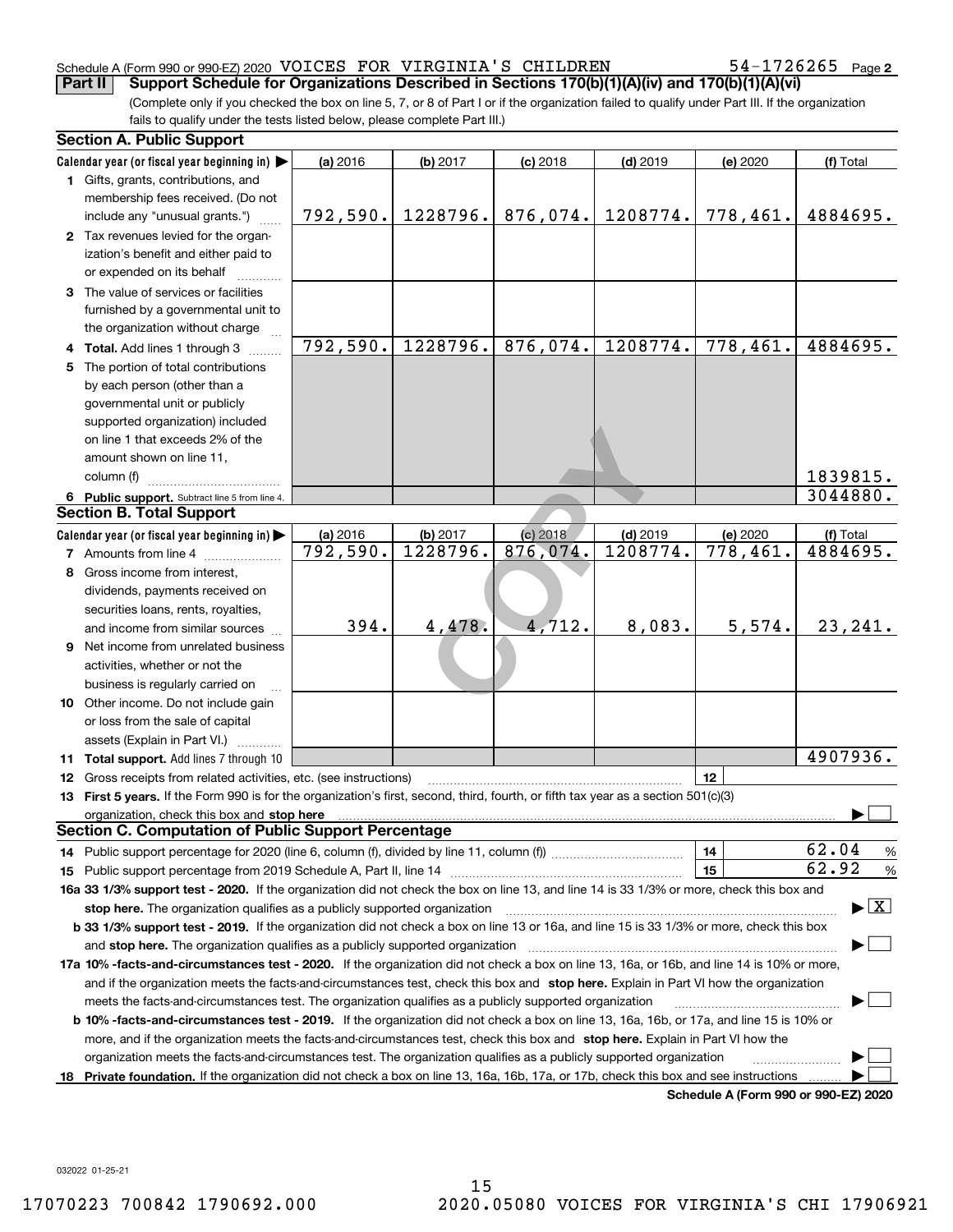#### Schedule A (Form 990 or 990-EZ) 2020  $\,$  VOICES  $\,$  FOR  $\,$  VIRGINIA'S  $\,$  CHILDREN  $\,$   $\,$   $\,$  54-1726265  $\,$   $_{\rm Page}$ **Part III Support Schedule for Organizations Described in Section 509(a)(2)**

(Complete only if you checked the box on line 10 of Part I or if the organization failed to qualify under Part II. If the organization fails to qualify under the tests listed below, please complete Part II.)

|    | <b>Section A. Public Support</b>                                                                                                                                                                                                    |            |          |            |            |          |                                      |
|----|-------------------------------------------------------------------------------------------------------------------------------------------------------------------------------------------------------------------------------------|------------|----------|------------|------------|----------|--------------------------------------|
|    | Calendar year (or fiscal year beginning in) $\blacktriangleright$                                                                                                                                                                   | $(a)$ 2016 | (b) 2017 | $(c)$ 2018 | $(d)$ 2019 | (e) 2020 | (f) Total                            |
|    | 1 Gifts, grants, contributions, and                                                                                                                                                                                                 |            |          |            |            |          |                                      |
|    | membership fees received. (Do not                                                                                                                                                                                                   |            |          |            |            |          |                                      |
|    | include any "unusual grants.")                                                                                                                                                                                                      |            |          |            |            |          |                                      |
|    | <b>2</b> Gross receipts from admissions,<br>merchandise sold or services per-<br>formed, or facilities furnished in<br>any activity that is related to the<br>organization's tax-exempt purpose                                     |            |          |            |            |          |                                      |
|    | 3 Gross receipts from activities that<br>are not an unrelated trade or bus-                                                                                                                                                         |            |          |            |            |          |                                      |
|    | iness under section 513                                                                                                                                                                                                             |            |          |            |            |          |                                      |
|    | 4 Tax revenues levied for the organ-<br>ization's benefit and either paid to                                                                                                                                                        |            |          |            |            |          |                                      |
|    | or expended on its behalf<br>5 The value of services or facilities                                                                                                                                                                  |            |          |            |            |          |                                      |
|    | furnished by a governmental unit to<br>the organization without charge                                                                                                                                                              |            |          |            |            |          |                                      |
|    |                                                                                                                                                                                                                                     |            |          |            |            |          |                                      |
|    | <b>6 Total.</b> Add lines 1 through 5                                                                                                                                                                                               |            |          |            |            |          |                                      |
|    | 7a Amounts included on lines 1, 2, and<br>3 received from disqualified persons                                                                                                                                                      |            |          |            |            |          |                                      |
|    | <b>b</b> Amounts included on lines 2 and 3 received<br>from other than disqualified persons that<br>exceed the greater of \$5,000 or 1% of the<br>amount on line 13 for the year                                                    |            |          |            |            |          |                                      |
|    | c Add lines 7a and 7b                                                                                                                                                                                                               |            |          |            |            |          |                                      |
|    | 8 Public support. (Subtract line 7c from line 6.)                                                                                                                                                                                   |            |          |            |            |          |                                      |
|    | <b>Section B. Total Support</b>                                                                                                                                                                                                     |            |          |            |            |          |                                      |
|    | Calendar year (or fiscal year beginning in)                                                                                                                                                                                         | (a) 2016   | (b) 2017 | $(c)$ 2018 | $(d)$ 2019 | (e) 2020 | (f) Total                            |
|    | 9 Amounts from line 6<br><b>10a</b> Gross income from interest,<br>dividends, payments received on<br>securities loans, rents, royalties,<br>and income from similar sources                                                        |            |          |            |            |          |                                      |
|    | <b>b</b> Unrelated business taxable income<br>(less section 511 taxes) from businesses<br>acquired after June 30, 1975<br>1.1.1.1.1.1.1.1.1.1                                                                                       |            |          |            |            |          |                                      |
|    | c Add lines 10a and 10b                                                                                                                                                                                                             |            |          |            |            |          |                                      |
|    | 11 Net income from unrelated business<br>activities not included in line 10b.<br>whether or not the business is<br>regularly carried on                                                                                             |            |          |            |            |          |                                      |
|    | <b>12</b> Other income. Do not include gain<br>or loss from the sale of capital<br>assets (Explain in Part VI.)                                                                                                                     |            |          |            |            |          |                                      |
|    | 13 Total support. (Add lines 9, 10c, 11, and 12.)                                                                                                                                                                                   |            |          |            |            |          |                                      |
|    | 14 First 5 years. If the Form 990 is for the organization's first, second, third, fourth, or fifth tax year as a section 501(c)(3) organization,                                                                                    |            |          |            |            |          |                                      |
|    | check this box and <b>stop here</b> with the continuum continuum continuum continuum continuum continuum continuum continuum continuum continuum continuum continuum continuum continuum continuum continuum continuum continuum co |            |          |            |            |          |                                      |
|    | <b>Section C. Computation of Public Support Percentage</b>                                                                                                                                                                          |            |          |            |            |          |                                      |
|    |                                                                                                                                                                                                                                     |            |          |            |            | 15       | %                                    |
| 16 | Public support percentage from 2019 Schedule A, Part III, line 15                                                                                                                                                                   |            |          |            |            | 16       | %                                    |
|    | Section D. Computation of Investment Income Percentage                                                                                                                                                                              |            |          |            |            |          |                                      |
|    | 17 Investment income percentage for 2020 (line 10c, column (f), divided by line 13, column (f))                                                                                                                                     |            |          |            |            | 17<br>18 | %<br>%                               |
|    | 18 Investment income percentage from 2019 Schedule A, Part III, line 17<br>19a 33 1/3% support tests - 2020. If the organization did not check the box on line 14, and line 15 is more than 33 1/3%, and line 17 is not             |            |          |            |            |          |                                      |
|    | more than 33 1/3%, check this box and stop here. The organization qualifies as a publicly supported organization                                                                                                                    |            |          |            |            |          |                                      |
|    | b 33 1/3% support tests - 2019. If the organization did not check a box on line 14 or line 19a, and line 16 is more than 33 1/3%, and                                                                                               |            |          |            |            |          |                                      |
|    | line 18 is not more than 33 1/3%, check this box and stop here. The organization qualifies as a publicly supported organization                                                                                                     |            |          |            |            |          |                                      |
| 20 | <b>Private foundation.</b> If the organization did not check a box on line 14, 19a, or 19b, check this box and see instructions                                                                                                     |            |          |            |            |          | .                                    |
|    | 032023 01-25-21                                                                                                                                                                                                                     |            |          |            |            |          | Schedule A (Form 990 or 990-EZ) 2020 |
|    |                                                                                                                                                                                                                                     |            | 16       |            |            |          |                                      |

 <sup>17070223 700842 1790692.000 2020.05080</sup> VOICES FOR VIRGINIA'S CHI 17906921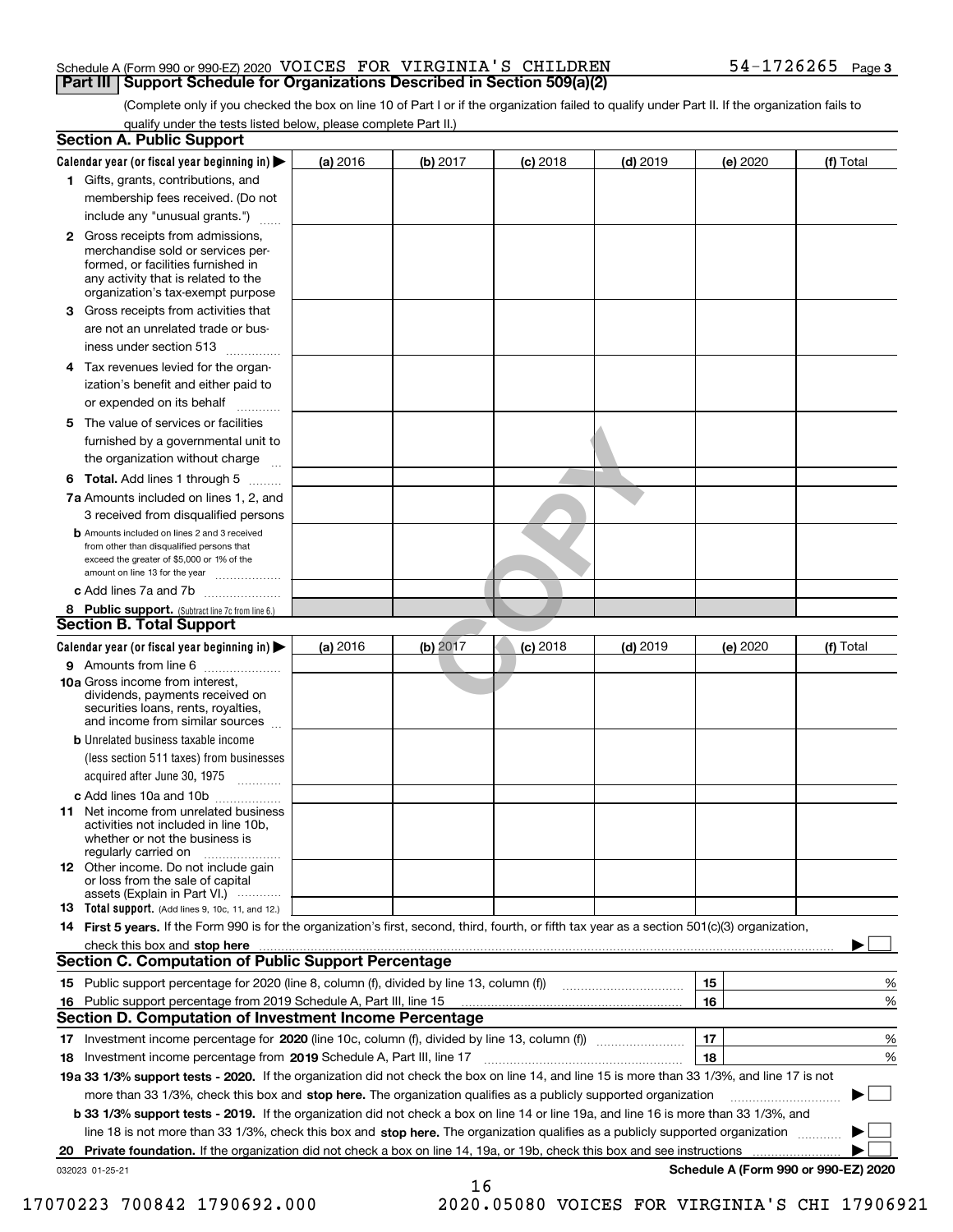#### Schedule A (Form 990 or 990-EZ) 2020  $\,$  VOICES  $\,$  FOR  $\,$  VIRGINIA'S  $\,$  CHILDREN  $\,$   $\,$   $\,$  54-1726265  $\,$   $_{\rm Page}$

## **Part IV Supporting Organizations**

(Complete only if you checked a box in line 12 on Part I. If you checked box 12a, Part I, complete Sections A and B. If you checked box 12b, Part I, complete Sections A and C. If you checked box 12c, Part I, complete Sections A, D, and E. If you checked box 12d, Part I, complete Sections A and D, and complete Part V.)

#### **Section A. All Supporting Organizations**

- **1** Are all of the organization's supported organizations listed by name in the organization's governing documents? If "No," describe in **Part VI** how the supported organizations are designated. If designated by *class or purpose, describe the designation. If historic and continuing relationship, explain.*
- **2** Did the organization have any supported organization that does not have an IRS determination of status under section 509(a)(1) or (2)? If "Yes," explain in Part VI how the organization determined that the supported *organization was described in section 509(a)(1) or (2).*
- **3a** Did the organization have a supported organization described in section 501(c)(4), (5), or (6)? If "Yes," answer *lines 3b and 3c below.*
- **b** Did the organization confirm that each supported organization qualified under section 501(c)(4), (5), or (6) and satisfied the public support tests under section 509(a)(2)? If "Yes," describe in **Part VI** when and how the *organization made the determination.*
- **c**Did the organization ensure that all support to such organizations was used exclusively for section 170(c)(2)(B) purposes? If "Yes," explain in **Part VI** what controls the organization put in place to ensure such use.
- **4a***If* Was any supported organization not organized in the United States ("foreign supported organization")? *"Yes," and if you checked box 12a or 12b in Part I, answer lines 4b and 4c below.*
- **b** Did the organization have ultimate control and discretion in deciding whether to make grants to the foreign supported organization? If "Yes," describe in **Part VI** how the organization had such control and discretion *despite being controlled or supervised by or in connection with its supported organizations.*
- **c** Did the organization support any foreign supported organization that does not have an IRS determination under sections 501(c)(3) and 509(a)(1) or (2)? If "Yes," explain in **Part VI** what controls the organization used *to ensure that all support to the foreign supported organization was used exclusively for section 170(c)(2)(B) purposes.*
- **5a***If "Yes,"* Did the organization add, substitute, or remove any supported organizations during the tax year? answer lines 5b and 5c below (if applicable). Also, provide detail in Part **VI,** including (i) the names and EIN *numbers of the supported organizations added, substituted, or removed; (ii) the reasons for each such action; (iii) the authority under the organization's organizing document authorizing such action; and (iv) how the action was accomplished (such as by amendment to the organizing document).* Inzation put in place to ensure such use.<br>
States ("foreign supported organization")?<br>
les 4b and 4c below.<br>
deciding whether to make grants to the fore<br>
e organization had such control and discreti<br>
th its supported organ
- **b** Type I or Type II only. Was any added or substituted supported organization part of a class already designated in the organization's organizing document?
- **cSubstitutions only.**  Was the substitution the result of an event beyond the organization's control?
- **6** Did the organization provide support (whether in the form of grants or the provision of services or facilities) to **Part VI.** *If "Yes," provide detail in* support or benefit one or more of the filing organization's supported organizations? anyone other than (i) its supported organizations, (ii) individuals that are part of the charitable class benefited by one or more of its supported organizations, or (iii) other supporting organizations that also
- **7**Did the organization provide a grant, loan, compensation, or other similar payment to a substantial contributor *If "Yes," complete Part I of Schedule L (Form 990 or 990-EZ).* regard to a substantial contributor? (as defined in section 4958(c)(3)(C)), a family member of a substantial contributor, or a 35% controlled entity with
- **8** Did the organization make a loan to a disqualified person (as defined in section 4958) not described in line 7? *If "Yes," complete Part I of Schedule L (Form 990 or 990-EZ).*
- **9a** Was the organization controlled directly or indirectly at any time during the tax year by one or more in section 509(a)(1) or (2))? If "Yes," *provide detail in* <code>Part VI.</code> disqualified persons, as defined in section 4946 (other than foundation managers and organizations described
- **b** Did one or more disqualified persons (as defined in line 9a) hold a controlling interest in any entity in which the supporting organization had an interest? If "Yes," provide detail in P**art VI**.
- **c**Did a disqualified person (as defined in line 9a) have an ownership interest in, or derive any personal benefit from, assets in which the supporting organization also had an interest? If "Yes," provide detail in P**art VI.**
- **10a** Was the organization subject to the excess business holdings rules of section 4943 because of section supporting organizations)? If "Yes," answer line 10b below. 4943(f) (regarding certain Type II supporting organizations, and all Type III non-functionally integrated
- **b** Did the organization have any excess business holdings in the tax year? (Use Schedule C, Form 4720, to *determine whether the organization had excess business holdings.)*

17

032024 01-25-21

**Schedule A (Form 990 or 990-EZ) 2020**

**1**

**2**

**3a**

**3b**

**YesNo**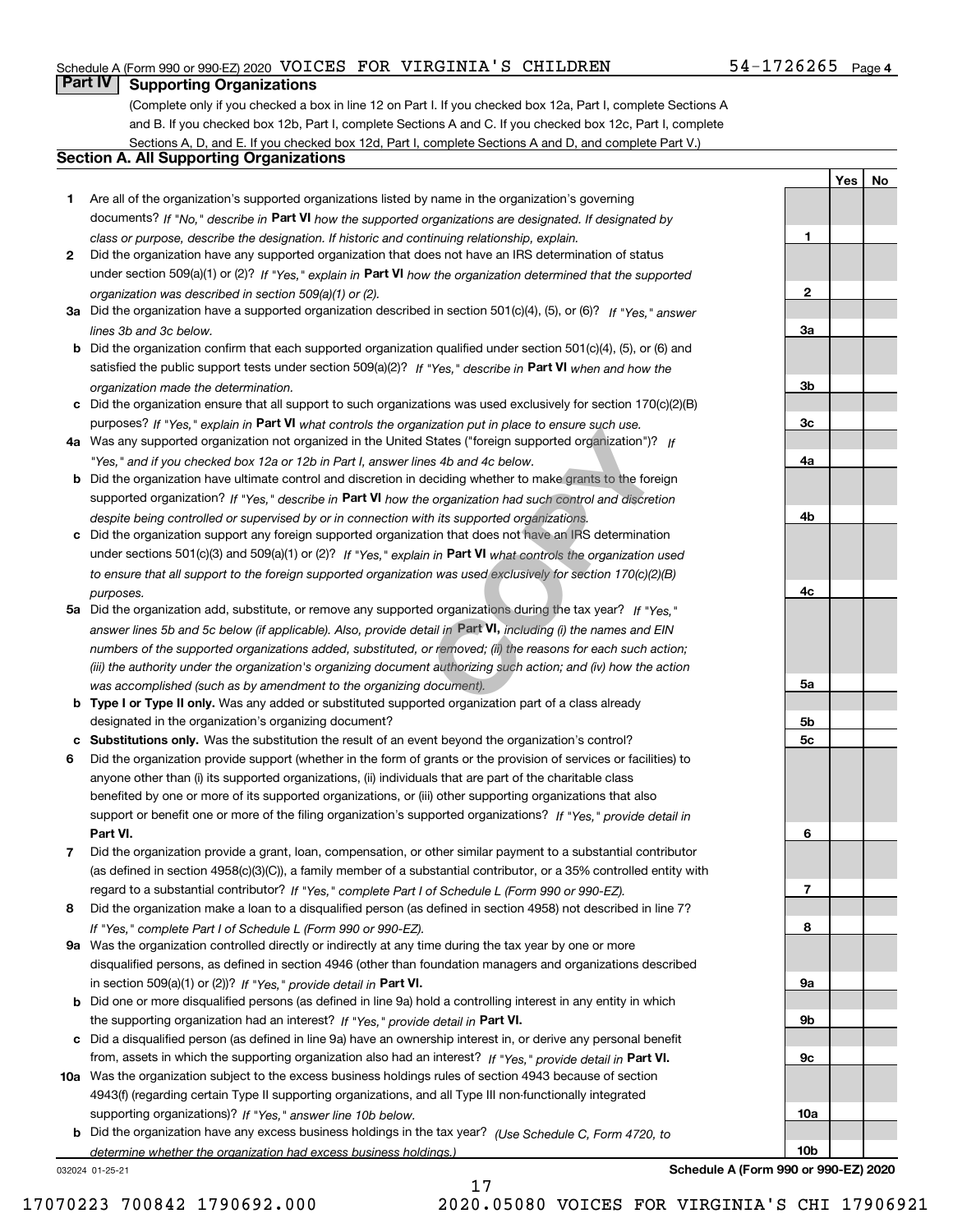#### Schedule A (Form 990 or 990-EZ) 2020  $\,$  VOICES  $\,$  FOR  $\,$  VIRGINIA'S  $\,$  CHILDREN  $\,$   $\,$   $\,$  54-1726265  $\,$   $_{\rm Page}$ **Part IV Supporting Organizations** *(continued)*

|              |                                                                                                                                                                                                                                                           |              | Yes   No |    |
|--------------|-----------------------------------------------------------------------------------------------------------------------------------------------------------------------------------------------------------------------------------------------------------|--------------|----------|----|
| 11           | Has the organization accepted a gift or contribution from any of the following persons?                                                                                                                                                                   |              |          |    |
|              | a A person who directly or indirectly controls, either alone or together with persons described in lines 11b and                                                                                                                                          |              |          |    |
|              | 11c below, the governing body of a supported organization?                                                                                                                                                                                                | 11a          |          |    |
|              | <b>b</b> A family member of a person described in line 11a above?                                                                                                                                                                                         | 11b          |          |    |
|              | c A 35% controlled entity of a person described in line 11a or 11b above? If "Yes" to line 11a, 11b, or 11c, provide                                                                                                                                      |              |          |    |
|              | detail in Part VI.                                                                                                                                                                                                                                        | 11c          |          |    |
|              | <b>Section B. Type I Supporting Organizations</b>                                                                                                                                                                                                         |              |          |    |
|              |                                                                                                                                                                                                                                                           |              | Yes      | No |
| 1            | Did the governing body, members of the governing body, officers acting in their official capacity, or membership of one or                                                                                                                                |              |          |    |
|              | more supported organizations have the power to regularly appoint or elect at least a majority of the organization's officers,                                                                                                                             |              |          |    |
|              | directors, or trustees at all times during the tax year? If "No," describe in Part VI how the supported organization(s)<br>effectively operated, supervised, or controlled the organization's activities. If the organization had more than one supported |              |          |    |
|              | organization, describe how the powers to appoint and/or remove officers, directors, or trustees were allocated among the                                                                                                                                  |              |          |    |
|              | supported organizations and what conditions or restrictions, if any, applied to such powers during the tax year.                                                                                                                                          | 1            |          |    |
| $\mathbf{2}$ | Did the organization operate for the benefit of any supported organization other than the supported                                                                                                                                                       |              |          |    |
|              | organization(s) that operated, supervised, or controlled the supporting organization? If "Yes," explain in                                                                                                                                                |              |          |    |
|              | Part VI how providing such benefit carried out the purposes of the supported organization(s) that operated,                                                                                                                                               |              |          |    |
|              | supervised, or controlled the supporting organization.                                                                                                                                                                                                    | $\mathbf{2}$ |          |    |
|              | <b>Section C. Type II Supporting Organizations</b>                                                                                                                                                                                                        |              |          |    |
|              |                                                                                                                                                                                                                                                           |              | Yes      | No |
| 1.           | Were a majority of the organization's directors or trustees during the tax year also a majority of the directors                                                                                                                                          |              |          |    |
|              | or trustees of each of the organization's supported organization(s)? If "No." describe in Part VI how control                                                                                                                                             |              |          |    |
|              | or management of the supporting organization was vested in the same persons that controlled or managed                                                                                                                                                    |              |          |    |
|              | the supported organization(s).<br><b>Section D. All Type III Supporting Organizations</b>                                                                                                                                                                 | 1            |          |    |
|              |                                                                                                                                                                                                                                                           |              |          |    |
|              |                                                                                                                                                                                                                                                           |              | Yes      | No |
| 1            | Did the organization provide to each of its supported organizations, by the last day of the fifth month of the                                                                                                                                            |              |          |    |
|              | organization's tax year, (i) a written notice describing the type and amount of support provided during the prior tax                                                                                                                                     |              |          |    |
|              | year, (ii) a copy of the Form 990 that was most recently filed as of the date of notification, and (iii) copies of the                                                                                                                                    |              |          |    |
|              | organization's governing documents in effect on the date of notification, to the extent not previously provided?                                                                                                                                          | 1            |          |    |
| 2            | Were any of the organization's officers, directors, or trustees either (i) appointed or elected by the supported                                                                                                                                          |              |          |    |
|              | organization(s) or (ii) serving on the governing body of a supported organization? If "No," explain in Part VI how                                                                                                                                        |              |          |    |
|              | the organization maintained a close and continuous working relationship with the supported organization(s).                                                                                                                                               | $\mathbf{2}$ |          |    |
| 3            | By reason of the relationship described in line 2, above, did the organization's supported organizations have a                                                                                                                                           |              |          |    |
|              | significant voice in the organization's investment policies and in directing the use of the organization's                                                                                                                                                |              |          |    |
|              | income or assets at all times during the tax year? If "Yes," describe in Part VI the role the organization's                                                                                                                                              | з            |          |    |
|              | supported organizations played in this regard.<br>Section E. Type III Functionally Integrated Supporting Organizations                                                                                                                                    |              |          |    |
| 1            | Check the box next to the method that the organization used to satisfy the Integral Part Test during the year (see instructions).                                                                                                                         |              |          |    |
| a            | The organization satisfied the Activities Test. Complete line 2 below.                                                                                                                                                                                    |              |          |    |
| b            | The organization is the parent of each of its supported organizations. Complete line 3 below.                                                                                                                                                             |              |          |    |
| c            | The organization supported a governmental entity. Describe in Part VI how you supported a governmental entity (see instructions)                                                                                                                          |              |          |    |
| 2            | Activities Test. Answer lines 2a and 2b below.                                                                                                                                                                                                            |              | Yes      | No |
| a            | Did substantially all of the organization's activities during the tax year directly further the exempt purposes of                                                                                                                                        |              |          |    |
|              | the supported organization(s) to which the organization was responsive? If "Yes." then in Part VI identify                                                                                                                                                |              |          |    |
|              | those supported organizations and explain how these activities directly furthered their exempt purposes,                                                                                                                                                  |              |          |    |
|              | how the organization was responsive to those supported organizations, and how the organization determined                                                                                                                                                 |              |          |    |
|              | that these activities constituted substantially all of its activities.                                                                                                                                                                                    | 2a           |          |    |
|              | <b>b</b> Did the activities described in line 2a, above, constitute activities that, but for the organization's involvement,                                                                                                                              |              |          |    |
|              | one or more of the organization's supported organization(s) would have been engaged in? If "Yes," explain in                                                                                                                                              |              |          |    |
|              | Part VI the reasons for the organization's position that its supported organization(s) would have engaged in                                                                                                                                              |              |          |    |
|              | these activities but for the organization's involvement.                                                                                                                                                                                                  | 2b           |          |    |
| 3            | Parent of Supported Organizations. Answer lines 3a and 3b below.                                                                                                                                                                                          |              |          |    |
|              | a Did the organization have the power to regularly appoint or elect a majority of the officers, directors, or                                                                                                                                             |              |          |    |
|              | trustees of each of the supported organizations? If "Yes" or "No" provide details in Part VI.                                                                                                                                                             | За           |          |    |
|              | <b>b</b> Did the organization exercise a substantial degree of direction over the policies, programs, and activities of each                                                                                                                              |              |          |    |
|              | of its supported organizations? If "Yes," describe in Part VI the role played by the organization in this regard.                                                                                                                                         | 3b           |          |    |
|              | Schedule A (Form 990 or 990-EZ) 2020<br>032025 01-25-21                                                                                                                                                                                                   |              |          |    |

18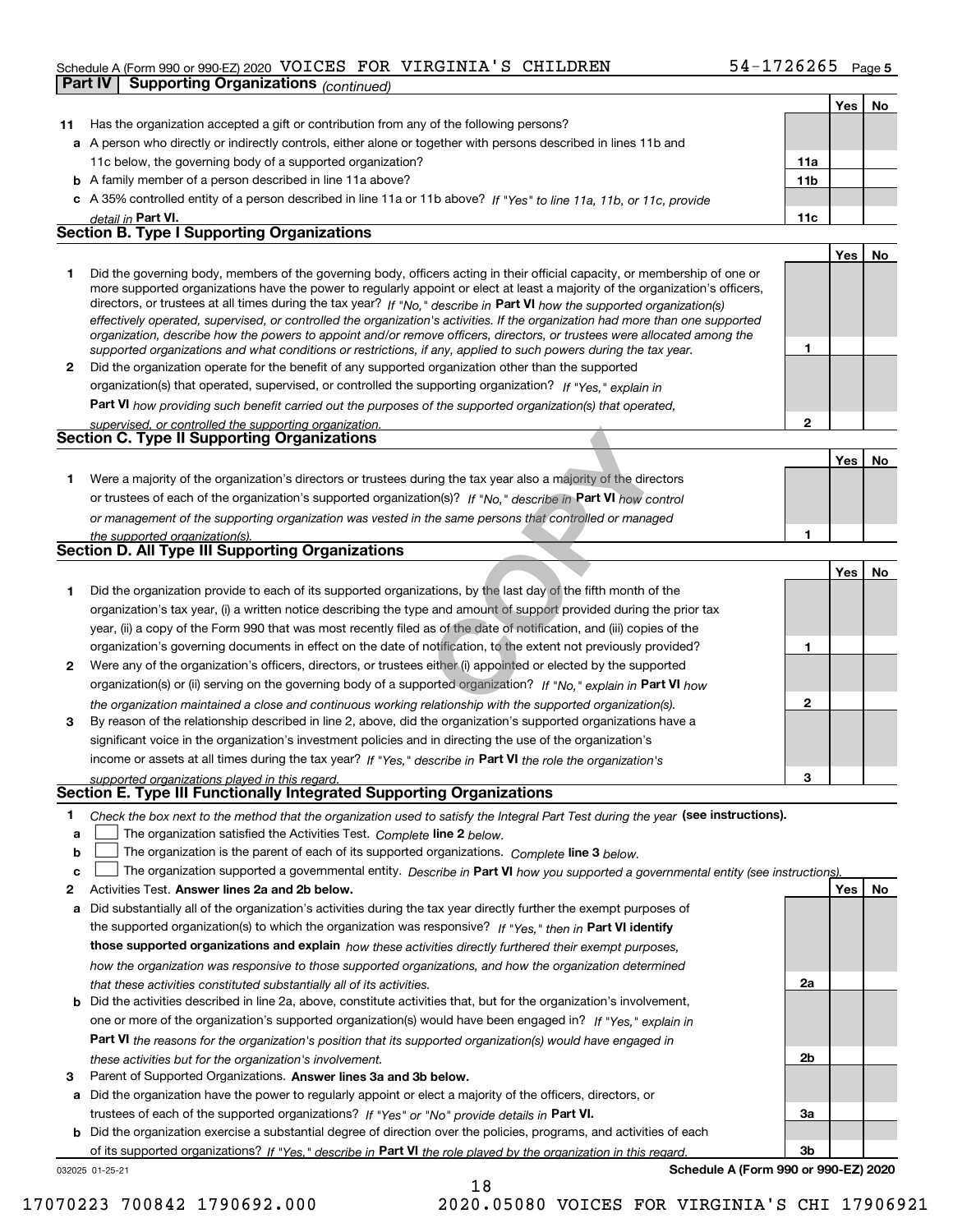|  | Schedule A (Form 990 or 990-EZ) 2020 VOICES FOR VIRGINIA'S CHILDREN                   |  |  | $54 - 1726265$ Page 6 |  |
|--|---------------------------------------------------------------------------------------|--|--|-----------------------|--|
|  | <b>Part V</b> Type III Non-Functionally Integrated 509(a)(3) Supporting Organizations |  |  |                       |  |

1 Check here if the organization satisfied the Integral Part Test as a qualifying trust on Nov. 20, 1970 (explain in Part VI). See instructions. All other Type III non-functionally integrated supporting organizations must complete Sections A through E.

|              | Section A - Adjusted Net Income                                                                                                   | (A) Prior Year | (B) Current Year<br>(optional) |                                |
|--------------|-----------------------------------------------------------------------------------------------------------------------------------|----------------|--------------------------------|--------------------------------|
| 1            | Net short-term capital gain                                                                                                       | 1              |                                |                                |
| 2            | Recoveries of prior-year distributions                                                                                            | $\mathbf{2}$   |                                |                                |
| 3            | Other gross income (see instructions)                                                                                             | 3              |                                |                                |
| 4            | Add lines 1 through 3.                                                                                                            | 4              |                                |                                |
| 5            | Depreciation and depletion                                                                                                        | 5              |                                |                                |
| 6            | Portion of operating expenses paid or incurred for production or                                                                  |                |                                |                                |
|              | collection of gross income or for management, conservation, or                                                                    |                |                                |                                |
|              | maintenance of property held for production of income (see instructions)                                                          | 6              |                                |                                |
| 7            | Other expenses (see instructions)                                                                                                 | 7              |                                |                                |
| 8            | Adjusted Net Income (subtract lines 5, 6, and 7 from line 4)                                                                      | 8              |                                |                                |
|              | <b>Section B - Minimum Asset Amount</b>                                                                                           |                | (A) Prior Year                 | (B) Current Year<br>(optional) |
| 1.           | Aggregate fair market value of all non-exempt-use assets (see                                                                     |                |                                |                                |
|              | instructions for short tax year or assets held for part of year):                                                                 |                |                                |                                |
|              | a Average monthly value of securities                                                                                             | 1a             |                                |                                |
|              | <b>b</b> Average monthly cash balances                                                                                            | 1 <sub>b</sub> |                                |                                |
|              | c Fair market value of other non-exempt-use assets                                                                                | 1 <sub>c</sub> |                                |                                |
|              | d Total (add lines 1a, 1b, and 1c)                                                                                                | 1d             |                                |                                |
|              | e Discount claimed for blockage or other factors                                                                                  |                |                                |                                |
|              | (explain in detail in Part VI):                                                                                                   |                |                                |                                |
| $\mathbf{2}$ | Acquisition indebtedness applicable to non-exempt-use assets                                                                      | $\overline{2}$ |                                |                                |
| 3            | Subtract line 2 from line 1d.                                                                                                     | 3              |                                |                                |
| 4            | Cash deemed held for exempt use. Enter 0.015 of line 3 (for greater amount,                                                       |                |                                |                                |
|              | see instructions).                                                                                                                | 4              |                                |                                |
| 5            | Net value of non-exempt-use assets (subtract line 4 from line 3)                                                                  | 5              |                                |                                |
| 6            | Multiply line 5 by 0.035.                                                                                                         | 6              |                                |                                |
| 7            | Recoveries of prior-year distributions                                                                                            | 7              |                                |                                |
| 8            | Minimum Asset Amount (add line 7 to line 6)                                                                                       | 8              |                                |                                |
|              | <b>Section C - Distributable Amount</b>                                                                                           |                |                                | <b>Current Year</b>            |
| 1            | Adjusted net income for prior year (from Section A, line 8, column A)                                                             | 1              |                                |                                |
| 2            | Enter 0.85 of line 1.                                                                                                             | $\overline{2}$ |                                |                                |
| 3            | Minimum asset amount for prior year (from Section B, line 8, column A)                                                            | 3              |                                |                                |
| 4            | Enter greater of line 2 or line 3.                                                                                                | 4              |                                |                                |
| 5            | Income tax imposed in prior year                                                                                                  | 5              |                                |                                |
| 6            | <b>Distributable Amount.</b> Subtract line 5 from line 4, unless subject to                                                       |                |                                |                                |
|              | emergency temporary reduction (see instructions).                                                                                 | 6              |                                |                                |
| 7            | Check here if the current year is the organization's first as a non-functionally integrated Type III supporting organization (see |                |                                |                                |

instructions).

**1**

**Schedule A (Form 990 or 990-EZ) 2020**

032026 01-25-21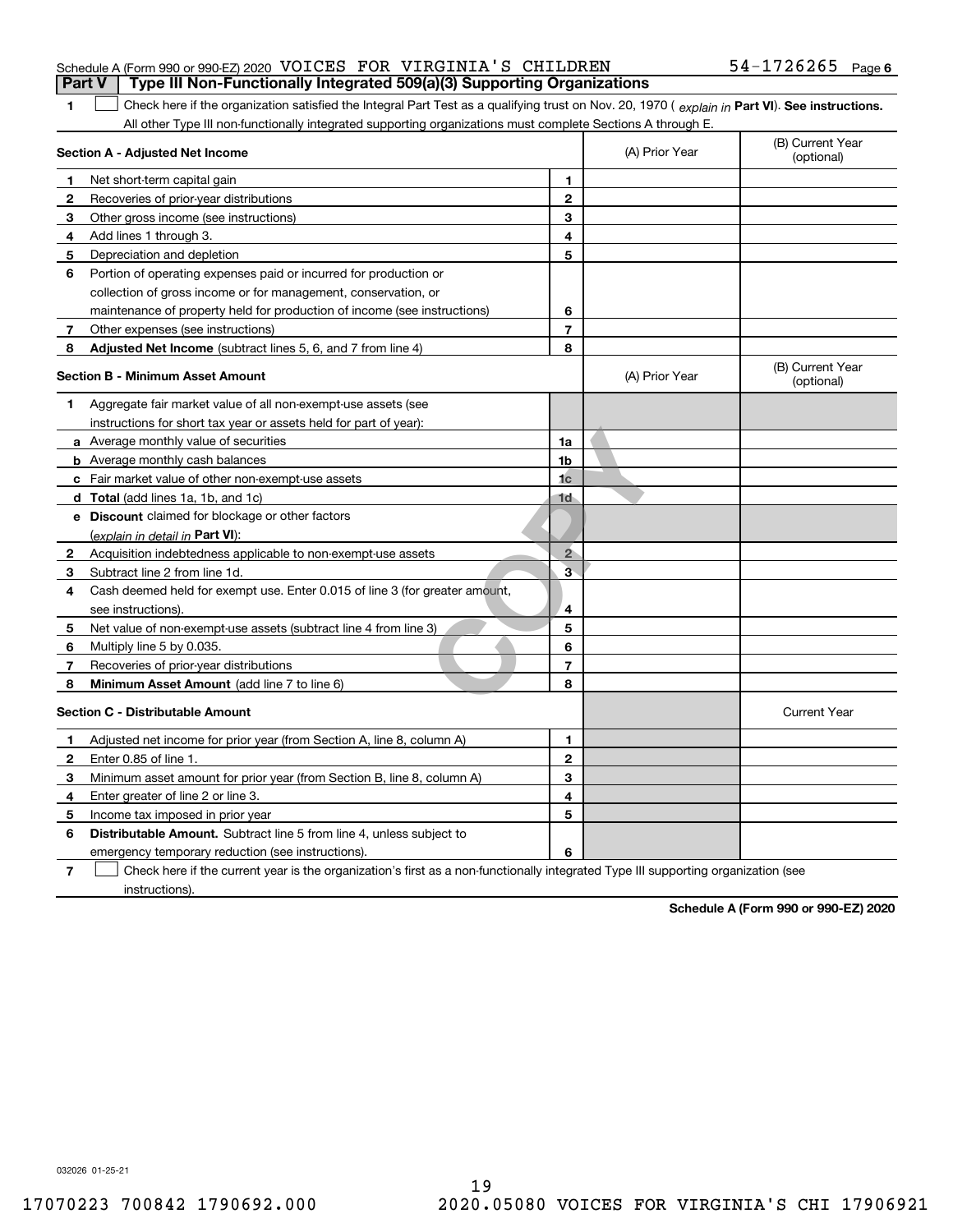#### Schedule A (Form 990 or 990-EZ) 2020  $\,$  VOICES  $\,$  FOR  $\,$  VIRGINIA'S  $\,$  CHILDREN  $\,$   $\,$   $\,$  54-1726265  $\,$   $_{\rm Page}$

|    | Type III Non-Functionally Integrated 509(a)(3) Supporting Organizations<br>Part V<br>(continued) |                                                                                      |                                       |    |                                         |
|----|--------------------------------------------------------------------------------------------------|--------------------------------------------------------------------------------------|---------------------------------------|----|-----------------------------------------|
|    | <b>Section D - Distributions</b>                                                                 |                                                                                      |                                       |    | <b>Current Year</b>                     |
|    | Amounts paid to supported organizations to accomplish exempt purposes                            |                                                                                      |                                       |    |                                         |
| 2  |                                                                                                  | Amounts paid to perform activity that directly furthers exempt purposes of supported |                                       |    |                                         |
|    | organizations, in excess of income from activity                                                 |                                                                                      |                                       |    |                                         |
| 3  | Administrative expenses paid to accomplish exempt purposes of supported organizations            |                                                                                      | 3                                     |    |                                         |
| 4  | Amounts paid to acquire exempt-use assets                                                        |                                                                                      |                                       | 4  |                                         |
| 5  | Qualified set aside amounts (prior IRS approval required - provide details in Part VI)           |                                                                                      |                                       | 5  |                                         |
| 6  | Other distributions ( <i>describe in</i> Part VI). See instructions.                             |                                                                                      |                                       | 6  |                                         |
| 7  | Total annual distributions. Add lines 1 through 6.                                               |                                                                                      |                                       | 7  |                                         |
| 8  | Distributions to attentive supported organizations to which the organization is responsive       |                                                                                      |                                       |    |                                         |
|    | (provide details in Part VI). See instructions.                                                  |                                                                                      |                                       | 8  |                                         |
| 9  | Distributable amount for 2020 from Section C, line 6                                             |                                                                                      |                                       | 9  |                                         |
| 10 | Line 8 amount divided by line 9 amount                                                           |                                                                                      |                                       | 10 |                                         |
|    |                                                                                                  | (i)                                                                                  | (ii)                                  |    | (iii)                                   |
|    | <b>Section E - Distribution Allocations</b> (see instructions)                                   | <b>Excess Distributions</b>                                                          | <b>Underdistributions</b><br>Pre-2020 |    | <b>Distributable</b><br>Amount for 2020 |
| 1  | Distributable amount for 2020 from Section C, line 6                                             |                                                                                      |                                       |    |                                         |
| 2  | Underdistributions, if any, for years prior to 2020 (reason-                                     |                                                                                      |                                       |    |                                         |
|    | able cause required - explain in Part VI). See instructions.                                     |                                                                                      |                                       |    |                                         |
| 3  | Excess distributions carryover, if any, to 2020                                                  |                                                                                      |                                       |    |                                         |
|    | a From 2015                                                                                      |                                                                                      |                                       |    |                                         |
|    | $b$ From 2016                                                                                    |                                                                                      |                                       |    |                                         |
|    | c From $2017$                                                                                    |                                                                                      |                                       |    |                                         |
|    | <b>d</b> From 2018                                                                               |                                                                                      |                                       |    |                                         |
|    | e From 2019                                                                                      |                                                                                      |                                       |    |                                         |
|    | f Total of lines 3a through 3e                                                                   |                                                                                      |                                       |    |                                         |
|    | g Applied to underdistributions of prior years                                                   |                                                                                      |                                       |    |                                         |
|    | <b>h</b> Applied to 2020 distributable amount                                                    |                                                                                      |                                       |    |                                         |
|    | Carryover from 2015 not applied (see instructions)                                               |                                                                                      |                                       |    |                                         |
|    | Remainder. Subtract lines 3g, 3h, and 3i from line 3f.                                           |                                                                                      |                                       |    |                                         |
| 4  | Distributions for 2020 from Section D.                                                           |                                                                                      |                                       |    |                                         |
|    | line $7:$                                                                                        |                                                                                      |                                       |    |                                         |
|    | a Applied to underdistributions of prior years                                                   |                                                                                      |                                       |    |                                         |
|    | <b>b</b> Applied to 2020 distributable amount                                                    |                                                                                      |                                       |    |                                         |
|    | <b>c</b> Remainder. Subtract lines 4a and 4b from line 4.                                        |                                                                                      |                                       |    |                                         |
| 5  | Remaining underdistributions for years prior to 2020, if                                         |                                                                                      |                                       |    |                                         |
|    | any. Subtract lines 3g and 4a from line 2. For result greater                                    |                                                                                      |                                       |    |                                         |
|    | than zero, explain in Part VI. See instructions.                                                 |                                                                                      |                                       |    |                                         |
| 6  | Remaining underdistributions for 2020. Subtract lines 3h                                         |                                                                                      |                                       |    |                                         |
|    | and 4b from line 1. For result greater than zero, explain in                                     |                                                                                      |                                       |    |                                         |
|    | <b>Part VI.</b> See instructions.                                                                |                                                                                      |                                       |    |                                         |
| 7  | Excess distributions carryover to 2021. Add lines 3j                                             |                                                                                      |                                       |    |                                         |
|    | and 4c.                                                                                          |                                                                                      |                                       |    |                                         |
| 8  | Breakdown of line 7:                                                                             |                                                                                      |                                       |    |                                         |
|    | a Excess from 2016                                                                               |                                                                                      |                                       |    |                                         |
|    | <b>b</b> Excess from 2017                                                                        |                                                                                      |                                       |    |                                         |
|    | c Excess from 2018                                                                               |                                                                                      |                                       |    |                                         |
|    | d Excess from 2019                                                                               |                                                                                      |                                       |    |                                         |
|    | e Excess from 2020                                                                               |                                                                                      |                                       |    |                                         |

**Schedule A (Form 990 or 990-EZ) 2020**

032027 01-25-21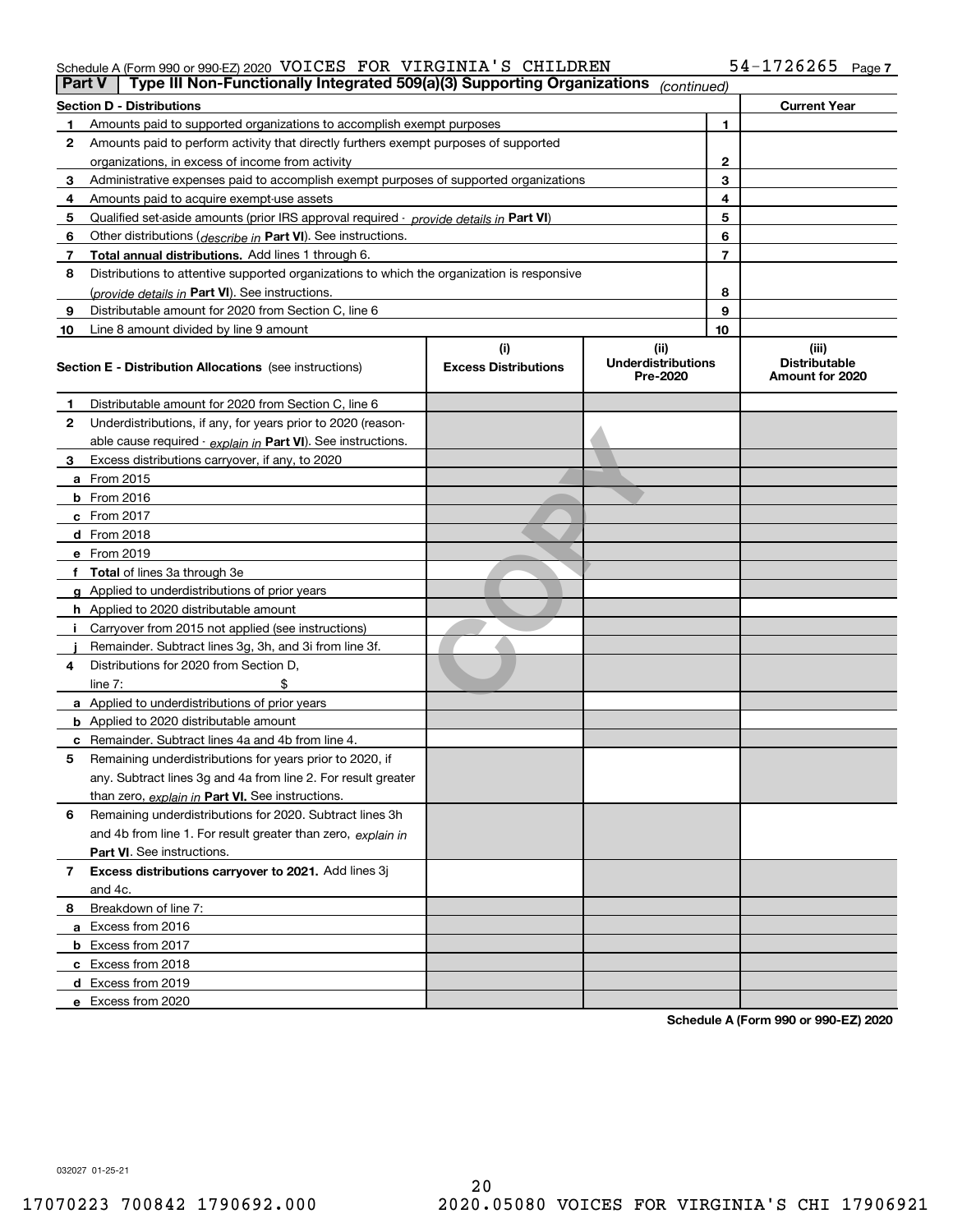| Part VI         | Schedule A (Form 990 or 990-EZ) 2020 VOICES FOR VIRGINIA'S CHILDREN |  |                                                                                                                                 | $54 - 1726265$ Page 8<br>Supplemental Information. Provide the explanations required by Part II, line 10; Part II, line 17a or 17b; Part III, line 12;                                                                                                                                           |
|-----------------|---------------------------------------------------------------------|--|---------------------------------------------------------------------------------------------------------------------------------|--------------------------------------------------------------------------------------------------------------------------------------------------------------------------------------------------------------------------------------------------------------------------------------------------|
|                 |                                                                     |  | Section D, lines 5, 6, and 8; and Part V, Section E, lines 2, 5, and 6. Also complete this part for any additional information. | Part IV, Section A, lines 1, 2, 3b, 3c, 4b, 4c, 5a, 6, 9a, 9b, 9c, 11a, 11b, and 11c; Part IV, Section B, lines 1 and 2; Part IV, Section C,<br>line 1; Part IV, Section D, lines 2 and 3; Part IV, Section E, lines 1c, 2a, 2b, 3a, and 3b; Part V, line 1; Part V, Section B, line 1e; Part V, |
|                 | (See instructions.)                                                 |  |                                                                                                                                 |                                                                                                                                                                                                                                                                                                  |
|                 |                                                                     |  |                                                                                                                                 |                                                                                                                                                                                                                                                                                                  |
|                 |                                                                     |  |                                                                                                                                 |                                                                                                                                                                                                                                                                                                  |
|                 |                                                                     |  |                                                                                                                                 |                                                                                                                                                                                                                                                                                                  |
|                 |                                                                     |  |                                                                                                                                 |                                                                                                                                                                                                                                                                                                  |
|                 |                                                                     |  |                                                                                                                                 |                                                                                                                                                                                                                                                                                                  |
|                 |                                                                     |  |                                                                                                                                 |                                                                                                                                                                                                                                                                                                  |
|                 |                                                                     |  |                                                                                                                                 |                                                                                                                                                                                                                                                                                                  |
|                 |                                                                     |  |                                                                                                                                 |                                                                                                                                                                                                                                                                                                  |
|                 |                                                                     |  |                                                                                                                                 |                                                                                                                                                                                                                                                                                                  |
|                 |                                                                     |  |                                                                                                                                 |                                                                                                                                                                                                                                                                                                  |
|                 |                                                                     |  |                                                                                                                                 |                                                                                                                                                                                                                                                                                                  |
|                 |                                                                     |  |                                                                                                                                 |                                                                                                                                                                                                                                                                                                  |
|                 |                                                                     |  |                                                                                                                                 |                                                                                                                                                                                                                                                                                                  |
|                 |                                                                     |  |                                                                                                                                 |                                                                                                                                                                                                                                                                                                  |
|                 |                                                                     |  |                                                                                                                                 |                                                                                                                                                                                                                                                                                                  |
|                 |                                                                     |  |                                                                                                                                 |                                                                                                                                                                                                                                                                                                  |
|                 |                                                                     |  |                                                                                                                                 |                                                                                                                                                                                                                                                                                                  |
|                 |                                                                     |  |                                                                                                                                 |                                                                                                                                                                                                                                                                                                  |
|                 |                                                                     |  |                                                                                                                                 |                                                                                                                                                                                                                                                                                                  |
|                 |                                                                     |  |                                                                                                                                 |                                                                                                                                                                                                                                                                                                  |
|                 |                                                                     |  |                                                                                                                                 |                                                                                                                                                                                                                                                                                                  |
|                 |                                                                     |  |                                                                                                                                 |                                                                                                                                                                                                                                                                                                  |
|                 |                                                                     |  |                                                                                                                                 |                                                                                                                                                                                                                                                                                                  |
|                 |                                                                     |  |                                                                                                                                 |                                                                                                                                                                                                                                                                                                  |
|                 |                                                                     |  |                                                                                                                                 |                                                                                                                                                                                                                                                                                                  |
|                 |                                                                     |  |                                                                                                                                 |                                                                                                                                                                                                                                                                                                  |
|                 |                                                                     |  |                                                                                                                                 |                                                                                                                                                                                                                                                                                                  |
|                 |                                                                     |  |                                                                                                                                 |                                                                                                                                                                                                                                                                                                  |
|                 |                                                                     |  |                                                                                                                                 |                                                                                                                                                                                                                                                                                                  |
|                 |                                                                     |  |                                                                                                                                 |                                                                                                                                                                                                                                                                                                  |
|                 |                                                                     |  |                                                                                                                                 |                                                                                                                                                                                                                                                                                                  |
| 032028 01-25-21 |                                                                     |  |                                                                                                                                 | Schedule A (Form 990 or 990-EZ) 2020                                                                                                                                                                                                                                                             |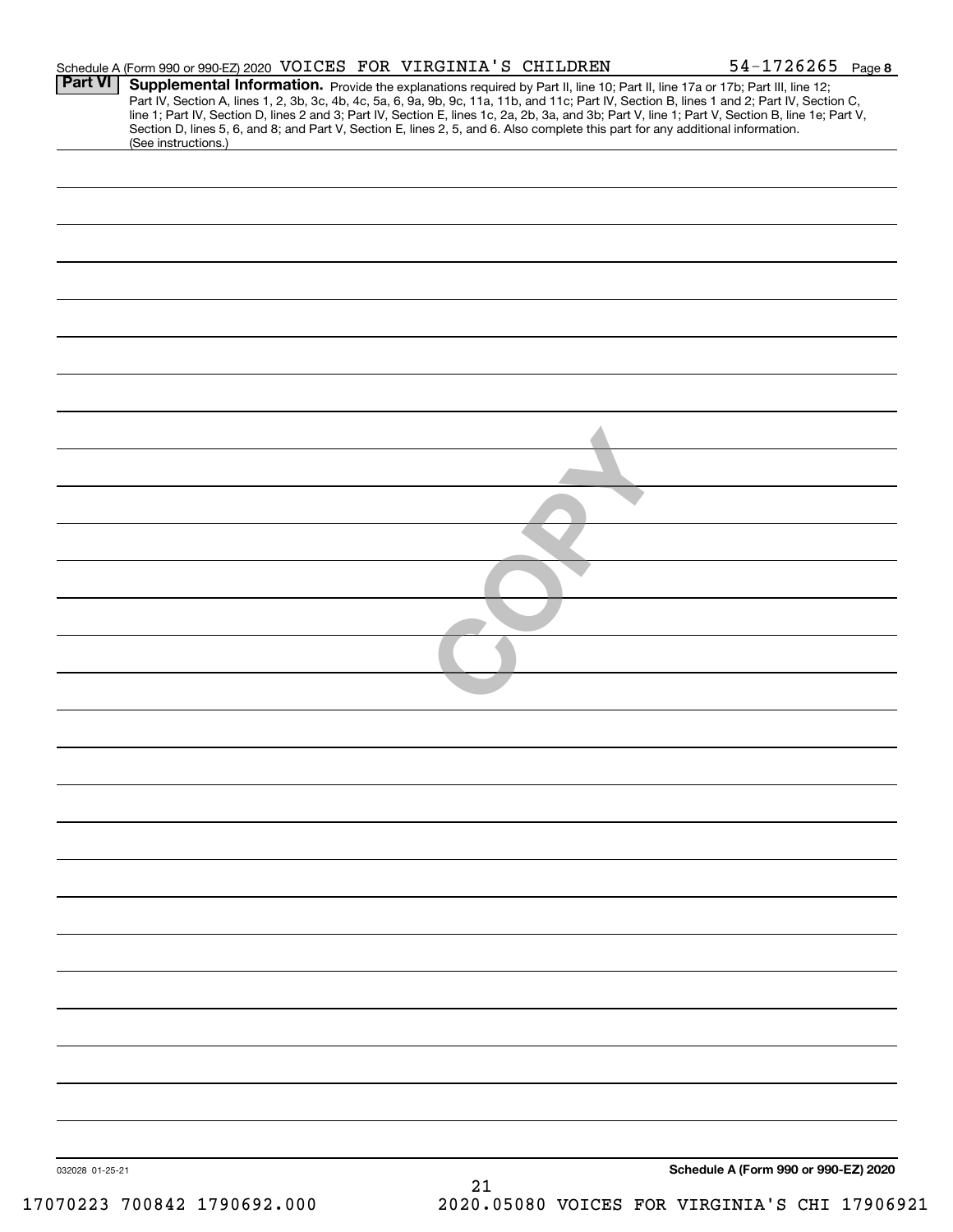# **Identification of Excess Contributions Included on Part II, Line 5 Schedule A 2020**

**\*\* Do Not File \*\* \*\*\* Not Open to Public Inspection \*\*\***

| <b>Contributor's Name</b>                                 | <b>Total</b><br><b>Contributions</b> | <b>Excess</b><br><b>Contributions</b> |
|-----------------------------------------------------------|--------------------------------------|---------------------------------------|
| ANNIE E. CASEY FOUNDATION                                 | 630,300.                             | 532,141.                              |
| MEYER FOUNDATION                                          | 155,000.                             | 56,841.                               |
| WASHINGTON AREA WOMEN'S FOUNDATION                        | 140,000.                             | 41,841.                               |
| CONSUMER HEALTH FOUNDATION                                | 120,000.                             | 21,841.                               |
| PARTNERSHIP FOR AMERICA'S CHILDREN                        | 592,000.                             | 493,841.                              |
| ROBINS FOUNDATION                                         | 205, 250.                            | 107,091.                              |
| ADIUVANS FOUNDATION                                       | 397,914.                             | 299,755.                              |
| JACKSON FOUNDATION                                        | 189,000.                             | 90,841.                               |
| POTOMAC HEALTH FOUNDATION                                 | 225,100.                             | 126,941.                              |
| THE GREATER WASHINGTON COMMUNITY FOUNDATION               | 150,000.                             | 51,841.                               |
| DOMINION FOUNDATION                                       | 115,000.                             | 16,841.                               |
|                                                           |                                      |                                       |
|                                                           |                                      |                                       |
|                                                           |                                      |                                       |
|                                                           |                                      |                                       |
|                                                           |                                      |                                       |
|                                                           |                                      |                                       |
|                                                           |                                      |                                       |
|                                                           |                                      |                                       |
|                                                           |                                      |                                       |
|                                                           |                                      |                                       |
|                                                           |                                      |                                       |
|                                                           |                                      |                                       |
|                                                           |                                      |                                       |
| Total Excess Contributions to Schedule A, Part II, Line 5 |                                      | 1,839,815.                            |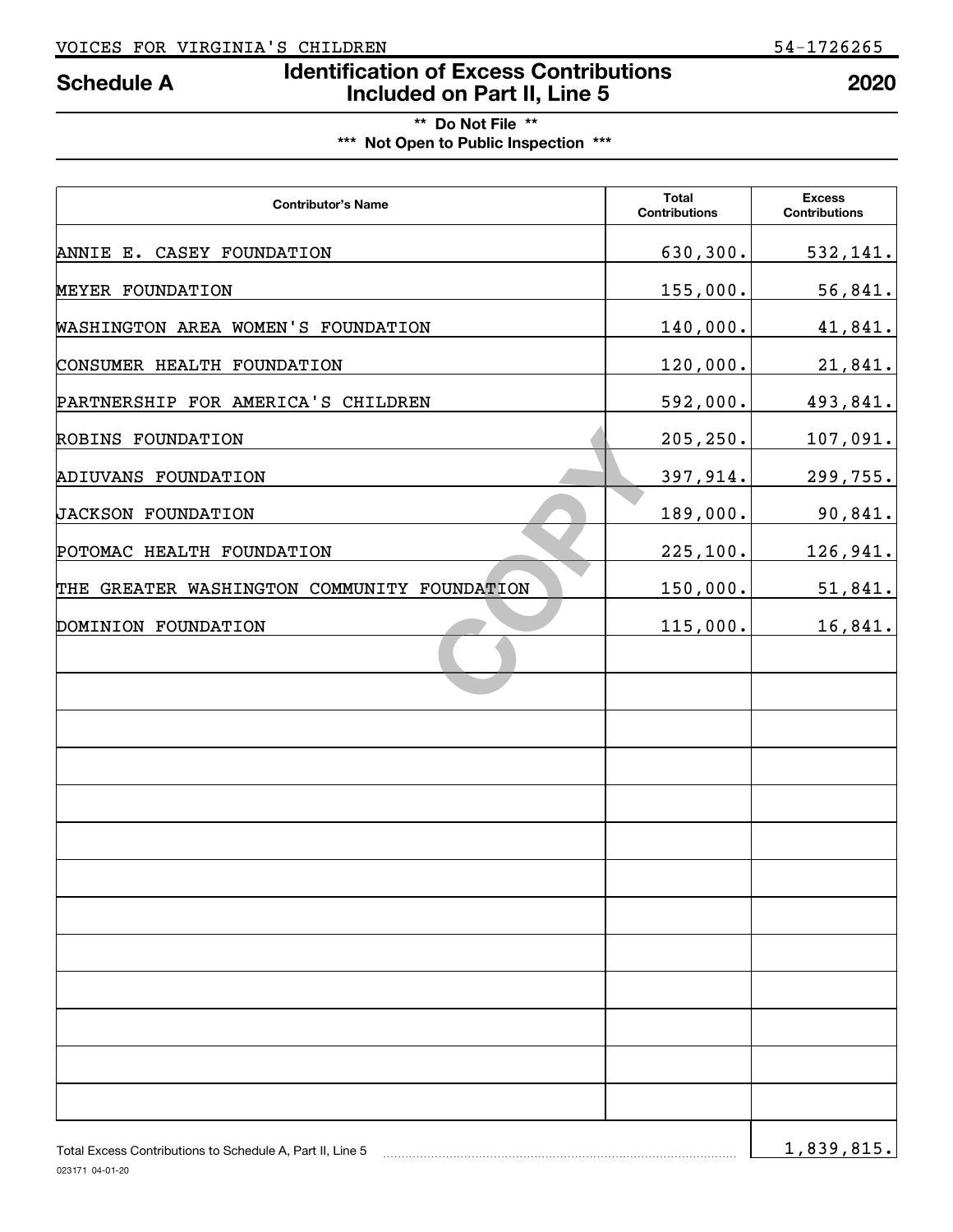Department of the Treasury Internal Revenue Service **(Form 990, 990-EZ, or 990-PF)**

Name of the organization

#### \*\* PUBLIC DISCLOSURE COPY \*\*

# **Schedule B Schedule of Contributors**

**| Attach to Form 990, Form 990-EZ, or Form 990-PF. | Go to www.irs.gov/Form990 for the latest information.** OMB No. 1545-0047

**2020**

**Employer identification number**

|                                                                                                                                                                                                                                                                                                                                                                                                                                                                                                                                                                                         | VOICES FOR VIRGINIA'S CHILDREN                                                                                                                                                                                                                                                                                                                                                                                                                                                                            | 54-1726265 |  |  |  |  |
|-----------------------------------------------------------------------------------------------------------------------------------------------------------------------------------------------------------------------------------------------------------------------------------------------------------------------------------------------------------------------------------------------------------------------------------------------------------------------------------------------------------------------------------------------------------------------------------------|-----------------------------------------------------------------------------------------------------------------------------------------------------------------------------------------------------------------------------------------------------------------------------------------------------------------------------------------------------------------------------------------------------------------------------------------------------------------------------------------------------------|------------|--|--|--|--|
| Organization type (check one):                                                                                                                                                                                                                                                                                                                                                                                                                                                                                                                                                          |                                                                                                                                                                                                                                                                                                                                                                                                                                                                                                           |            |  |  |  |  |
| Filers of:                                                                                                                                                                                                                                                                                                                                                                                                                                                                                                                                                                              | Section:                                                                                                                                                                                                                                                                                                                                                                                                                                                                                                  |            |  |  |  |  |
| Form 990 or 990-EZ                                                                                                                                                                                                                                                                                                                                                                                                                                                                                                                                                                      | 501(c)( $3$ ) (enter number) organization<br>  X                                                                                                                                                                                                                                                                                                                                                                                                                                                          |            |  |  |  |  |
|                                                                                                                                                                                                                                                                                                                                                                                                                                                                                                                                                                                         | $4947(a)(1)$ nonexempt charitable trust <b>not</b> treated as a private foundation                                                                                                                                                                                                                                                                                                                                                                                                                        |            |  |  |  |  |
|                                                                                                                                                                                                                                                                                                                                                                                                                                                                                                                                                                                         | 527 political organization                                                                                                                                                                                                                                                                                                                                                                                                                                                                                |            |  |  |  |  |
| Form 990-PF                                                                                                                                                                                                                                                                                                                                                                                                                                                                                                                                                                             | 501(c)(3) exempt private foundation                                                                                                                                                                                                                                                                                                                                                                                                                                                                       |            |  |  |  |  |
|                                                                                                                                                                                                                                                                                                                                                                                                                                                                                                                                                                                         | 4947(a)(1) nonexempt charitable trust treated as a private foundation                                                                                                                                                                                                                                                                                                                                                                                                                                     |            |  |  |  |  |
|                                                                                                                                                                                                                                                                                                                                                                                                                                                                                                                                                                                         | 501(c)(3) taxable private foundation                                                                                                                                                                                                                                                                                                                                                                                                                                                                      |            |  |  |  |  |
| <b>General Rule</b>                                                                                                                                                                                                                                                                                                                                                                                                                                                                                                                                                                     | Check if your organization is covered by the General Rule or a Special Rule.<br>Note: Only a section 501(c)(7), (8), or (10) organization can check boxes for both the General Rule and a Special Rule. See instructions.                                                                                                                                                                                                                                                                                 |            |  |  |  |  |
|                                                                                                                                                                                                                                                                                                                                                                                                                                                                                                                                                                                         |                                                                                                                                                                                                                                                                                                                                                                                                                                                                                                           |            |  |  |  |  |
|                                                                                                                                                                                                                                                                                                                                                                                                                                                                                                                                                                                         | For an organization filing Form 990, 990-EZ, or 990-PF that received, during the year, contributions totaling \$5,000 or more (in money or<br>property) from any one contributor. Complete Parts I and II. See instructions for determining a contributor's total contributions.                                                                                                                                                                                                                          |            |  |  |  |  |
| <b>Special Rules</b>                                                                                                                                                                                                                                                                                                                                                                                                                                                                                                                                                                    |                                                                                                                                                                                                                                                                                                                                                                                                                                                                                                           |            |  |  |  |  |
| $\lfloor x \rfloor$                                                                                                                                                                                                                                                                                                                                                                                                                                                                                                                                                                     | For an organization described in section 501(c)(3) filing Form 990 or 990-EZ that met the 33 1/3% support test of the regulations under<br>sections 509(a)(1) and 170(b)(1)(A)(vi), that checked Schedule A (Form 990 or 990-EZ), Part II, line 13, 16a, or 16b, and that received from<br>any one contributor, during the year, total contributions of the greater of (1) \$5,000; or (2) 2% of the amount on (i) Form 990, Part VIII, line 1h;<br>or (ii) Form 990-EZ, line 1. Complete Parts I and II. |            |  |  |  |  |
| For an organization described in section 501(c)(7), (8), or (10) filing Form 990 or 990-EZ that received from any one<br>contributor, during the year, total contributions of more than \$1,000 exclusively for religious, charitable, scientific,<br>literary, or educational purposes, or for the prevention of cruelty to children or animals. Complete Parts I (entering<br>"N/A" in column (b) instead of the contributor name and address), II, and III.                                                                                                                          |                                                                                                                                                                                                                                                                                                                                                                                                                                                                                                           |            |  |  |  |  |
| For an organization described in section 501(c)(7), (8), or (10) filing Form 990 or 990-EZ that received from any one contributor, during the<br>year, contributions <sub>exclusively</sub> for religious, charitable, etc., purposes, but no such contributions totaled more than \$1,000. If this box<br>is checked, enter here the total contributions that were received during the year for an exclusively religious, charitable, etc.,<br>purpose. Don't complete any of the parts unless the General Rule applies to this organization because it received <i>nonexclusively</i> |                                                                                                                                                                                                                                                                                                                                                                                                                                                                                                           |            |  |  |  |  |

**Caution:**  An organization that isn't covered by the General Rule and/or the Special Rules doesn't file Schedule B (Form 990, 990-EZ, or 990-PF),  **must** but it answer "No" on Part IV, line 2, of its Form 990; or check the box on line H of its Form 990-EZ or on its Form 990-PF, Part I, line 2, to certify that it doesn't meet the filing requirements of Schedule B (Form 990, 990-EZ, or 990-PF).

religious, charitable, etc., contributions totaling \$5,000 or more during the year  $\ldots$  $\ldots$  $\ldots$  $\ldots$  $\ldots$ 

**For Paperwork Reduction Act Notice, see the instructions for Form 990, 990-EZ, or 990-PF. Schedule B (Form 990, 990-EZ, or 990-PF) (2020)** LHA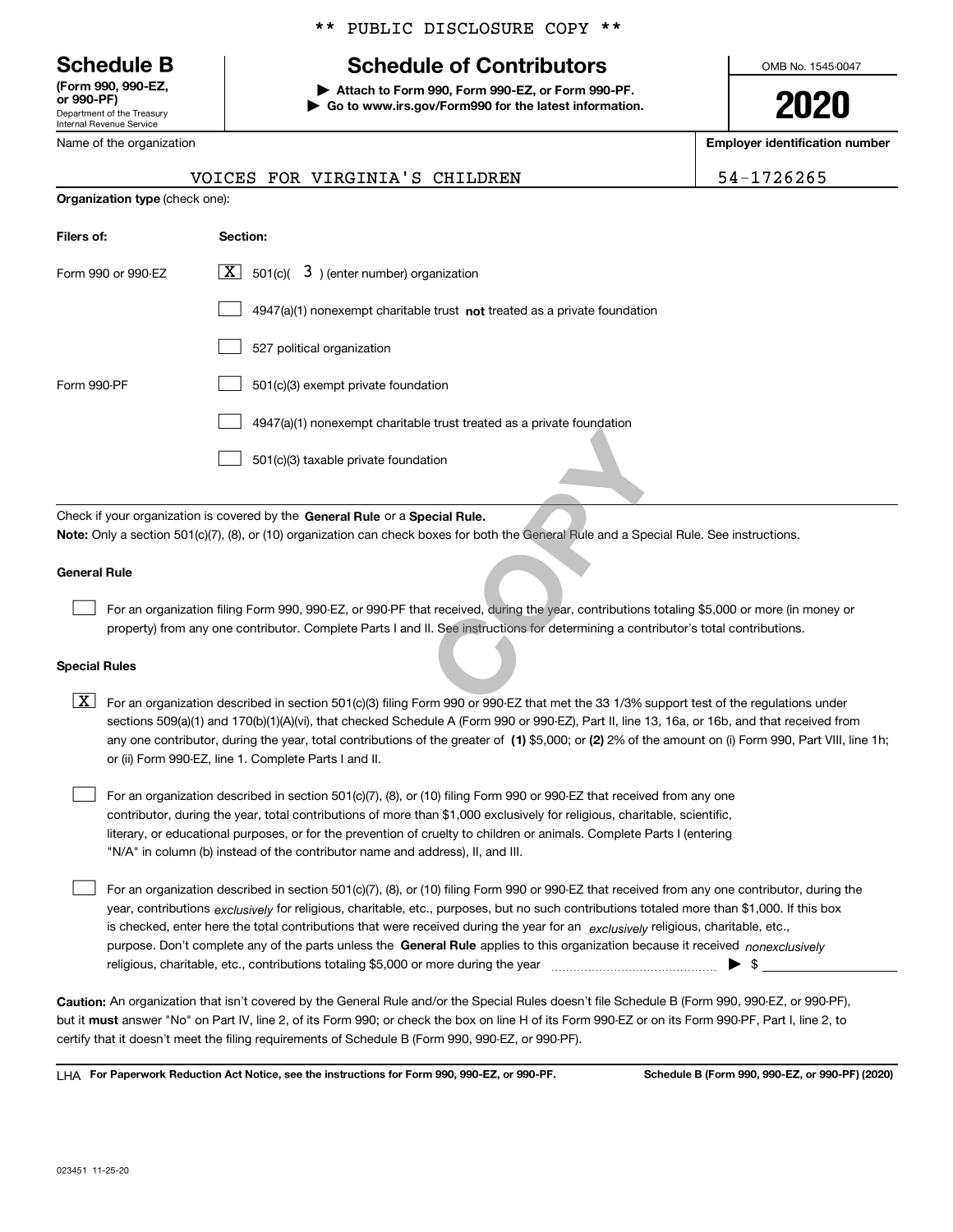Name of organization

**Employer identification number**

#### VOICES FOR VIRGINIA'S CHILDREN 54-1726265

Chedule B (Form 990, 990-EZ, or 990-PF) (2020)<br>
lame of organization<br> **29 COLORES FOR VIRGINIA'S CHILDREN**<br> **29 COLORES FOR VIRGINIA'S CHILDREN**<br> **29 COLORES FOR VIRGINIA'S CHILDREN**<br>
29 COLORES FOR VIRGINIA'S CHILDREN<br>
29

| (a)                  | (b)                          | (c)                        | (d)                                                                                                                                                          |
|----------------------|------------------------------|----------------------------|--------------------------------------------------------------------------------------------------------------------------------------------------------------|
| No.                  | Name, address, and ZIP + 4   | <b>Total contributions</b> | Type of contribution                                                                                                                                         |
| 1                    |                              | 100,000.<br>\$             | $\overline{\text{X}}$<br>Person<br>Payroll<br>Noncash<br>(Complete Part II for<br>noncash contributions.)                                                    |
| (a)                  | (b)                          | (c)                        | (d)                                                                                                                                                          |
| No.                  | Name, address, and ZIP + 4   | <b>Total contributions</b> | Type of contribution                                                                                                                                         |
| 2                    |                              | 34,000.<br>\$              | x<br>Person<br>Payroll<br>Noncash<br>(Complete Part II for<br>noncash contributions.)                                                                        |
| (a)                  | (b)                          | (c)                        | (d)                                                                                                                                                          |
| No.                  | Name, address, and ZIP + 4   | <b>Total contributions</b> | Type of contribution                                                                                                                                         |
| 3                    |                              | 30,000.<br>\$              | X.<br>Person<br>Payroll<br>Noncash<br>(Complete Part II for<br>noncash contributions.)                                                                       |
| (a)                  | (b)                          | (c)                        | (d)                                                                                                                                                          |
| No.                  | Name, address, and ZIP + 4   | <b>Total contributions</b> | Type of contribution                                                                                                                                         |
| 4                    |                              | 123,000.<br>\$             | X.<br>Person<br>Payroll<br>Noncash<br>(Complete Part II for<br>noncash contributions.)                                                                       |
| (a)                  | (b)                          | (c)                        | (d)                                                                                                                                                          |
| No.                  | Name, address, and $ZIP + 4$ | <b>Total contributions</b> | Type of contribution                                                                                                                                         |
| 5                    |                              | 60,000.<br>\$              | $\overline{\mathbf{X}}$<br>Person<br>Payroll<br>Noncash<br>(Complete Part II for<br>noncash contributions.)                                                  |
| (a)                  | (b)                          | (c)                        | (d)                                                                                                                                                          |
| No.                  | Name, address, and ZIP + 4   | <b>Total contributions</b> | Type of contribution                                                                                                                                         |
| 6<br>023452 11-25-20 |                              | 25,000.<br>\$              | $\overline{\text{X}}$<br>Person<br>Payroll<br>Noncash<br>(Complete Part II for<br>noncash contributions.)<br>Schedule B (Form 990, 990-EZ, or 990-PF) (2020) |

24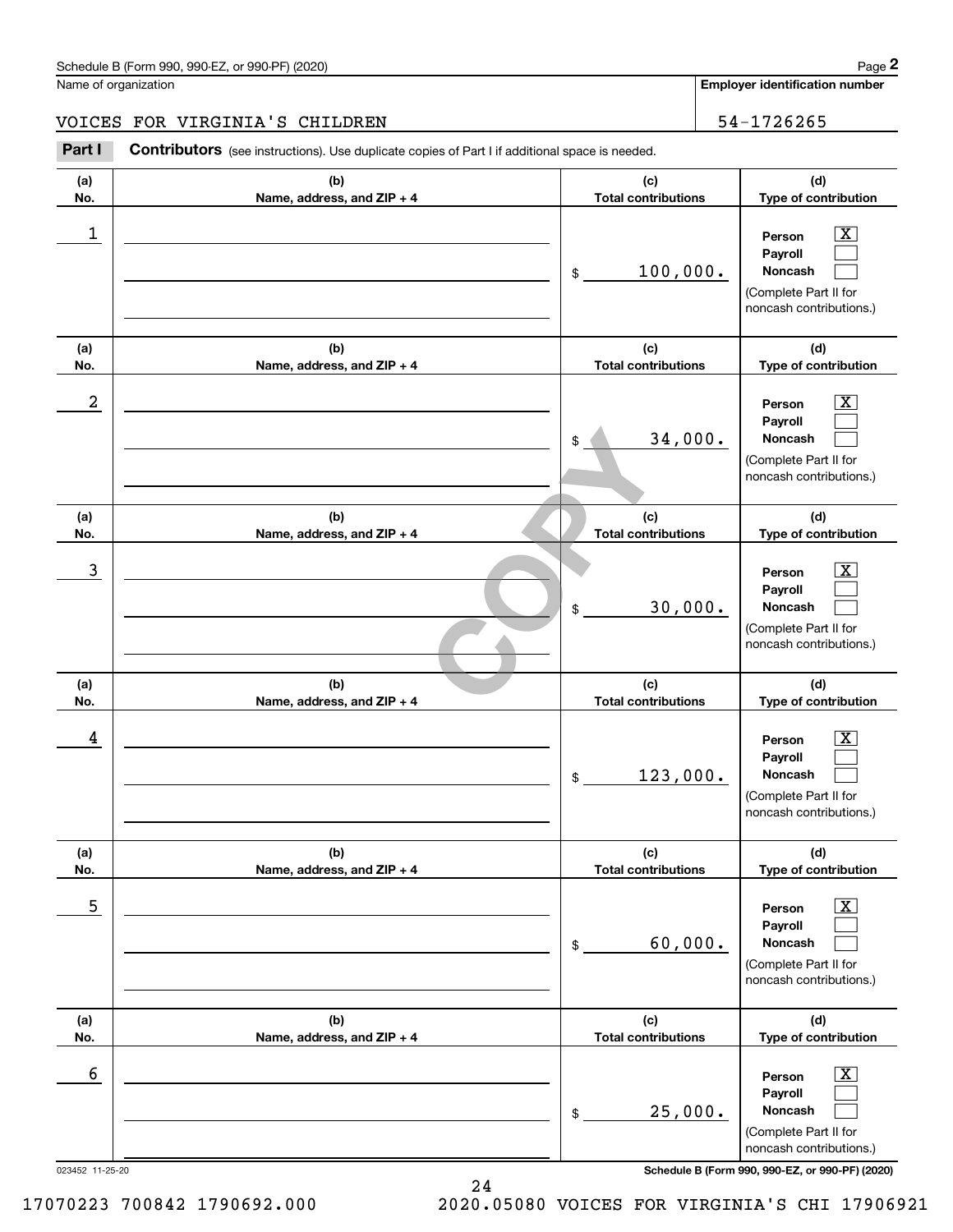Name of organization

**Employer identification number**

#### VOICES FOR VIRGINIA'S CHILDREN 54-1726265

Chedule B (Form 990, 990-EZ, or 990-PF) (2020)<br>
lame of organization<br> **29 COLORES FOR VIRGINIA'S CHILDREN**<br> **29 COLORES FOR VIRGINIA'S CHILDREN**<br> **29 COLORES FOR VIRGINIA'S CHILDREN**<br>
29 COLORES FOR VIRGINIA'S CHILDREN<br>
29

| (a)<br>No.      | (b)<br>Name, address, and ZIP + 4 | (c)<br><b>Total contributions</b> | (d)<br>Type of contribution                                                                                 |
|-----------------|-----------------------------------|-----------------------------------|-------------------------------------------------------------------------------------------------------------|
| 7               |                                   | 30,000.<br>\$                     | $\overline{\text{X}}$<br>Person<br>Payroll<br>Noncash<br>(Complete Part II for<br>noncash contributions.)   |
| (a)<br>No.      | (b)<br>Name, address, and ZIP + 4 | (c)<br><b>Total contributions</b> | (d)<br>Type of contribution                                                                                 |
| 8               |                                   | 25,000.<br>\$                     | $\overline{\text{X}}$<br>Person<br>Payroll<br>Noncash<br>(Complete Part II for<br>noncash contributions.)   |
| (a)<br>No.      | (b)<br>Name, address, and ZIP + 4 | (c)<br><b>Total contributions</b> | (d)<br>Type of contribution                                                                                 |
| 9               |                                   | 30,000.<br>\$                     | $\overline{\text{X}}$<br>Person<br>Payroll<br>Noncash<br>(Complete Part II for<br>noncash contributions.)   |
| (a)<br>No.      | (b)<br>Name, address, and ZIP + 4 | (c)<br><b>Total contributions</b> | (d)<br>Type of contribution                                                                                 |
| 10              |                                   | 30,000.<br>\$                     | $\overline{\text{X}}$<br>Person<br>Payroll<br>Noncash<br>(Complete Part II for<br>noncash contributions.)   |
| (a)<br>No.      | (b)<br>Name, address, and ZIP + 4 | (c)<br><b>Total contributions</b> | (d)<br>Type of contribution                                                                                 |
| 11              |                                   | 40,000.<br>$\,$                   | $\overline{\mathbf{X}}$<br>Person<br>Payroll<br>Noncash<br>(Complete Part II for<br>noncash contributions.) |
| (a)<br>No.      | (b)<br>Name, address, and ZIP + 4 | (c)<br><b>Total contributions</b> | (d)<br>Type of contribution                                                                                 |
| 12              |                                   | 30,000.<br>\$                     | $\mathbf{X}$<br>Person<br>Payroll<br>Noncash<br>(Complete Part II for                                       |
| 023452 11-25-20 |                                   |                                   | noncash contributions.)<br>Schedule B (Form 990, 990-EZ, or 990-PF) (2020)                                  |

17070223 700842 1790692.000 2020.05080 VOICES FOR VIRGINIA'S CHI 17906921

25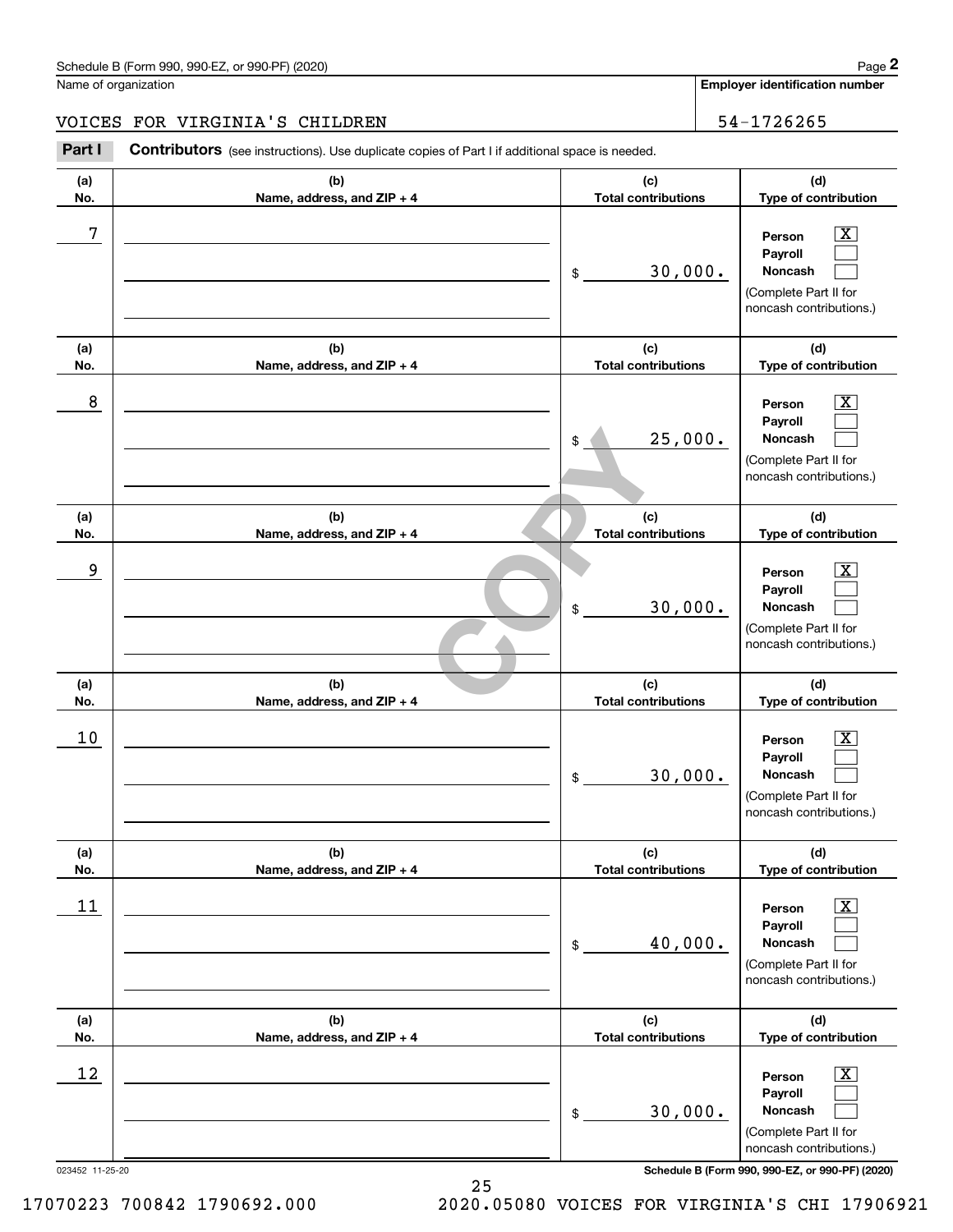Name of organization

**Employer identification number**

VOICES FOR VIRGINIA'S CHILDREN | 54-1726265

Chedule B (Form 990, 990-EZ, or 990-PF) (2020)<br>
lame of organization<br> **34-1726265<br>
<b>Part II Noncash Property** (see instructions). Use duplicate copies of Part II if additional space is needed.

| (a)<br>No.<br>from<br>Part I | (b)<br>Description of noncash property given | (c)<br>FMV (or estimate)<br>(See instructions.) | (d)<br>Date received |
|------------------------------|----------------------------------------------|-------------------------------------------------|----------------------|
|                              |                                              | $$\circ$$                                       |                      |
| (a)<br>No.<br>from<br>Part I | (b)<br>Description of noncash property given | (c)<br>FMV (or estimate)<br>(See instructions.) | (d)<br>Date received |
|                              |                                              | $\frac{1}{2}$                                   |                      |
| (a)<br>No.<br>from<br>Part I | (b)<br>Description of noncash property given | (c)<br>FMV (or estimate)<br>(See instructions.) | (d)<br>Date received |
|                              |                                              | $\sim$                                          |                      |
| (a)<br>No.<br>from<br>Part I | (b)<br>Description of noncash property given | (c)<br>FMV (or estimate)<br>(See instructions.) | (d)<br>Date received |
|                              |                                              | \$                                              |                      |
| (a)<br>No.<br>from<br>Part I | (b)<br>Description of noncash property given | (c)<br>FMV (or estimate)<br>(See instructions.) | (d)<br>Date received |
|                              |                                              | \$                                              |                      |
| (a)<br>No.<br>from<br>Part I | (b)<br>Description of noncash property given | (c)<br>FMV (or estimate)<br>(See instructions.) | (d)<br>Date received |
|                              |                                              |                                                 |                      |

26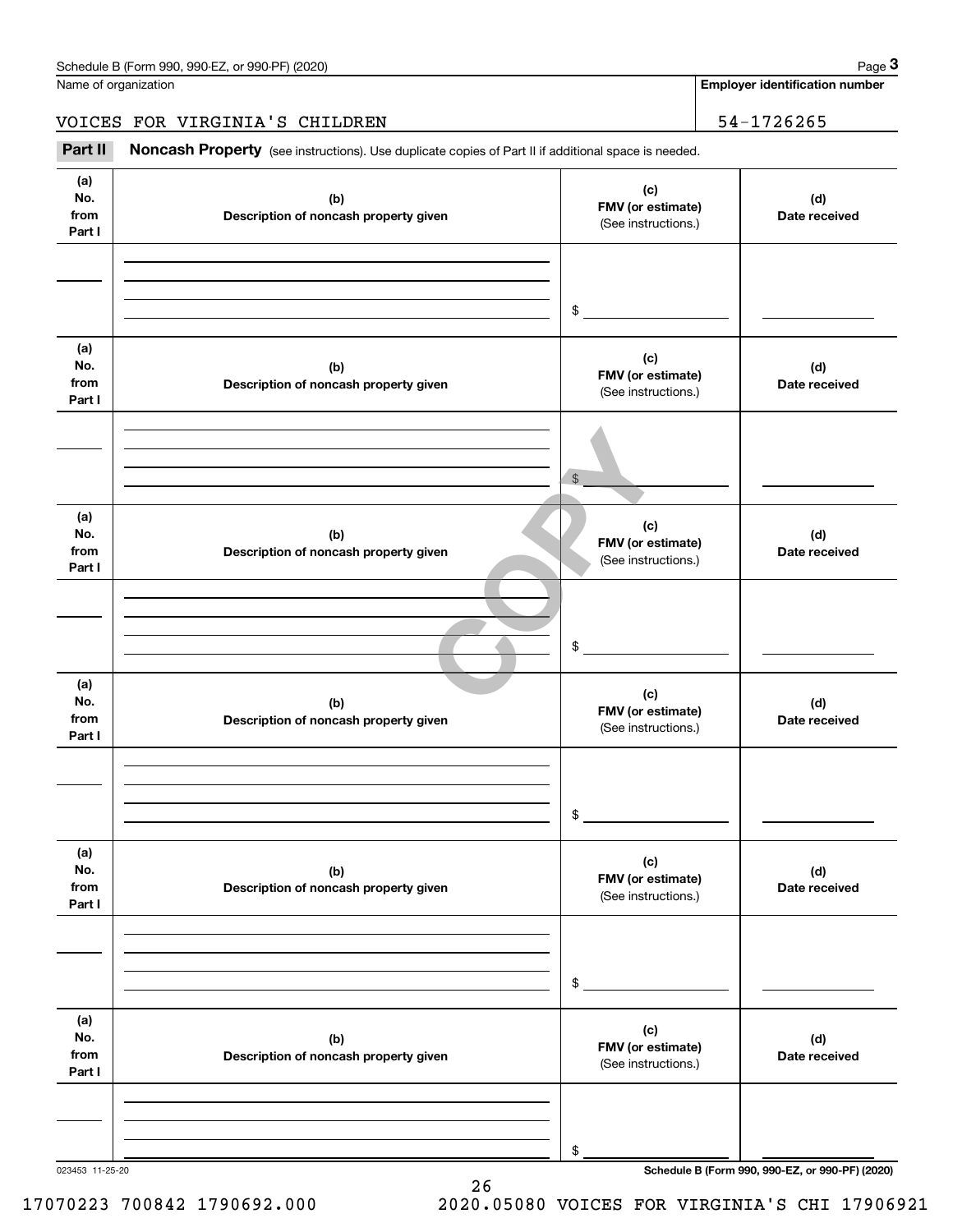|                           | Schedule B (Form 990, 990-EZ, or 990-PF) (2020)                                                                                                                                   |                                          | Page 4                                                                                                                                                         |  |  |  |  |
|---------------------------|-----------------------------------------------------------------------------------------------------------------------------------------------------------------------------------|------------------------------------------|----------------------------------------------------------------------------------------------------------------------------------------------------------------|--|--|--|--|
| Name of organization      |                                                                                                                                                                                   |                                          | <b>Employer identification number</b>                                                                                                                          |  |  |  |  |
|                           | VOICES FOR VIRGINIA'S CHILDREN                                                                                                                                                    |                                          | 54-1726265                                                                                                                                                     |  |  |  |  |
| Part III                  | from any one contributor. Complete columns (a) through (e) and the following line entry. For organizations                                                                        |                                          | Exclusively religious, charitable, etc., contributions to organizations described in section 501(c)(7), (8), or (10) that total more than \$1,000 for the year |  |  |  |  |
|                           | completing Part III, enter the total of exclusively religious, charitable, etc., contributions of \$1,000 or less for the year. (Enter this info. once.) $\blacktriangleright$ \$ |                                          |                                                                                                                                                                |  |  |  |  |
| (a) No.                   | Use duplicate copies of Part III if additional space is needed.                                                                                                                   |                                          |                                                                                                                                                                |  |  |  |  |
| from<br>Part I            | (b) Purpose of gift                                                                                                                                                               | (c) Use of gift                          | (d) Description of how gift is held                                                                                                                            |  |  |  |  |
|                           |                                                                                                                                                                                   |                                          |                                                                                                                                                                |  |  |  |  |
|                           |                                                                                                                                                                                   |                                          |                                                                                                                                                                |  |  |  |  |
|                           |                                                                                                                                                                                   |                                          |                                                                                                                                                                |  |  |  |  |
|                           |                                                                                                                                                                                   | (e) Transfer of gift                     |                                                                                                                                                                |  |  |  |  |
|                           | Transferee's name, address, and ZIP + 4                                                                                                                                           |                                          | Relationship of transferor to transferee                                                                                                                       |  |  |  |  |
|                           |                                                                                                                                                                                   |                                          |                                                                                                                                                                |  |  |  |  |
|                           |                                                                                                                                                                                   |                                          |                                                                                                                                                                |  |  |  |  |
|                           |                                                                                                                                                                                   |                                          |                                                                                                                                                                |  |  |  |  |
| (a) No.<br>from           | (b) Purpose of gift                                                                                                                                                               | (c) Use of gift                          | (d) Description of how gift is held                                                                                                                            |  |  |  |  |
| Part I                    |                                                                                                                                                                                   |                                          |                                                                                                                                                                |  |  |  |  |
|                           |                                                                                                                                                                                   |                                          |                                                                                                                                                                |  |  |  |  |
|                           |                                                                                                                                                                                   |                                          |                                                                                                                                                                |  |  |  |  |
|                           | (e) Transfer of gift                                                                                                                                                              |                                          |                                                                                                                                                                |  |  |  |  |
|                           |                                                                                                                                                                                   |                                          |                                                                                                                                                                |  |  |  |  |
|                           | Transferee's name, address, and ZIP + 4                                                                                                                                           | Relationship of transferor to transferee |                                                                                                                                                                |  |  |  |  |
|                           |                                                                                                                                                                                   |                                          |                                                                                                                                                                |  |  |  |  |
|                           |                                                                                                                                                                                   |                                          |                                                                                                                                                                |  |  |  |  |
| (a) No.<br>from           |                                                                                                                                                                                   |                                          |                                                                                                                                                                |  |  |  |  |
| Part I                    | (b) Purpose of gift                                                                                                                                                               | (c) Use of gift                          | (d) Description of how gift is held                                                                                                                            |  |  |  |  |
|                           |                                                                                                                                                                                   |                                          |                                                                                                                                                                |  |  |  |  |
|                           |                                                                                                                                                                                   |                                          |                                                                                                                                                                |  |  |  |  |
|                           |                                                                                                                                                                                   |                                          |                                                                                                                                                                |  |  |  |  |
|                           |                                                                                                                                                                                   | (e) Transfer of gift                     |                                                                                                                                                                |  |  |  |  |
|                           | Transferee's name, address, and ZIP + 4                                                                                                                                           |                                          | Relationship of transferor to transferee                                                                                                                       |  |  |  |  |
|                           |                                                                                                                                                                                   |                                          |                                                                                                                                                                |  |  |  |  |
|                           |                                                                                                                                                                                   |                                          |                                                                                                                                                                |  |  |  |  |
|                           |                                                                                                                                                                                   |                                          |                                                                                                                                                                |  |  |  |  |
| (a) No.<br>from<br>Part I | (b) Purpose of gift                                                                                                                                                               | (c) Use of gift                          | (d) Description of how gift is held                                                                                                                            |  |  |  |  |
|                           |                                                                                                                                                                                   |                                          |                                                                                                                                                                |  |  |  |  |
|                           |                                                                                                                                                                                   |                                          |                                                                                                                                                                |  |  |  |  |
|                           |                                                                                                                                                                                   |                                          |                                                                                                                                                                |  |  |  |  |
|                           | (e) Transfer of gift                                                                                                                                                              |                                          |                                                                                                                                                                |  |  |  |  |
|                           | Transferee's name, address, and ZIP + 4                                                                                                                                           |                                          | Relationship of transferor to transferee                                                                                                                       |  |  |  |  |
|                           |                                                                                                                                                                                   |                                          |                                                                                                                                                                |  |  |  |  |
|                           |                                                                                                                                                                                   |                                          |                                                                                                                                                                |  |  |  |  |
|                           |                                                                                                                                                                                   |                                          |                                                                                                                                                                |  |  |  |  |
|                           |                                                                                                                                                                                   |                                          |                                                                                                                                                                |  |  |  |  |

27

023454 11-25-20

**Schedule B (Form 990, 990-EZ, or 990-PF) (2020)**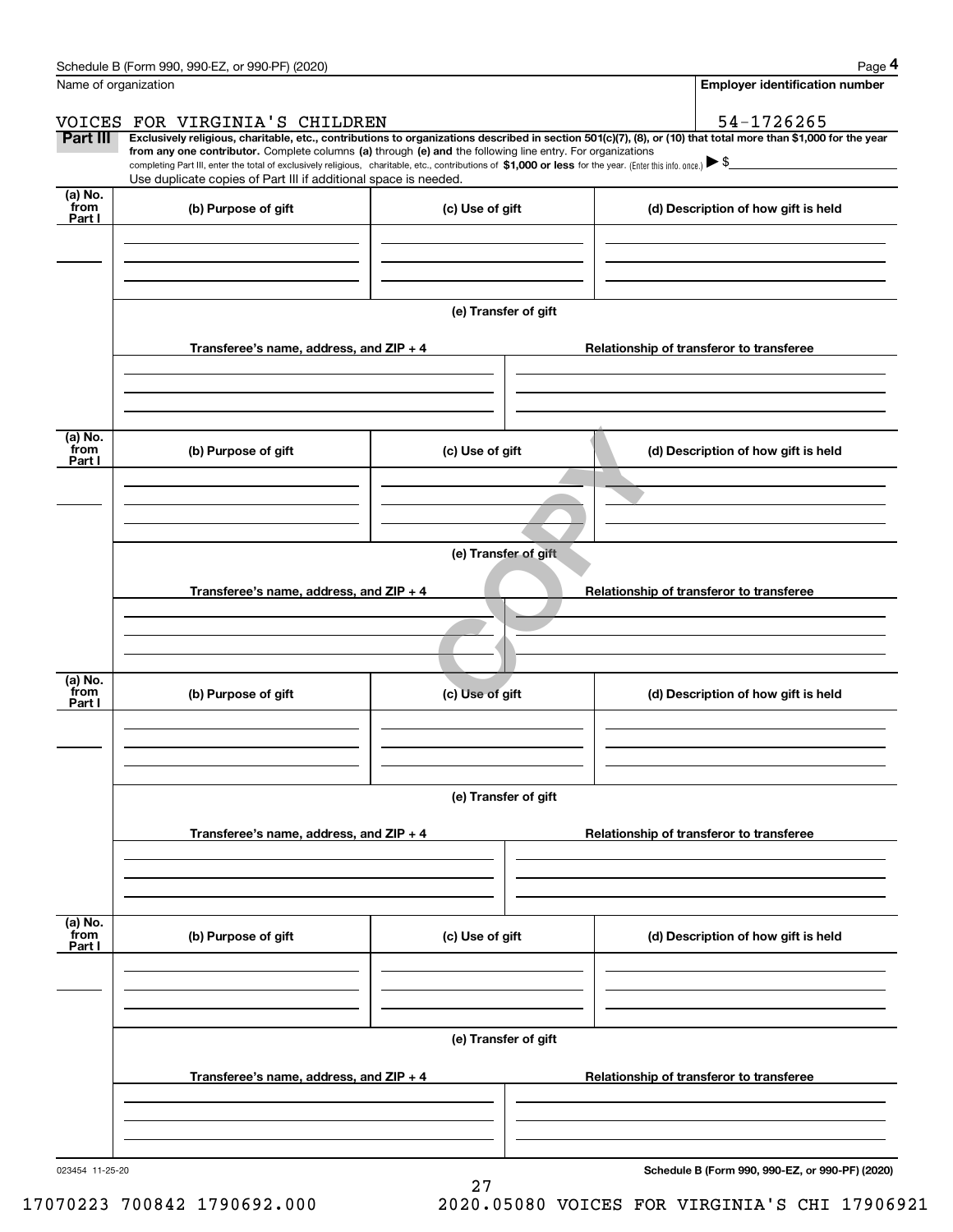| <b>SCHEDULE C</b>                                                                                                                                                        | <b>Political Campaign and Lobbying Activities</b> |                                                                                                                                                  |         |                            |                          | OMB No. 1545-0047                                |
|--------------------------------------------------------------------------------------------------------------------------------------------------------------------------|---------------------------------------------------|--------------------------------------------------------------------------------------------------------------------------------------------------|---------|----------------------------|--------------------------|--------------------------------------------------|
| (Form 990 or 990-EZ)                                                                                                                                                     |                                                   |                                                                                                                                                  |         |                            |                          |                                                  |
| For Organizations Exempt From Income Tax Under section 501(c) and section 527<br>> Complete if the organization is described below. > Attach to Form 990 or Form 990-EZ. |                                                   |                                                                                                                                                  |         |                            |                          |                                                  |
| Department of the Treasury                                                                                                                                               |                                                   |                                                                                                                                                  |         |                            |                          | Open to Public<br>Inspection                     |
| Internal Revenue Service                                                                                                                                                 |                                                   | Go to www.irs.gov/Form990 for instructions and the latest information.                                                                           |         |                            |                          |                                                  |
|                                                                                                                                                                          |                                                   | If the organization answered "Yes," on Form 990, Part IV, line 3, or Form 990-EZ, Part V, line 46 (Political Campaign Activities), then          |         |                            |                          |                                                  |
|                                                                                                                                                                          |                                                   | • Section 501(c)(3) organizations: Complete Parts I-A and B. Do not complete Part I-C.                                                           |         |                            |                          |                                                  |
| • Section 527 organizations: Complete Part I-A only.                                                                                                                     |                                                   | • Section 501(c) (other than section 501(c)(3)) organizations: Complete Parts I-A and C below. Do not complete Part I-B.                         |         |                            |                          |                                                  |
|                                                                                                                                                                          |                                                   | If the organization answered "Yes," on Form 990, Part IV, line 4, or Form 990-EZ, Part VI, line 47 (Lobbying Activities), then                   |         |                            |                          |                                                  |
|                                                                                                                                                                          |                                                   | • Section 501(c)(3) organizations that have filed Form 5768 (election under section 501(h)): Complete Part II-A. Do not complete Part II-B.      |         |                            |                          |                                                  |
|                                                                                                                                                                          |                                                   | • Section 501(c)(3) organizations that have NOT filed Form 5768 (election under section 501(h)): Complete Part II-B. Do not complete Part II-A.  |         |                            |                          |                                                  |
|                                                                                                                                                                          |                                                   | If the organization answered "Yes," on Form 990, Part IV, line 5 (Proxy Tax) (See separate instructions) or Form 990-EZ, Part V, line 35c (Proxy |         |                            |                          |                                                  |
| Tax) (See separate instructions), then                                                                                                                                   |                                                   |                                                                                                                                                  |         |                            |                          |                                                  |
|                                                                                                                                                                          |                                                   | • Section 501(c)(4), (5), or (6) organizations: Complete Part III.                                                                               |         |                            |                          |                                                  |
| Name of organization                                                                                                                                                     |                                                   |                                                                                                                                                  |         |                            |                          | <b>Employer identification number</b>            |
|                                                                                                                                                                          |                                                   | VOICES FOR VIRGINIA'S CHILDREN                                                                                                                   |         |                            |                          | 54-1726265                                       |
| Part I-A                                                                                                                                                                 |                                                   | Complete if the organization is exempt under section 501(c) or is a section 527 organization.                                                    |         |                            |                          |                                                  |
|                                                                                                                                                                          |                                                   |                                                                                                                                                  |         |                            |                          |                                                  |
| 1.                                                                                                                                                                       |                                                   | Provide a description of the organization's direct and indirect political campaign activities in Part IV.                                        |         |                            |                          |                                                  |
| Political campaign activity expenditures<br>2                                                                                                                            |                                                   |                                                                                                                                                  |         |                            | $\blacktriangleright$ \$ |                                                  |
| Volunteer hours for political campaign activities<br>з                                                                                                                   |                                                   |                                                                                                                                                  |         |                            |                          |                                                  |
|                                                                                                                                                                          |                                                   |                                                                                                                                                  |         |                            |                          |                                                  |
| Part I-B                                                                                                                                                                 |                                                   | Complete if the organization is exempt under section 501(c)(3).                                                                                  |         |                            |                          |                                                  |
|                                                                                                                                                                          |                                                   | 1 Enter the amount of any excise tax incurred by the organization under section 4955                                                             |         |                            |                          | $\blacktriangleright$ \$                         |
| 2                                                                                                                                                                        |                                                   | Enter the amount of any excise tax incurred by organization managers under section 4955                                                          |         |                            |                          |                                                  |
| з                                                                                                                                                                        |                                                   | If the organization incurred a section 4955 tax, did it file Form 4720 for this year?                                                            |         |                            |                          | <b>Yes</b><br><b>No</b>                          |
|                                                                                                                                                                          |                                                   |                                                                                                                                                  |         |                            |                          | Yes<br>No                                        |
| <b>b</b> If "Yes," describe in Part IV.<br>Part I-C                                                                                                                      |                                                   | Complete if the organization is exempt under section 501(c), except section 501(c)(3).                                                           |         |                            |                          |                                                  |
|                                                                                                                                                                          |                                                   | 1 Enter the amount directly expended by the filing organization for section 527 exempt function activities                                       |         |                            | $\blacktriangleright$ \$ |                                                  |
| 2                                                                                                                                                                        |                                                   | Enter the amount of the filing organization's funds contributed to other organizations for section 527                                           |         |                            |                          |                                                  |
| exempt function activities                                                                                                                                               |                                                   |                                                                                                                                                  |         |                            | $\blacktriangleright$ \$ |                                                  |
| 3.                                                                                                                                                                       |                                                   | Total exempt function expenditures. Add lines 1 and 2. Enter here and on Form 1120-POL,                                                          |         |                            |                          |                                                  |
|                                                                                                                                                                          |                                                   |                                                                                                                                                  |         |                            | $\triangleright$ \$      |                                                  |
|                                                                                                                                                                          |                                                   | Did the filing organization file Form 1120-POL for this year?                                                                                    |         |                            |                          | Yes<br><b>No</b>                                 |
| 5                                                                                                                                                                        |                                                   | Enter the names, addresses and employer identification number (EIN) of all section 527 political organizations to which the filing organization  |         |                            |                          |                                                  |
|                                                                                                                                                                          |                                                   | made payments. For each organization listed, enter the amount paid from the filing organization's funds. Also enter the amount of political      |         |                            |                          |                                                  |
|                                                                                                                                                                          |                                                   | contributions received that were promptly and directly delivered to a separate political organization, such as a separate segregated fund or a   |         |                            |                          |                                                  |
|                                                                                                                                                                          |                                                   | political action committee (PAC). If additional space is needed, provide information in Part IV.                                                 |         |                            |                          |                                                  |
| (a) Name                                                                                                                                                                 |                                                   | (b) Address                                                                                                                                      | (c) EIN | (d) Amount paid from       |                          | (e) Amount of political                          |
|                                                                                                                                                                          |                                                   |                                                                                                                                                  |         | filing organization's      |                          | contributions received and                       |
|                                                                                                                                                                          |                                                   |                                                                                                                                                  |         | funds. If none, enter -0-. |                          | promptly and directly<br>delivered to a separate |
|                                                                                                                                                                          |                                                   |                                                                                                                                                  |         |                            |                          | political organization.                          |
|                                                                                                                                                                          |                                                   |                                                                                                                                                  |         |                            |                          | If none, enter -0-.                              |
|                                                                                                                                                                          |                                                   |                                                                                                                                                  |         |                            |                          |                                                  |
|                                                                                                                                                                          |                                                   |                                                                                                                                                  |         |                            |                          |                                                  |
|                                                                                                                                                                          |                                                   |                                                                                                                                                  |         |                            |                          |                                                  |
|                                                                                                                                                                          |                                                   |                                                                                                                                                  |         |                            |                          |                                                  |
|                                                                                                                                                                          |                                                   |                                                                                                                                                  |         |                            |                          |                                                  |
|                                                                                                                                                                          |                                                   |                                                                                                                                                  |         |                            |                          |                                                  |
|                                                                                                                                                                          |                                                   |                                                                                                                                                  |         |                            |                          |                                                  |
|                                                                                                                                                                          |                                                   |                                                                                                                                                  |         |                            |                          |                                                  |
|                                                                                                                                                                          |                                                   |                                                                                                                                                  |         |                            |                          |                                                  |
|                                                                                                                                                                          |                                                   |                                                                                                                                                  |         |                            |                          |                                                  |
|                                                                                                                                                                          |                                                   |                                                                                                                                                  |         |                            |                          |                                                  |
|                                                                                                                                                                          |                                                   |                                                                                                                                                  |         |                            |                          |                                                  |
| LHA                                                                                                                                                                      |                                                   | For Paperwork Reduction Act Notice, see the Instructions for Form 990 or 990-EZ.                                                                 |         |                            |                          | Schedule C (Form 990 or 990-EZ) 2020             |

032041 12-02-20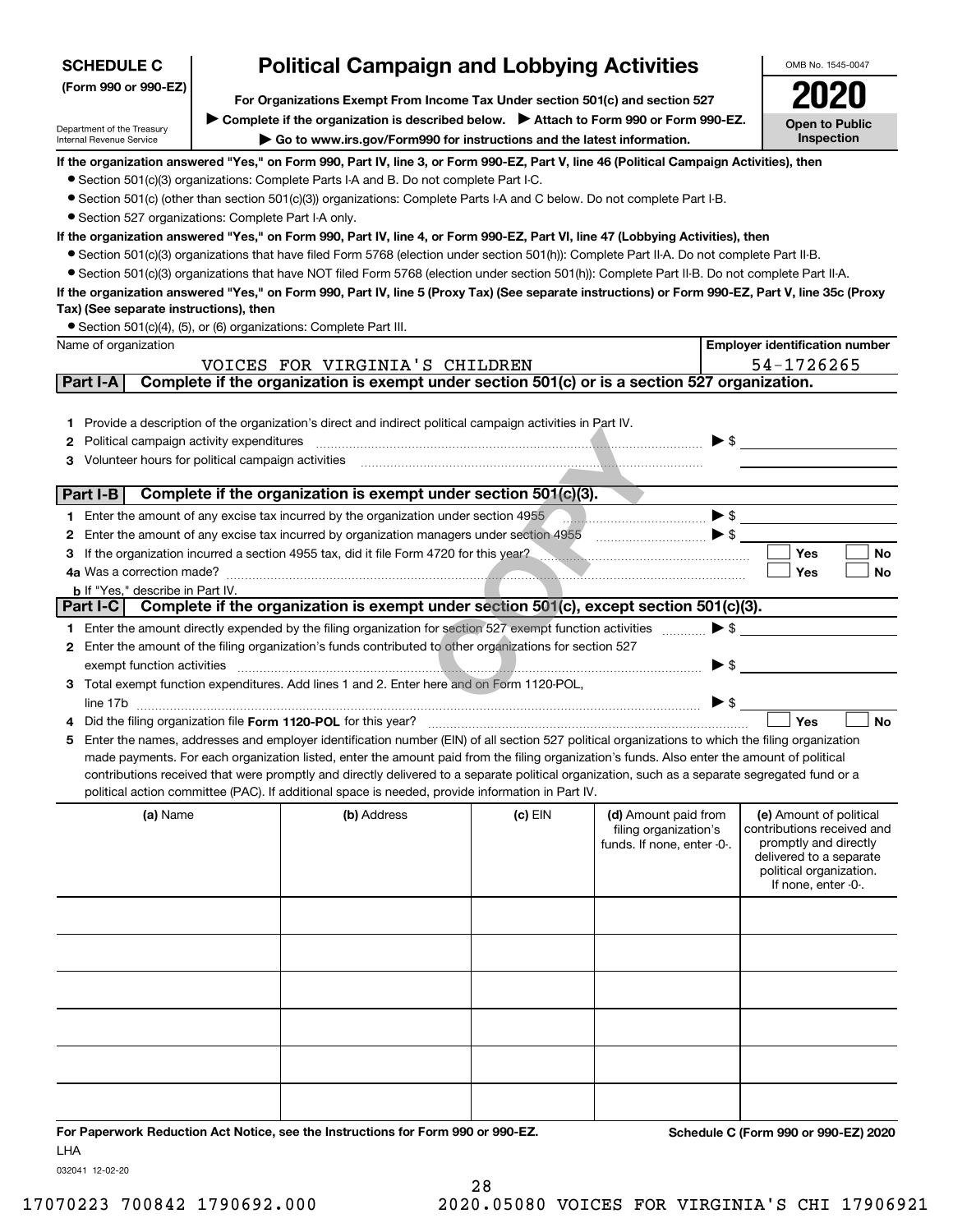| Schedule C (Form 990 or 990-EZ) 2020 VOICES FOR VIRGINIA'S CHILDREN                                             |                                        |              |                                                                                  |                                                                                                                                   |                              | $54 - 1726265$ Page 2          |
|-----------------------------------------------------------------------------------------------------------------|----------------------------------------|--------------|----------------------------------------------------------------------------------|-----------------------------------------------------------------------------------------------------------------------------------|------------------------------|--------------------------------|
| Complete if the organization is exempt under section 501(c)(3) and filed Form 5768 (election under<br>Part II-A |                                        |              |                                                                                  |                                                                                                                                   |                              |                                |
| section 501(h)).                                                                                                |                                        |              |                                                                                  |                                                                                                                                   |                              |                                |
| A Check $\blacktriangleright$                                                                                   |                                        |              |                                                                                  | if the filing organization belongs to an affiliated group (and list in Part IV each affiliated group member's name, address, EIN, |                              |                                |
| expenses, and share of excess lobbying expenditures).                                                           |                                        |              |                                                                                  |                                                                                                                                   |                              |                                |
| <b>B</b> Check $\blacktriangleright$                                                                            |                                        |              | if the filing organization checked box A and "limited control" provisions apply. |                                                                                                                                   |                              |                                |
|                                                                                                                 | <b>Limits on Lobbying Expenditures</b> |              |                                                                                  |                                                                                                                                   | (a) Filing<br>organization's | (b) Affiliated group<br>totals |
|                                                                                                                 |                                        |              | (The term "expenditures" means amounts paid or incurred.)                        |                                                                                                                                   | totals                       |                                |
| 1a Total lobbying expenditures to influence public opinion (grassroots lobbying)                                |                                        |              |                                                                                  |                                                                                                                                   |                              |                                |
| <b>b</b> Total lobbying expenditures to influence a legislative body (direct lobbying)                          |                                        |              |                                                                                  |                                                                                                                                   | 18,426.                      |                                |
| с                                                                                                               |                                        |              |                                                                                  |                                                                                                                                   | 18,426.                      |                                |
| d Other exempt purpose expenditures                                                                             |                                        |              |                                                                                  |                                                                                                                                   | 839,625.                     |                                |
|                                                                                                                 |                                        |              |                                                                                  |                                                                                                                                   | 858,051.                     |                                |
| f Lobbying nontaxable amount. Enter the amount from the following table in both columns.                        |                                        |              |                                                                                  |                                                                                                                                   | 153,708.                     |                                |
| If the amount on line 1e, column (a) or (b) is:                                                                 |                                        |              | The lobbying nontaxable amount is:                                               |                                                                                                                                   |                              |                                |
| Not over \$500,000                                                                                              |                                        |              | 20% of the amount on line 1e.                                                    |                                                                                                                                   |                              |                                |
| Over \$500,000 but not over \$1,000,000                                                                         |                                        |              | \$100,000 plus 15% of the excess over \$500,000.                                 |                                                                                                                                   |                              |                                |
| Over \$1,000,000 but not over \$1,500,000                                                                       |                                        |              | \$175,000 plus 10% of the excess over \$1,000,000.                               |                                                                                                                                   |                              |                                |
| Over \$1,500,000 but not over \$17,000,000                                                                      |                                        |              | \$225,000 plus 5% of the excess over \$1,500,000.                                |                                                                                                                                   |                              |                                |
| Over \$17,000,000                                                                                               |                                        | \$1,000,000. |                                                                                  |                                                                                                                                   |                              |                                |
|                                                                                                                 |                                        |              |                                                                                  |                                                                                                                                   |                              |                                |
| g Grassroots nontaxable amount (enter 25% of line 1f)                                                           |                                        |              |                                                                                  |                                                                                                                                   | 38,427.                      |                                |
| h Subtract line 1q from line 1a. If zero or less, enter -0-                                                     |                                        |              |                                                                                  |                                                                                                                                   | 0.                           |                                |
| i Subtract line 1f from line 1c. If zero or less, enter -0-                                                     |                                        |              |                                                                                  |                                                                                                                                   | 0.                           |                                |
| If there is an amount other than zero on either line 1h or line 1i, did the organization file Form 4720         |                                        |              |                                                                                  |                                                                                                                                   |                              |                                |
| reporting section 4911 tax for this year?                                                                       |                                        |              |                                                                                  |                                                                                                                                   |                              | Yes<br>No                      |
| (Some organizations that made a section 501(h) election do not have to complete all of the five columns below.  |                                        |              | 4-Year Averaging Period Under Section 501(h)                                     |                                                                                                                                   |                              |                                |
|                                                                                                                 |                                        |              | See the separate instructions for lines 2a through 2f.)                          |                                                                                                                                   |                              |                                |
|                                                                                                                 |                                        |              | Lobbying Expenditures During 4-Year Averaging Period                             |                                                                                                                                   |                              |                                |
|                                                                                                                 |                                        |              |                                                                                  |                                                                                                                                   |                              |                                |
| Calendar year<br>(or fiscal year beginning in)                                                                  | (a) $2017$                             |              | $(b)$ 2018                                                                       | $(c)$ 2019                                                                                                                        | $(d)$ 2020                   | (e) Total                      |
|                                                                                                                 |                                        |              |                                                                                  |                                                                                                                                   |                              |                                |
|                                                                                                                 |                                        |              |                                                                                  |                                                                                                                                   |                              |                                |
| 2a Lobbying nontaxable amount                                                                                   |                                        | 137,337.     | 155, 252.                                                                        | 171,975.                                                                                                                          | 153,708.                     | 618, 272.                      |
| <b>b</b> Lobbying ceiling amount                                                                                |                                        |              |                                                                                  |                                                                                                                                   |                              |                                |
| (150% of line 2a, column(e))                                                                                    |                                        |              |                                                                                  |                                                                                                                                   |                              | 927,408.                       |
|                                                                                                                 |                                        | 13,091.      | 10,221.                                                                          | 18,088.                                                                                                                           | 18,426.                      | 59,826.                        |
| c Total lobbying expenditures                                                                                   |                                        |              |                                                                                  |                                                                                                                                   |                              |                                |
| d Grassroots nontaxable amount                                                                                  |                                        | 34,334.      | 38,813.                                                                          | 42,994.                                                                                                                           | 38,427.                      | 154,568.                       |
| e Grassroots ceiling amount                                                                                     |                                        |              |                                                                                  |                                                                                                                                   |                              |                                |
| (150% of line 2d, column (e))                                                                                   |                                        |              |                                                                                  |                                                                                                                                   |                              | 231,852.                       |
|                                                                                                                 |                                        |              |                                                                                  |                                                                                                                                   |                              |                                |
| f Grassroots lobbying expenditures                                                                              |                                        |              |                                                                                  |                                                                                                                                   |                              |                                |
|                                                                                                                 |                                        |              |                                                                                  |                                                                                                                                   |                              |                                |

**Schedule C (Form 990 or 990-EZ) 2020**

032042 12-02-20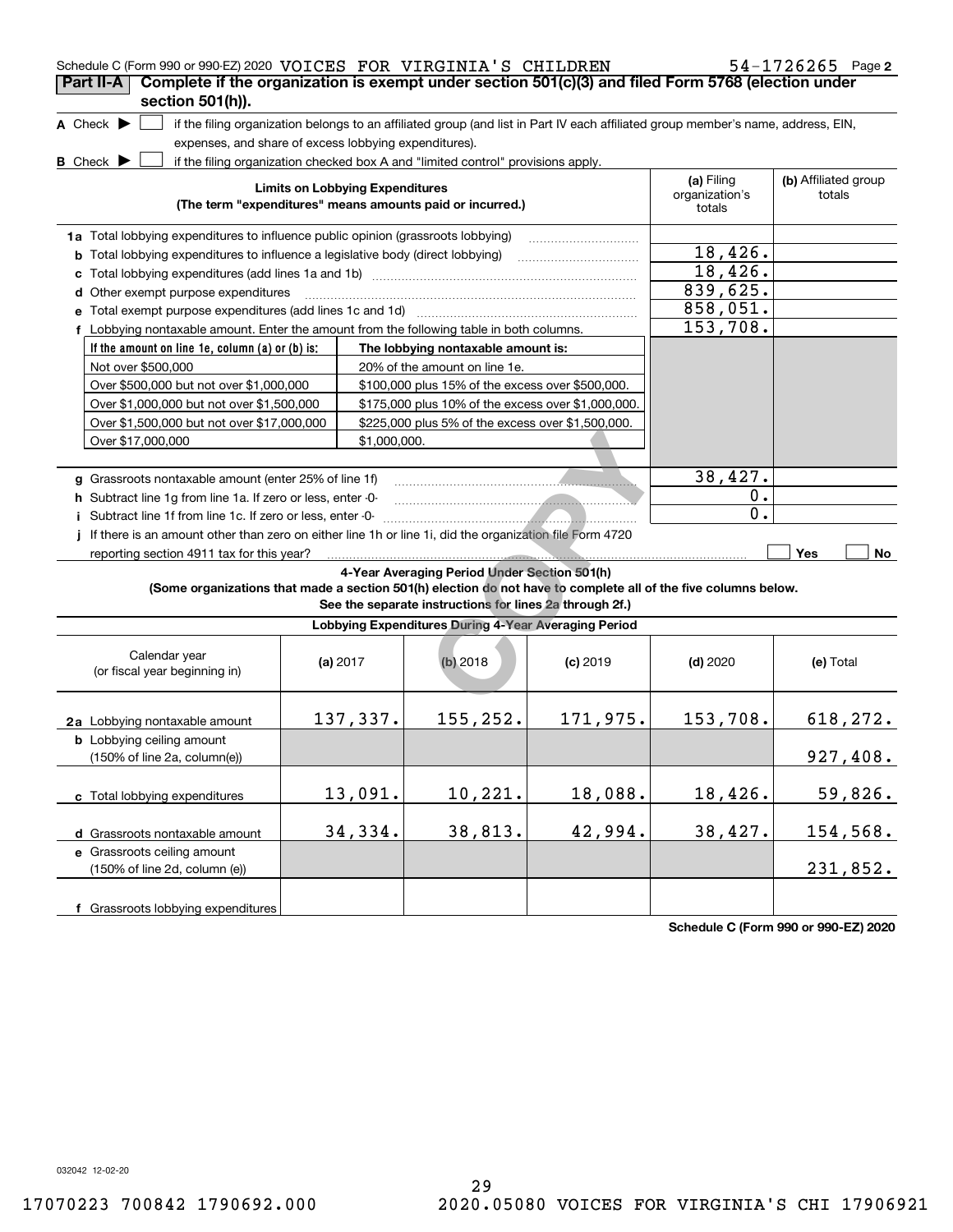#### Schedule C (Form 990 or 990-EZ) 2020 Page VOICES FOR VIRGINIA'S CHILDREN 54-1726265

#### **3**

#### **Part II-B Complete if the organization is exempt under section 501(c)(3) and has NOT filed Form 5768 (election under section 501(h)).**

|                | For each "Yes" response on lines 1a through 1i below, provide in Part IV a detailed description                                                                                                                                      |     | (a)          |        | (b) |  |
|----------------|--------------------------------------------------------------------------------------------------------------------------------------------------------------------------------------------------------------------------------------|-----|--------------|--------|-----|--|
|                | of the lobbying activity.                                                                                                                                                                                                            | Yes | No           | Amount |     |  |
| 1.             | During the year, did the filing organization attempt to influence foreign, national, state, or<br>local legislation, including any attempt to influence public opinion on a legislative matter<br>or referendum, through the use of: |     |              |        |     |  |
|                | <b>b</b> Paid staff or management (include compensation in expenses reported on lines 1c through 1i)?<br>$\sim$                                                                                                                      |     |              |        |     |  |
|                |                                                                                                                                                                                                                                      |     |              |        |     |  |
|                | e Publications, or published or broadcast statements?                                                                                                                                                                                |     |              |        |     |  |
|                | f Grants to other organizations for lobbying purposes?                                                                                                                                                                               |     |              |        |     |  |
| g              | Direct contact with legislators, their staffs, government officials, or a legislative body?                                                                                                                                          |     |              |        |     |  |
|                | h Rallies, demonstrations, seminars, conventions, speeches, lectures, or any similar means?                                                                                                                                          |     |              |        |     |  |
|                | <i>i</i> Other activities?                                                                                                                                                                                                           |     |              |        |     |  |
|                |                                                                                                                                                                                                                                      |     |              |        |     |  |
|                | 2a Did the activities in line 1 cause the organization to be not described in section 501(c)(3)?                                                                                                                                     |     |              |        |     |  |
|                |                                                                                                                                                                                                                                      |     |              |        |     |  |
|                | c If "Yes," enter the amount of any tax incurred by organization managers under section 4912                                                                                                                                         |     |              |        |     |  |
|                | d If the filing organization incurred a section 4912 tax, did it file Form 4720 for this year?                                                                                                                                       |     |              |        |     |  |
|                | Part III-A Complete if the organization is exempt under section 501(c)(4), section 501(c)(5), or section                                                                                                                             |     |              |        |     |  |
|                | 501(c)(6).                                                                                                                                                                                                                           |     |              |        |     |  |
|                |                                                                                                                                                                                                                                      |     |              | Yes    | No  |  |
| 1              | Were substantially all (90% or more) dues received nondeductible by members? <b>Were substantially all</b>                                                                                                                           |     | $\mathbf{1}$ |        |     |  |
| 2              | Did the organization make only in-house lobbying expenditures of \$2,000 or less?                                                                                                                                                    |     | $\mathbf{2}$ |        |     |  |
| 3              | Did the organization agree to carry over lobbying and political campaign activity expenditures from the prior year?                                                                                                                  |     | 3            |        |     |  |
|                | Part III-B<br>Complete if the organization is exempt under section 501(c)(4), section 501(c)(5), or section                                                                                                                          |     |              |        |     |  |
|                | 501(c)(6) and if either (a) BOTH Part III-A, lines 1 and 2, are answered "No" OR (b) Part III-A, line 3, is<br>answered "Yes."                                                                                                       |     |              |        |     |  |
| 1              | Dues, assessments and similar amounts from members [11] matter than the state of the state of the state of the state of the state of the state of the state of the state of the state of the state of the state of the state o       |     | 1            |        |     |  |
| 2              | Section 162(e) nondeductible lobbying and political expenditures (do not include amounts of political                                                                                                                                |     |              |        |     |  |
|                | expenses for which the section 527(f) tax was paid).                                                                                                                                                                                 |     |              |        |     |  |
|                |                                                                                                                                                                                                                                      |     | 2a           |        |     |  |
|                | <b>b</b> Carryover from last year                                                                                                                                                                                                    |     | 2b           |        |     |  |
|                |                                                                                                                                                                                                                                      |     | 2c           |        |     |  |
| з              | Aggregate amount reported in section 6033(e)(1)(A) notices of nondeductible section 162(e) dues                                                                                                                                      |     | 3            |        |     |  |
| 4              | If notices were sent and the amount on line 2c exceeds the amount on line 3, what portion of the excess                                                                                                                              |     |              |        |     |  |
|                | does the organization agree to carryover to the reasonable estimate of nondeductible lobbying and political                                                                                                                          |     |              |        |     |  |
|                |                                                                                                                                                                                                                                      |     | 4            |        |     |  |
|                |                                                                                                                                                                                                                                      |     | 5            |        |     |  |
| <b>Part IV</b> | <b>Supplemental Information</b>                                                                                                                                                                                                      |     |              |        |     |  |
|                | Provide the descriptions required for Part I-A, line 1; Part I-B, line 4; Part I-C, line 5; Part II-A (affiliated group list); Part II-A, lines 1 and 2 (See                                                                         |     |              |        |     |  |

instructions); and Part II-B, line 1. Also, complete this part for any additional information.

**Schedule C (Form 990 or 990-EZ) 2020**

032043 12-02-20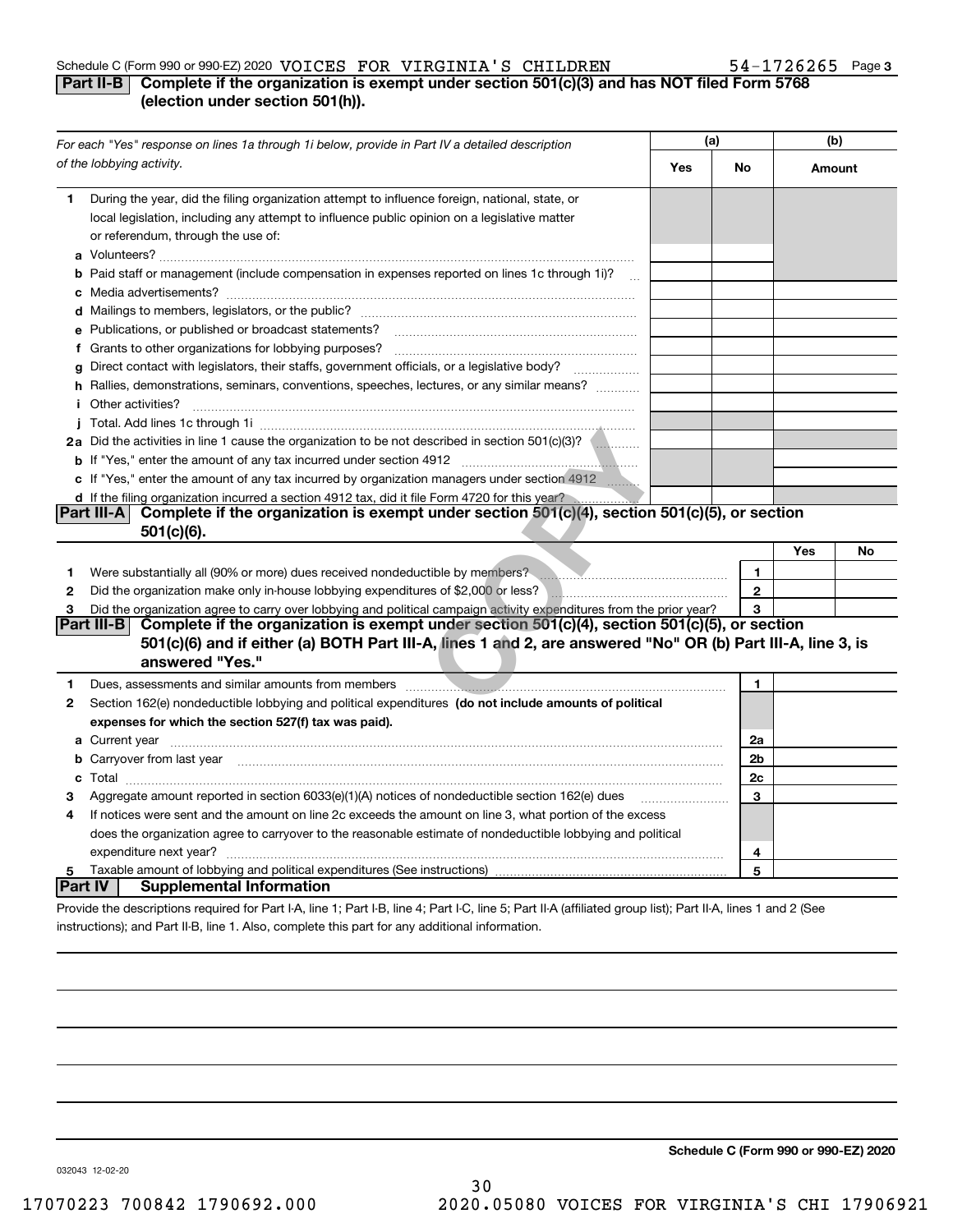| <b>SCHEDULE D</b> |  |
|-------------------|--|
|-------------------|--|

| (Form 990) |  |
|------------|--|
|------------|--|

# **SCHEDULE D Supplemental Financial Statements**

(Form 990)<br>
Pepartment of the Treasury<br>
Department of the Treasury<br>
Department of the Treasury<br>
Department of the Treasury<br> **Co to www.irs.gov/Form990 for instructions and the latest information.**<br> **Co to www.irs.gov/Form9** 



Department of the Treasury Internal Revenue Service

Name of the organization<br>**Name of the organization**<br>**Employer identification number**<br> **Employer identification number** VOOTNIELD OUTTOOR

| Part I  | VOICES FOR VIRGINIA S CHILDREN<br>Organizations Maintaining Donor Advised Funds or Other Similar Funds or Accounts. Complete if the            |                         | 54-1726265                                         |
|---------|------------------------------------------------------------------------------------------------------------------------------------------------|-------------------------|----------------------------------------------------|
|         |                                                                                                                                                |                         |                                                    |
|         | organization answered "Yes" on Form 990, Part IV, line 6.                                                                                      | (a) Donor advised funds | (b) Funds and other accounts                       |
|         |                                                                                                                                                |                         |                                                    |
| 1.      |                                                                                                                                                |                         |                                                    |
| 2       | Aggregate value of contributions to (during year)                                                                                              |                         |                                                    |
| 3       |                                                                                                                                                |                         |                                                    |
| 4       |                                                                                                                                                |                         |                                                    |
| 5       | Did the organization inform all donors and donor advisors in writing that the assets held in donor advised funds                               |                         |                                                    |
|         |                                                                                                                                                |                         | Yes<br><b>No</b>                                   |
| 6       | Did the organization inform all grantees, donors, and donor advisors in writing that grant funds can be used only                              |                         |                                                    |
|         | for charitable purposes and not for the benefit of the donor or donor advisor, or for any other purpose conferring                             |                         |                                                    |
| Part II | Conservation Easements. Complete if the organization answered "Yes" on Form 990, Part IV, line 7.                                              |                         | Yes<br>No                                          |
|         |                                                                                                                                                |                         |                                                    |
| 1.      | Purpose(s) of conservation easements held by the organization (check all that apply).                                                          |                         |                                                    |
|         | Preservation of land for public use (for example, recreation or education)<br>Protection of natural habitat                                    |                         | Preservation of a historically important land area |
|         | Preservation of open space                                                                                                                     |                         | Preservation of a certified historic structure     |
| 2       | Complete lines 2a through 2d if the organization held a qualified conservation contribution in the form of a conservation easement on the last |                         |                                                    |
|         |                                                                                                                                                |                         | Held at the End of the Tax Year                    |
|         | day of the tax year.<br>a Total number of conservation easements                                                                               |                         | 2a                                                 |
|         | <b>b</b> Total acreage restricted by conservation easements                                                                                    |                         | 2b                                                 |
|         | Number of conservation easements on a certified historic structure included in (a)                                                             |                         | 2c                                                 |
|         | d Number of conservation easements included in (c) acquired after 7/25/06, and not on a historic structure                                     |                         |                                                    |
|         |                                                                                                                                                |                         | 2d                                                 |
| з       | Number of conservation easements modified, transferred, released, extinguished, or terminated by the organization during the tax               |                         |                                                    |
|         | $year \blacktriangleright$                                                                                                                     |                         |                                                    |
|         | Number of states where property subject to conservation easement is located                                                                    |                         |                                                    |
| 5       | Does the organization have a written policy regarding the periodic monitoring, inspection, handling of                                         |                         |                                                    |
|         | violations, and enforcement of the conservation easements it holds?                                                                            |                         | Yes<br><b>No</b>                                   |
| 6       | Staff and volunteer hours devoted to monitoring, inspecting, handling of violations, and enforcing conservation easements during the year      |                         |                                                    |
|         |                                                                                                                                                |                         |                                                    |
| 7       | Amount of expenses incurred in monitoring, inspecting, handling of violations, and enforcing conservation easements during the year            |                         |                                                    |
|         | $\blacktriangleright$ \$                                                                                                                       |                         |                                                    |
| 8       | Does each conservation easement reported on line 2(d) above satisfy the requirements of section 170(h)(4)(B)(i)                                |                         |                                                    |
|         |                                                                                                                                                |                         | Yes<br><b>No</b>                                   |
| 9       | In Part XIII, describe how the organization reports conservation easements in its revenue and expense statement and                            |                         |                                                    |
|         | balance sheet, and include, if applicable, the text of the footnote to the organization's financial statements that describes the              |                         |                                                    |
|         | organization's accounting for conservation easements.                                                                                          |                         |                                                    |
|         | Organizations Maintaining Collections of Art, Historical Treasures, or Other Similar Assets.<br>Part III                                       |                         |                                                    |
|         | Complete if the organization answered "Yes" on Form 990, Part IV, line 8.                                                                      |                         |                                                    |
|         | 1a If the organization elected, as permitted under FASB ASC 958, not to report in its revenue statement and balance sheet works                |                         |                                                    |
|         | of art, historical treasures, or other similar assets held for public exhibition, education, or research in furtherance of public              |                         |                                                    |
|         | service, provide in Part XIII the text of the footnote to its financial statements that describes these items.                                 |                         |                                                    |
|         | <b>b</b> If the organization elected, as permitted under FASB ASC 958, to report in its revenue statement and balance sheet works of           |                         |                                                    |
|         | art, historical treasures, or other similar assets held for public exhibition, education, or research in furtherance of public service,        |                         |                                                    |
|         | provide the following amounts relating to these items:                                                                                         |                         |                                                    |
|         |                                                                                                                                                |                         | $\blacktriangleright$ \$                           |
|         | (ii) Assets included in Form 990, Part X                                                                                                       |                         | $\blacktriangleright$ \$                           |
| 2       | If the organization received or held works of art, historical treasures, or other similar assets for financial gain, provide                   |                         |                                                    |
|         | the following amounts required to be reported under FASB ASC 958 relating to these items:                                                      |                         |                                                    |
|         |                                                                                                                                                |                         | - \$                                               |
|         |                                                                                                                                                |                         | $\blacktriangleright$ \$                           |
|         | LHA For Paperwork Reduction Act Notice, see the Instructions for Form 990.                                                                     |                         | Schedule D (Form 990) 2020                         |
|         | 032051 12-01-20                                                                                                                                |                         |                                                    |

|   | 31 |  |         |  |
|---|----|--|---------|--|
| . |    |  | 0 F 0 C |  |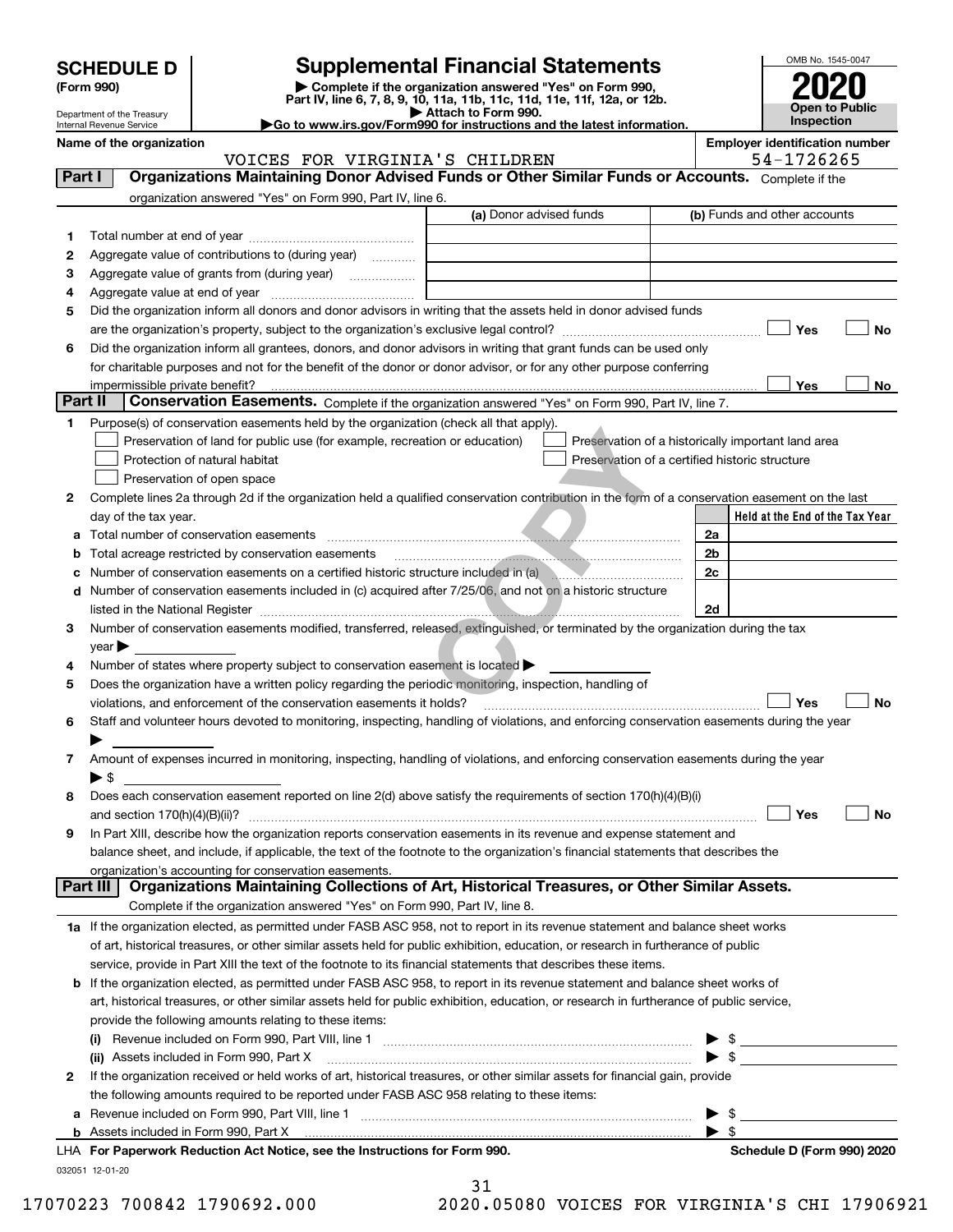|        | Schedule D (Form 990) 2020                                                                                                                                                                                                     | VOICES FOR VIRGINIA'S CHILDREN          |                |                                                                                                                                                                                                                               |          |                                 | 54-1726265 Page 2                                |                |          |             |
|--------|--------------------------------------------------------------------------------------------------------------------------------------------------------------------------------------------------------------------------------|-----------------------------------------|----------------|-------------------------------------------------------------------------------------------------------------------------------------------------------------------------------------------------------------------------------|----------|---------------------------------|--------------------------------------------------|----------------|----------|-------------|
|        | Part III<br>Organizations Maintaining Collections of Art, Historical Treasures, or Other Similar Assets (continued)                                                                                                            |                                         |                |                                                                                                                                                                                                                               |          |                                 |                                                  |                |          |             |
| з      | Using the organization's acquisition, accession, and other records, check any of the following that make significant use of its                                                                                                |                                         |                |                                                                                                                                                                                                                               |          |                                 |                                                  |                |          |             |
|        | collection items (check all that apply):                                                                                                                                                                                       |                                         |                |                                                                                                                                                                                                                               |          |                                 |                                                  |                |          |             |
| a      | Public exhibition                                                                                                                                                                                                              |                                         |                | Loan or exchange program                                                                                                                                                                                                      |          |                                 |                                                  |                |          |             |
| b      | Scholarly research                                                                                                                                                                                                             |                                         |                | Other and the contract of the contract of the contract of the contract of the contract of the contract of the contract of the contract of the contract of the contract of the contract of the contract of the contract of the |          |                                 |                                                  |                |          |             |
| с      | Preservation for future generations                                                                                                                                                                                            |                                         |                |                                                                                                                                                                                                                               |          |                                 |                                                  |                |          |             |
| 4      | Provide a description of the organization's collections and explain how they further the organization's exempt purpose in Part XIII.                                                                                           |                                         |                |                                                                                                                                                                                                                               |          |                                 |                                                  |                |          |             |
| 5      | During the year, did the organization solicit or receive donations of art, historical treasures, or other similar assets                                                                                                       |                                         |                |                                                                                                                                                                                                                               |          |                                 |                                                  |                |          |             |
|        | to be sold to raise funds rather than to be maintained as part of the organization's collection?                                                                                                                               |                                         |                |                                                                                                                                                                                                                               |          |                                 |                                                  | Yes            |          | No          |
|        | Escrow and Custodial Arrangements. Complete if the organization answered "Yes" on Form 990, Part IV, line 9, or<br><b>Part IV</b>                                                                                              |                                         |                |                                                                                                                                                                                                                               |          |                                 |                                                  |                |          |             |
|        | reported an amount on Form 990, Part X, line 21.                                                                                                                                                                               |                                         |                |                                                                                                                                                                                                                               |          |                                 |                                                  |                |          |             |
|        | 1a Is the organization an agent, trustee, custodian or other intermediary for contributions or other assets not included                                                                                                       |                                         |                |                                                                                                                                                                                                                               |          |                                 |                                                  |                |          |             |
|        |                                                                                                                                                                                                                                |                                         |                |                                                                                                                                                                                                                               |          |                                 |                                                  | Yes            |          | No          |
|        | b If "Yes," explain the arrangement in Part XIII and complete the following table:                                                                                                                                             |                                         |                |                                                                                                                                                                                                                               |          |                                 |                                                  |                |          |             |
|        |                                                                                                                                                                                                                                |                                         |                |                                                                                                                                                                                                                               |          |                                 |                                                  | Amount         |          |             |
|        | c Beginning balance measurements and the contract of the contract of the contract of the contract of the contract of the contract of the contract of the contract of the contract of the contract of the contract of the contr |                                         |                |                                                                                                                                                                                                                               |          | 1c                              |                                                  |                |          |             |
|        | d Additions during the year measurement contains and a state of the year measurement of the year measurement of                                                                                                                |                                         |                |                                                                                                                                                                                                                               |          | 1d                              |                                                  |                |          |             |
|        | e Distributions during the year manufactured and continuum and contained and the year manufactured and contained and the year manufactured and contained and contained and contained and contained and contained and contained |                                         |                |                                                                                                                                                                                                                               |          | 1e                              |                                                  |                |          |             |
| f.     | 2a Did the organization include an amount on Form 990, Part X, line 21, for escrow or custodial account liability?                                                                                                             |                                         |                |                                                                                                                                                                                                                               |          | 1f                              |                                                  | Yes            |          | No          |
|        | <b>b</b> If "Yes," explain the arrangement in Part XIII. Check here if the explanation has been provided on Part XIII                                                                                                          |                                         |                |                                                                                                                                                                                                                               |          |                                 |                                                  |                |          |             |
| Part V | Endowment Funds. Complete if the organization answered "Yes" on Form 990, Part IV, line 10.                                                                                                                                    |                                         |                |                                                                                                                                                                                                                               |          |                                 |                                                  |                |          |             |
|        |                                                                                                                                                                                                                                | (a) Current year                        | (b) Prior year | (c) Two years back                                                                                                                                                                                                            |          |                                 | (d) Three years back $\vert$ (e) Four years back |                |          |             |
|        | 1a Beginning of year balance                                                                                                                                                                                                   | 184,778.                                | 175,051.       |                                                                                                                                                                                                                               | 168,165. |                                 | 150,867.                                         |                | 143,548. |             |
| b      |                                                                                                                                                                                                                                |                                         |                |                                                                                                                                                                                                                               |          |                                 |                                                  |                |          |             |
|        | Net investment earnings, gains, and losses                                                                                                                                                                                     | 5,547.                                  | 9,727.         |                                                                                                                                                                                                                               | 6,886.   |                                 | 17,298.                                          |                |          | 7,319.      |
|        |                                                                                                                                                                                                                                |                                         |                |                                                                                                                                                                                                                               |          |                                 |                                                  |                |          |             |
|        | e Other expenditures for facilities                                                                                                                                                                                            |                                         |                |                                                                                                                                                                                                                               |          |                                 |                                                  |                |          |             |
|        | and programs                                                                                                                                                                                                                   |                                         |                |                                                                                                                                                                                                                               |          |                                 |                                                  |                |          |             |
|        | f Administrative expenses                                                                                                                                                                                                      |                                         |                |                                                                                                                                                                                                                               |          |                                 |                                                  |                |          |             |
| g      | End of year balance                                                                                                                                                                                                            | 190, 325.                               | 184,778.       |                                                                                                                                                                                                                               | 175,051. |                                 | 168,165.                                         |                | 150,867. |             |
| 2      | Provide the estimated percentage of the current year end balance (line 1g, column (a)) held as:                                                                                                                                |                                         |                |                                                                                                                                                                                                                               |          |                                 |                                                  |                |          |             |
| а      | Board designated or quasi-endowment                                                                                                                                                                                            |                                         | $\frac{0}{6}$  |                                                                                                                                                                                                                               |          |                                 |                                                  |                |          |             |
| b      | Permanent endowment                                                                                                                                                                                                            | %                                       |                |                                                                                                                                                                                                                               |          |                                 |                                                  |                |          |             |
|        | $\mathbf c$ Term endowment $\blacktriangleright$                                                                                                                                                                               | %                                       |                |                                                                                                                                                                                                                               |          |                                 |                                                  |                |          |             |
|        | The percentages on lines 2a, 2b, and 2c should equal 100%.                                                                                                                                                                     |                                         |                |                                                                                                                                                                                                                               |          |                                 |                                                  |                |          |             |
|        | 3a Are there endowment funds not in the possession of the organization that are held and administered for the organization                                                                                                     |                                         |                |                                                                                                                                                                                                                               |          |                                 |                                                  |                |          |             |
|        | by:                                                                                                                                                                                                                            |                                         |                |                                                                                                                                                                                                                               |          |                                 |                                                  |                | Yes      | No          |
|        | (i)                                                                                                                                                                                                                            |                                         |                |                                                                                                                                                                                                                               |          |                                 |                                                  | 3a(i)          |          | X           |
|        |                                                                                                                                                                                                                                |                                         |                |                                                                                                                                                                                                                               |          |                                 |                                                  | 3a(ii)         |          | $\mathbf X$ |
|        |                                                                                                                                                                                                                                |                                         |                |                                                                                                                                                                                                                               |          |                                 |                                                  | 3b             |          |             |
| 4      | Describe in Part XIII the intended uses of the organization's endowment funds.                                                                                                                                                 |                                         |                |                                                                                                                                                                                                                               |          |                                 |                                                  |                |          |             |
|        | Land, Buildings, and Equipment.<br>Part VI                                                                                                                                                                                     |                                         |                |                                                                                                                                                                                                                               |          |                                 |                                                  |                |          |             |
|        | Complete if the organization answered "Yes" on Form 990, Part IV, line 11a. See Form 990, Part X, line 10.                                                                                                                     |                                         |                |                                                                                                                                                                                                                               |          |                                 |                                                  |                |          |             |
|        | Description of property                                                                                                                                                                                                        | (a) Cost or other<br>basis (investment) |                | (b) Cost or other<br>basis (other)                                                                                                                                                                                            |          | (c) Accumulated<br>depreciation |                                                  | (d) Book value |          |             |
|        |                                                                                                                                                                                                                                |                                         |                |                                                                                                                                                                                                                               |          |                                 |                                                  |                |          |             |
| b      |                                                                                                                                                                                                                                |                                         |                |                                                                                                                                                                                                                               |          |                                 |                                                  |                |          |             |
| с      |                                                                                                                                                                                                                                |                                         |                |                                                                                                                                                                                                                               |          |                                 |                                                  |                |          |             |
|        |                                                                                                                                                                                                                                |                                         |                | 45,685.                                                                                                                                                                                                                       |          | 43,059.                         |                                                  |                | 2,626.   |             |
|        |                                                                                                                                                                                                                                |                                         |                | 1,897.                                                                                                                                                                                                                        |          | 1,724.                          |                                                  |                |          | 173.        |
|        |                                                                                                                                                                                                                                |                                         |                |                                                                                                                                                                                                                               |          |                                 |                                                  |                | 2,799.   |             |

**Schedule D (Form 990) 2020**

032052 12-01-20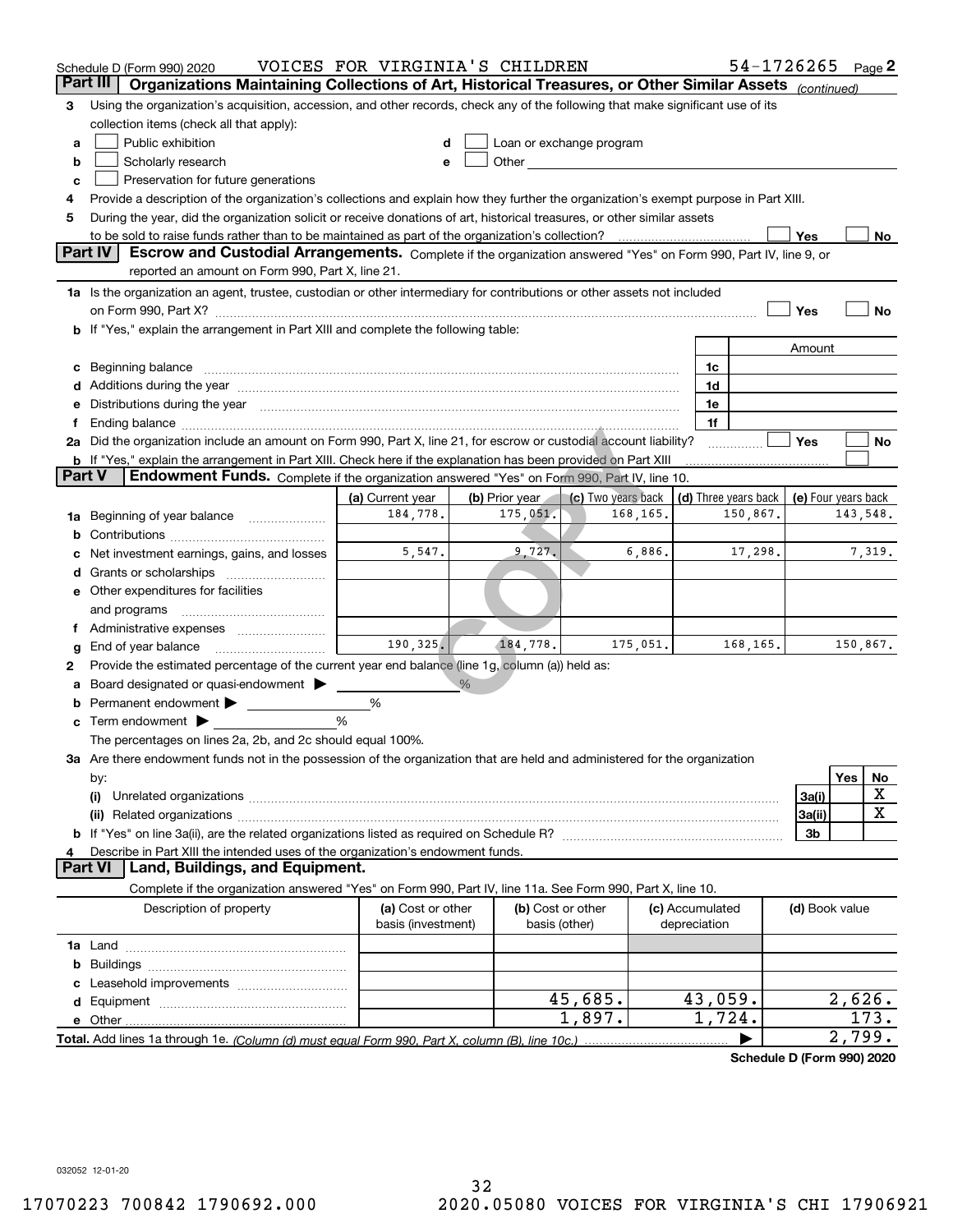| Schedule D (Form 990) 2020 |                                                 | VOICES FOR VIRGINIA'S CHILDREN | $54 - 1726265$ Page |  |
|----------------------------|-------------------------------------------------|--------------------------------|---------------------|--|
|                            | <b>Part VII</b> Investments - Other Securities. |                                |                     |  |

| Complete if the organization answered "Yes" on Form 990, Part IV, line 11b. See Form 990, Part X, line 12.                                  |                 |                                                           |                |
|---------------------------------------------------------------------------------------------------------------------------------------------|-----------------|-----------------------------------------------------------|----------------|
| (a) Description of security or category (including name of security)                                                                        | (b) Book value  | (c) Method of valuation: Cost or end-of-year market value |                |
| (1) Financial derivatives                                                                                                                   |                 |                                                           |                |
|                                                                                                                                             |                 |                                                           |                |
| $(3)$ Other                                                                                                                                 |                 |                                                           |                |
| (A)                                                                                                                                         |                 |                                                           |                |
| (B)                                                                                                                                         |                 |                                                           |                |
| (C)                                                                                                                                         |                 |                                                           |                |
| (D)                                                                                                                                         |                 |                                                           |                |
| (E)                                                                                                                                         |                 |                                                           |                |
| (F)                                                                                                                                         |                 |                                                           |                |
| (G)                                                                                                                                         |                 |                                                           |                |
| (H)                                                                                                                                         |                 |                                                           |                |
| Total. (Col. (b) must equal Form 990, Part X, col. (B) line 12.)                                                                            |                 |                                                           |                |
| Part VIII Investments - Program Related.                                                                                                    |                 |                                                           |                |
|                                                                                                                                             |                 |                                                           |                |
| Complete if the organization answered "Yes" on Form 990, Part IV, line 11c. See Form 990, Part X, line 13.<br>(a) Description of investment | (b) Book value  | (c) Method of valuation: Cost or end-of-year market value |                |
|                                                                                                                                             |                 |                                                           |                |
| (1)                                                                                                                                         |                 |                                                           |                |
| (2)                                                                                                                                         |                 |                                                           |                |
| (3)                                                                                                                                         |                 |                                                           |                |
| (4)                                                                                                                                         |                 |                                                           |                |
| (5)                                                                                                                                         |                 |                                                           |                |
| (6)                                                                                                                                         |                 |                                                           |                |
| (7)                                                                                                                                         |                 |                                                           |                |
| (8)                                                                                                                                         |                 |                                                           |                |
| (9)                                                                                                                                         |                 |                                                           |                |
| Total. (Col. (b) must equal Form 990, Part X, col. (B) line 13.)                                                                            |                 |                                                           |                |
| <b>Other Assets.</b><br>Part IX                                                                                                             |                 |                                                           |                |
| Complete if the organization answered "Yes" on Form 990, Part IV, line 11d. See Form 990, Part X, line 15.                                  |                 |                                                           |                |
|                                                                                                                                             | (a) Description |                                                           | (b) Book value |
| (1)                                                                                                                                         |                 |                                                           |                |
| (2)                                                                                                                                         |                 |                                                           |                |
| (3)                                                                                                                                         |                 |                                                           |                |
| (4)                                                                                                                                         |                 |                                                           |                |
| (5)                                                                                                                                         |                 |                                                           |                |
| (6)                                                                                                                                         |                 |                                                           |                |
| (7)                                                                                                                                         |                 |                                                           |                |
| (8)                                                                                                                                         |                 |                                                           |                |
| (9)                                                                                                                                         |                 |                                                           |                |
|                                                                                                                                             |                 |                                                           |                |
| Part X<br><b>Other Liabilities.</b>                                                                                                         |                 |                                                           |                |
| Complete if the organization answered "Yes" on Form 990, Part IV, line 11e or 11f. See Form 990, Part X, line 25.                           |                 |                                                           |                |
| (a) Description of liability                                                                                                                |                 |                                                           | (b) Book value |
| 1.                                                                                                                                          |                 |                                                           |                |
| Federal income taxes<br>(1)<br>PAYCHECK PROTECTION PROGRAM LOAN                                                                             |                 |                                                           | 137,700.       |
| (2)                                                                                                                                         |                 |                                                           |                |
| (3)                                                                                                                                         |                 |                                                           |                |
| (4)                                                                                                                                         |                 |                                                           |                |
| (5)                                                                                                                                         |                 |                                                           |                |
| (6)                                                                                                                                         |                 |                                                           |                |
| (7)                                                                                                                                         |                 |                                                           |                |
| (8)                                                                                                                                         |                 |                                                           |                |
|                                                                                                                                             |                 |                                                           |                |
| (9)                                                                                                                                         |                 |                                                           | 137,700.       |

**2.** Liability for uncertain tax positions. In Part XIII, provide the text of the footnote to the organization's financial statements that reports the organization's liability for uncertain tax positions under FASB ASC 740. Check here if the text of the footnote has been provided in Part XIII  $\boxed{\text{X}}$ 

**Schedule D (Form 990) 2020**

032053 12-01-20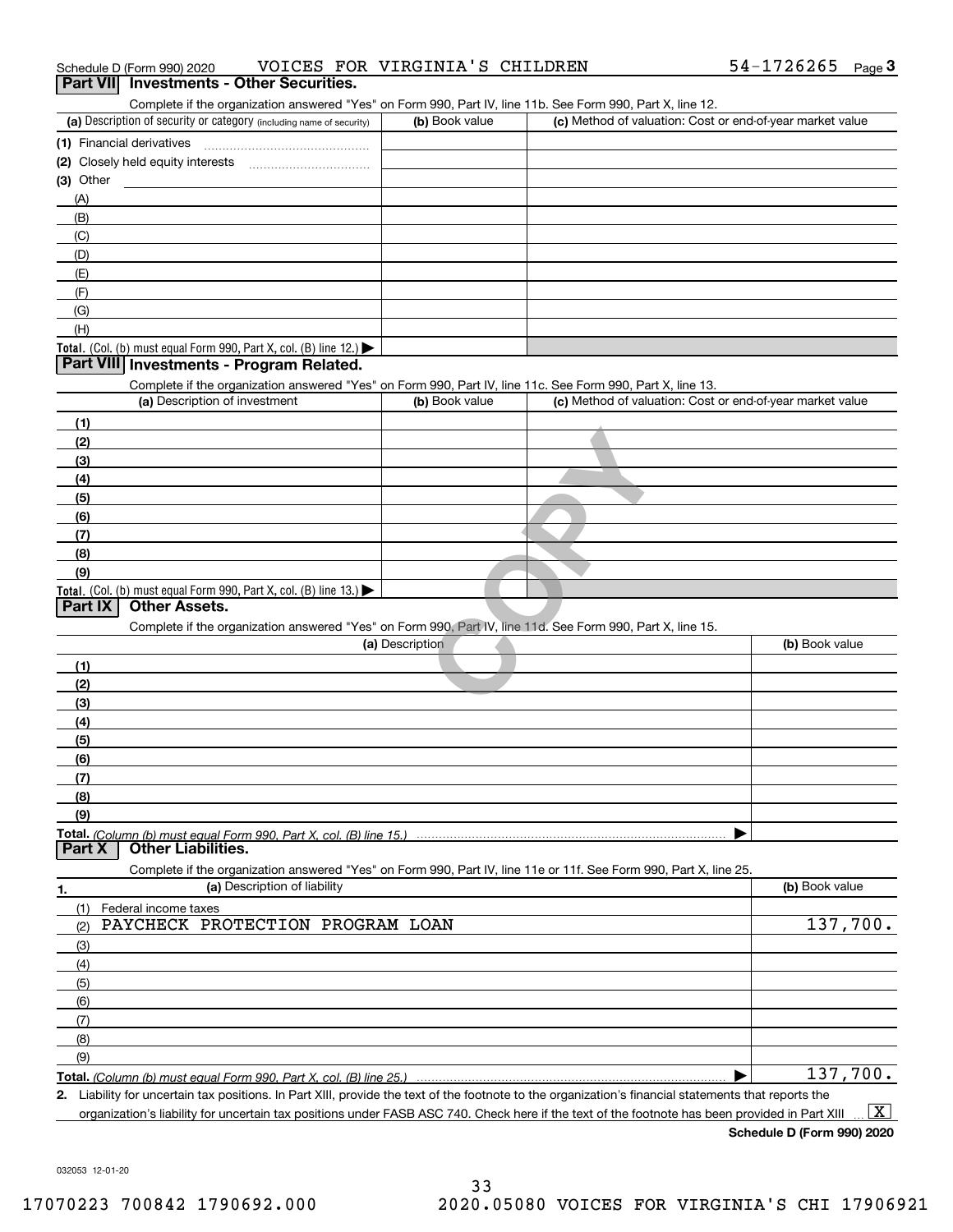| Total revenue, gains, and other support per audited financial statements<br>1.                                                                                                                                                 |                | $\blacksquare$ | 784,008. |
|--------------------------------------------------------------------------------------------------------------------------------------------------------------------------------------------------------------------------------|----------------|----------------|----------|
| Amounts included on line 1 but not on Form 990, Part VIII, line 12:<br>2                                                                                                                                                       |                |                |          |
| a                                                                                                                                                                                                                              | 2a             | $-28.$         |          |
| b                                                                                                                                                                                                                              | 2 <sub>b</sub> |                |          |
| Recoveries of prior year grants material content and prior year grants and content and all prior year grants and all prior and the Recoveries of prior year grants and all prior years and the Recoveries of Recovering and Re | 2c             |                |          |
| Other (Describe in Part XIII.)<br>d                                                                                                                                                                                            | 2d             |                |          |
| Add lines 2a through 2d<br>e                                                                                                                                                                                                   |                | <b>2e</b>      | -28.     |
| 3                                                                                                                                                                                                                              |                | $\mathbf{3}$   | 784,036  |
| Amounts included on Form 990, Part VIII, line 12, but not on line 1:<br>4                                                                                                                                                      |                |                |          |
| Investment expenses not included on Form 990, Part VIII, line 7b [11, 111, 111, 111]<br>a                                                                                                                                      | 4a             |                |          |
|                                                                                                                                                                                                                                | 4b             |                |          |
| Add lines 4a and 4b                                                                                                                                                                                                            |                | 4с             | 0.       |
|                                                                                                                                                                                                                                |                | 5              | 784,036. |
| Part XII   Reconciliation of Expenses per Audited Financial Statements With Expenses per Return.                                                                                                                               |                |                |          |
| Complete if the organization answered "Yes" on Form 990, Part IV, line 12a.                                                                                                                                                    |                |                |          |
| Total expenses and losses per audited financial statements<br>1                                                                                                                                                                |                | $\mathbf{1}$   | 858,051. |
|                                                                                                                                                                                                                                |                |                |          |
| Amounts included on line 1 but not on Form 990, Part IX, line 25:                                                                                                                                                              |                |                |          |
|                                                                                                                                                                                                                                | 2a             |                |          |
|                                                                                                                                                                                                                                | 2 <sub>b</sub> |                |          |
|                                                                                                                                                                                                                                | 2c             |                |          |
|                                                                                                                                                                                                                                |                |                |          |
|                                                                                                                                                                                                                                |                | <b>2e</b>      |          |
| 2<br>a<br>b<br>e Add lines 2a through 2d <b>minimum contracts and the Add lines</b> 2a through 2d minimum contracts and the Add lines<br>з                                                                                     |                | 3              | 858,051. |
| Amounts included on Form 990, Part IX, line 25, but not on line 1:                                                                                                                                                             |                |                |          |
| Investment expenses not included on Form 990, Part VIII, line 7b                                                                                                                                                               | 4a             |                |          |
|                                                                                                                                                                                                                                | 4b             |                |          |
| c Add lines 4a and 4b                                                                                                                                                                                                          |                | 4с             | 0.       |
| Total expenses. Add lines 3 and 4c. (This must equal Form 990, Part I, line 18.) [10] The Law manuscription of the San Holman and Ac. (This must equal Form 990, Part I, line 18.)<br>5<br>Part XIII Supplemental Information. |                | 5              | 858,051. |

#### PART V, LINE 4:

#### TO SUPPORT PROGRAMS AND INITIATIVES OF THE ORGANIZATION.

PART X, LINE 2:

THE FINANCIAL ACCOUNTING STANDARDS BOARD ISSUED GUIDANCE ON ACCOUNTING FOR

UNCERTAINTY IN INCOME TAXES. MANAGEMENT EVALUATED THE ORGANIZATION'S TAX

POSITIONS AND CONCLUDED THAT THE ORGANIZATION HAD TAKEN NO UNCERTAIN TAX

POSITIONS THAT REQUIRE ADJUSTMENT TO THE FINANCIAL STATEMENTS TO COMPLY

#### WITH THE PROVISIONS OF THIS GUIDANCE.

032054 12-01-20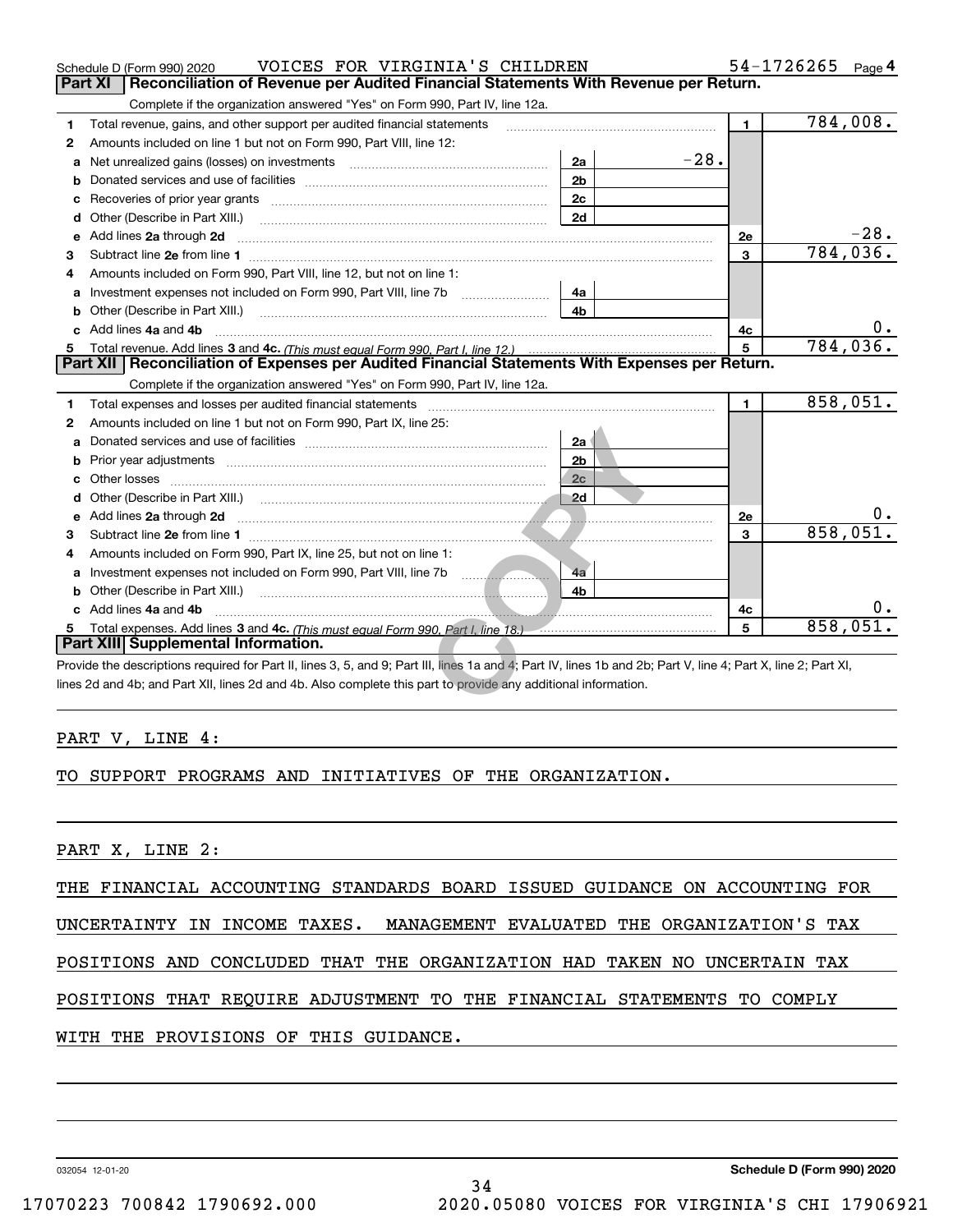| Schedule D (Form 990) 2020 |  |
|----------------------------|--|
|                            |  |

|                 | <b>Part XIII Supplemental Information</b> (continued) |                            |
|-----------------|-------------------------------------------------------|----------------------------|
|                 |                                                       |                            |
|                 |                                                       |                            |
|                 |                                                       |                            |
|                 |                                                       |                            |
|                 |                                                       |                            |
|                 |                                                       |                            |
|                 |                                                       |                            |
|                 |                                                       |                            |
|                 |                                                       |                            |
|                 |                                                       |                            |
|                 |                                                       |                            |
|                 |                                                       |                            |
|                 |                                                       |                            |
|                 |                                                       |                            |
|                 |                                                       |                            |
|                 |                                                       |                            |
|                 |                                                       |                            |
|                 |                                                       |                            |
|                 |                                                       |                            |
|                 |                                                       |                            |
|                 |                                                       |                            |
|                 |                                                       |                            |
|                 |                                                       |                            |
|                 |                                                       |                            |
|                 |                                                       |                            |
|                 |                                                       |                            |
|                 |                                                       |                            |
|                 |                                                       |                            |
|                 |                                                       |                            |
|                 |                                                       |                            |
|                 |                                                       |                            |
|                 |                                                       |                            |
|                 |                                                       |                            |
|                 |                                                       |                            |
|                 |                                                       |                            |
|                 |                                                       | Schedule D (Form 990) 2020 |
| 032055 12-01-20 | 35                                                    |                            |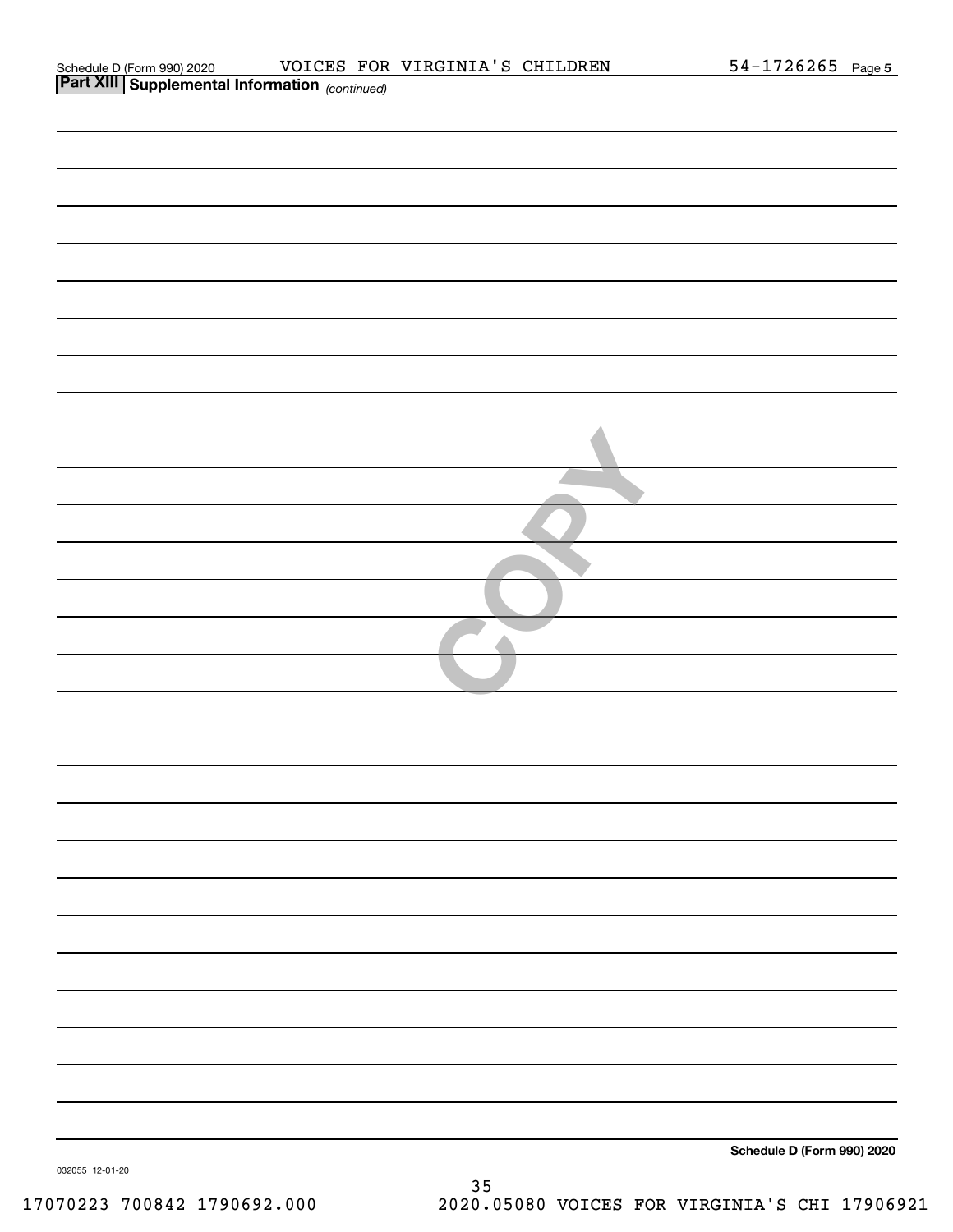Internal Revenue Service

Department of the Treasury **(Form 990 or 990-EZ)**

**SCHEDULE O Supplemental Information to Form 990 or 990-EZ**

**Complete to provide information for responses to specific questions on Form 990 or 990-EZ or to provide any additional information. | Attach to Form 990 or 990-EZ. | Go to www.irs.gov/Form990 for the latest information.**



Name of the organization VOICES FOR VIRGINIA'S CHILDREN FOR 194-1726265

**Employer identification number**

FORM 990, PART I, LINE 1, DESCRIPTION OF ORGANIZATION MISSION:

LIVES OF VIRGINIA'S CHILDREN.

FORM 990, PART III, LINE 4D, OTHER PROGRAM SERVICES:

KIDS COUNT: FOR MORE THAN 20 YEARS, VOICES HAS BEEN HOME TO THE KIDS

COUNT DATA CENTER FOR VIRGINIA, TRACKING MULTIPLE INDICATORS OF THE

WELL-BEING OF VIRGINIA'S CHILDREN AND USING THAT INFORMATION TO

IDENTIFY UNMET NEEDS AND INFORM POLICY RECOMMENDATIONS. BECAUSE WE

UPDATE THIS INFORMATION ANNUALLY, WE ARE ABLE TO PRODUCE HISTORICAL

TREND DATA ACROSS A VARIETY OF INDICATORS, INCLUDING THOSE RELATED TO

**AND USING THAT INFORM<br>
DLICY RECOMMENDATIONS.**<br>
WE ARE ABLE TO PRODUC<br>
DICATORS, INCLUDING TH<br>
ATION, FAMILY AND COMM<br>
ANTS OF \$ 0. REVENUE ECONOMIC WELL-BEING, HEALTH, EDUCATION, FAMILY AND COMMUNITY.

EXPENSES \$ 86,874. INCLUDING GRANTS OF \$ 0. REVENUE \$ 0.

LOBBYING

EXPENSES \$ 18,426. INCLUDING GRANTS OF \$ 0. REVENUE \$ 0.

FAMILY ECONOMIC SUCCESS

EXPENSES \$ 17,222. INCLUDING GRANTS OF \$ 0. REVENUE \$ 0.

FORM 990, PART VI, SECTION A, LINE 8B:

THE ORGANIZATION DOES NOT HAVE ANY COMMITTEES WITH THE AUTHORITY TO ACT ON

THE BEHALF OF THE GOVERNING BODY OTHER THAN THE BOARD OF DIRECTORS ITSELF.

THEREFORE QUESTION IS NOT APPLICABLE.

FORM 990, PART VI, SECTION B, LINE 11B: